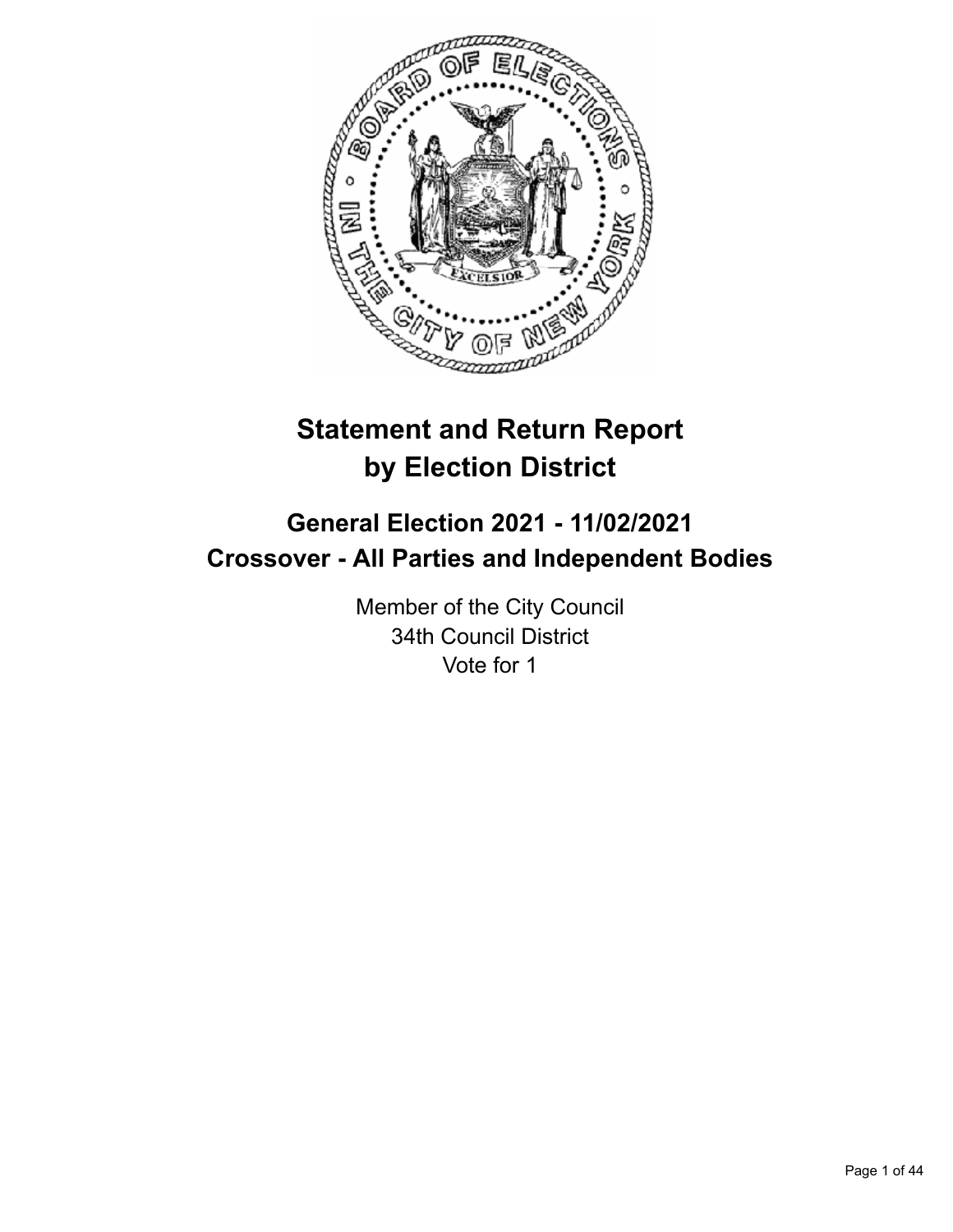

| PUBLIC COUNTER                                           | 171 |
|----------------------------------------------------------|-----|
| <b>MANUALLY COUNTED EMERGENCY</b>                        | 0   |
| <b>ABSENTEE / MILITARY</b>                               | 7   |
| AFFIDAVIT                                                | 0   |
| <b>Total Ballots</b>                                     | 178 |
| Less - Inapplicable Federal/Special Presidential Ballots | 0   |
| <b>Total Applicable Ballots</b>                          | 178 |
| JENNIFER GUTIERREZ (DEMOCRATIC)                          | 128 |
| TERRELL LYNN FINNER (POWER 2 THE PEOPLE)                 | 10  |
| LUTCHI GAYOT (BLK LIVES MATTER)                          | 7   |
| ANTHONY C. HERBERT (WRITE-IN)                            | 1   |
| BRENDAN MCGILLEN (WRITE-IN)                              | 1   |
| DIANA REYNA (WRITE-IN)                                   | 1   |
| RALPH JORLANO (WRITE-IN)                                 | 1   |
| UNATTRIBUTABLE WRITE-IN (WRITE-IN)                       | 3   |
| <b>Total Votes</b>                                       | 152 |
| Unrecorded                                               | 26  |

## **016/50**

| PUBLIC COUNTER                                           | 159 |
|----------------------------------------------------------|-----|
| <b>MANUALLY COUNTED EMERGENCY</b>                        | 0   |
| ABSENTEE / MILITARY                                      |     |
| AFFIDAVIT                                                |     |
| <b>Total Ballots</b>                                     | 167 |
| Less - Inapplicable Federal/Special Presidential Ballots | 0   |
| <b>Total Applicable Ballots</b>                          | 167 |
| <b>JENNIFER GUTIERREZ (DEMOCRATIC)</b>                   | 126 |
| TERRELL LYNN FINNER (POWER 2 THE PEOPLE)                 | 9   |
| LUTCHI GAYOT (BLK LIVES MATTER)                          | 6   |
| <b>Total Votes</b>                                       | 141 |
| Unrecorded                                               | 26  |

| PUBLIC COUNTER                                           | 163 |
|----------------------------------------------------------|-----|
|                                                          |     |
| <b>MANUALLY COUNTED EMERGENCY</b>                        | 0   |
| ABSENTEE / MILITARY                                      |     |
| AFFIDAVIT                                                |     |
| <b>Total Ballots</b>                                     | 171 |
| Less - Inapplicable Federal/Special Presidential Ballots | 0   |
| <b>Total Applicable Ballots</b>                          | 171 |
| <b>JENNIFER GUTIERREZ (DEMOCRATIC)</b>                   | 134 |
| TERRELL LYNN FINNER (POWER 2 THE PEOPLE)                 | 6   |
| LUTCHI GAYOT (BLK LIVES MATTER)                          | 7   |
| <b>Total Votes</b>                                       | 147 |
| Unrecorded                                               | 24  |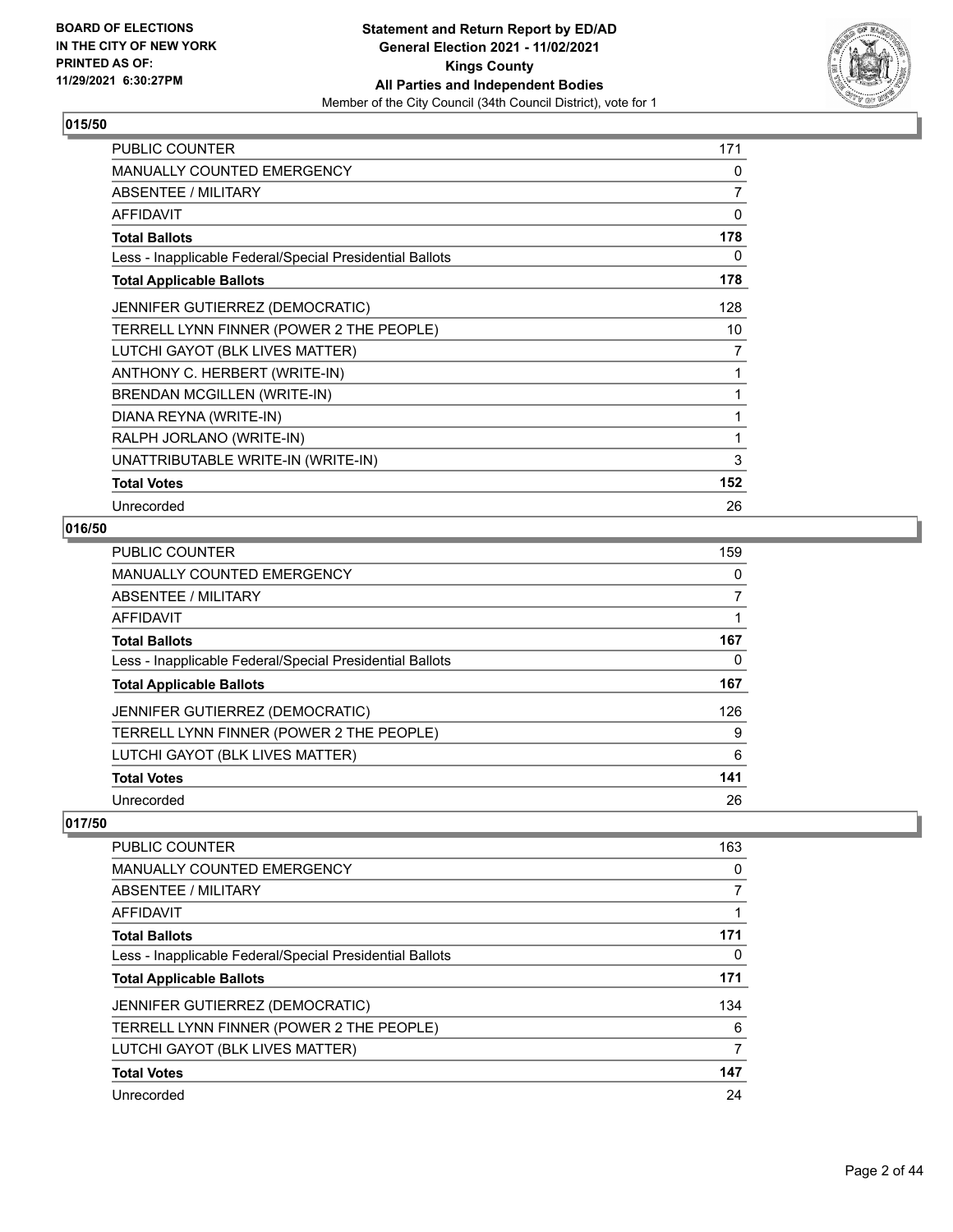

| <b>PUBLIC COUNTER</b>                                    | 190            |
|----------------------------------------------------------|----------------|
| <b>MANUALLY COUNTED EMERGENCY</b>                        | 0              |
| ABSENTEE / MILITARY                                      | $\overline{4}$ |
| AFFIDAVIT                                                | 3              |
| <b>Total Ballots</b>                                     | 197            |
| Less - Inapplicable Federal/Special Presidential Ballots | 0              |
| <b>Total Applicable Ballots</b>                          | 197            |
| JENNIFER GUTIERREZ (DEMOCRATIC)                          | 150            |
| TERRELL LYNN FINNER (POWER 2 THE PEOPLE)                 | 4              |
| LUTCHI GAYOT (BLK LIVES MATTER)                          | 10             |
| TANIA MARKIS (WRITE-IN)                                  | 1              |
| UNATTRIBUTABLE WRITE-IN (WRITE-IN)                       | 3              |
| <b>Total Votes</b>                                       | 168            |
| Unrecorded                                               | 29             |

## **019/50**

| <b>PUBLIC COUNTER</b>                                    | 232 |
|----------------------------------------------------------|-----|
| <b>MANUALLY COUNTED EMERGENCY</b>                        | 0   |
| ABSENTEE / MILITARY                                      | 13  |
| AFFIDAVIT                                                |     |
| <b>Total Ballots</b>                                     | 246 |
| Less - Inapplicable Federal/Special Presidential Ballots | 0   |
| <b>Total Applicable Ballots</b>                          | 246 |
| <b>JENNIFER GUTIERREZ (DEMOCRATIC)</b>                   | 191 |
| TERRELL LYNN FINNER (POWER 2 THE PEOPLE)                 | 7   |
| LUTCHI GAYOT (BLK LIVES MATTER)                          | 14  |
| <b>Total Votes</b>                                       | 212 |
| Unrecorded                                               | 34  |

| PUBLIC COUNTER                                           | 222 |
|----------------------------------------------------------|-----|
| <b>MANUALLY COUNTED EMERGENCY</b>                        | 0   |
| ABSENTEE / MILITARY                                      | 8   |
| AFFIDAVIT                                                | 4   |
| <b>Total Ballots</b>                                     | 234 |
| Less - Inapplicable Federal/Special Presidential Ballots | 0   |
| <b>Total Applicable Ballots</b>                          | 234 |
| <b>JENNIFER GUTIERREZ (DEMOCRATIC)</b>                   | 187 |
| TERRELL LYNN FINNER (POWER 2 THE PEOPLE)                 | 10  |
| LUTCHI GAYOT (BLK LIVES MATTER)                          | 11  |
| UNATTRIBUTABLE WRITE-IN (WRITE-IN)                       | 1   |
| <b>Total Votes</b>                                       | 209 |
| Unrecorded                                               | 25  |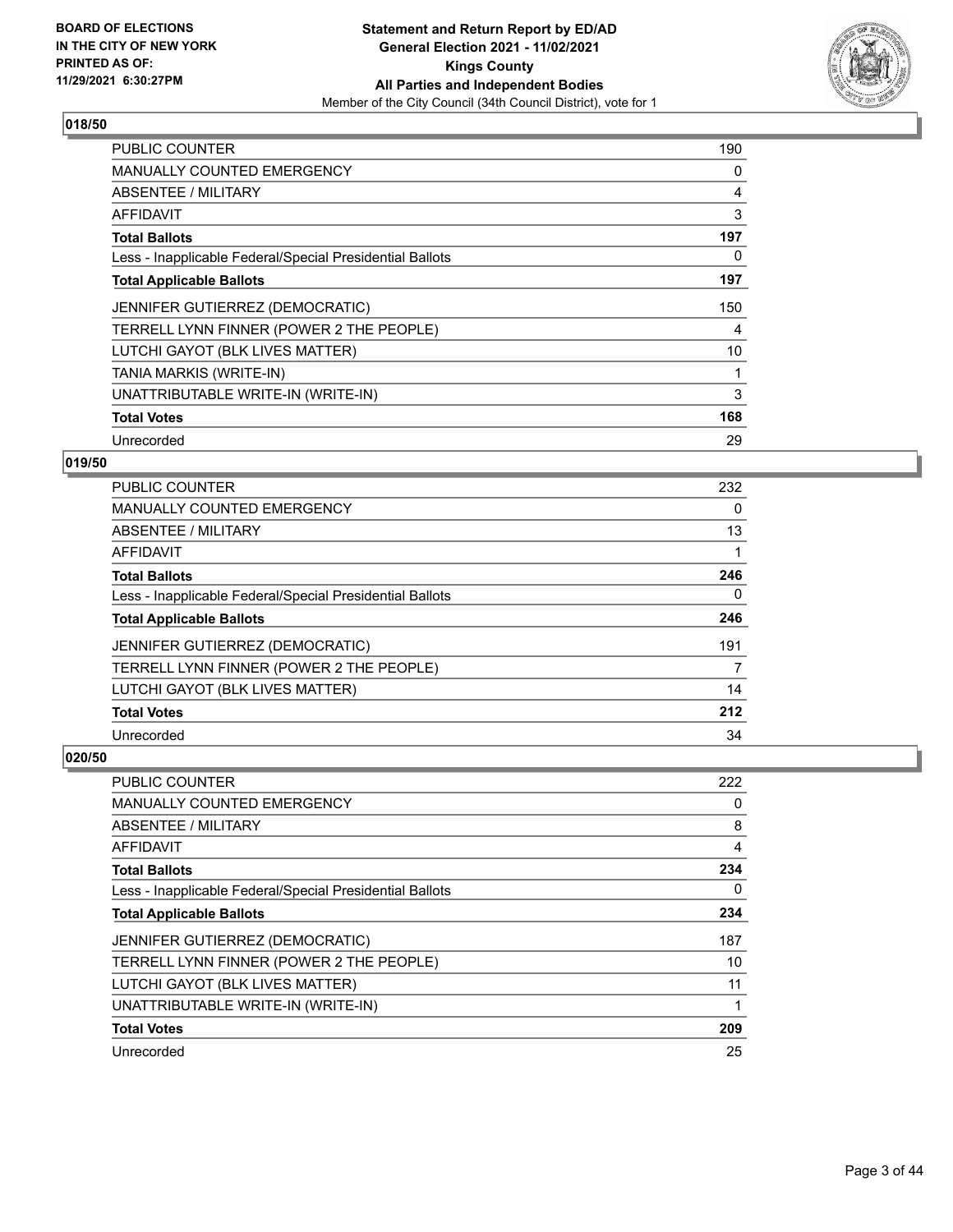

| PUBLIC COUNTER                                           | 248 |
|----------------------------------------------------------|-----|
| <b>MANUALLY COUNTED EMERGENCY</b>                        | 0   |
| ABSENTEE / MILITARY                                      | 14  |
| AFFIDAVIT                                                | 3   |
| <b>Total Ballots</b>                                     | 265 |
| Less - Inapplicable Federal/Special Presidential Ballots | 0   |
| <b>Total Applicable Ballots</b>                          | 265 |
| JENNIFER GUTIERREZ (DEMOCRATIC)                          | 198 |
| TERRELL LYNN FINNER (POWER 2 THE PEOPLE)                 | 11  |
| LUTCHI GAYOT (BLK LIVES MATTER)                          | 10  |
| SEBASTIANO N.RUSSO (WRITE-IN)                            | 1   |
| UNATTRIBUTABLE WRITE-IN (WRITE-IN)                       | 1   |
| <b>Total Votes</b>                                       | 221 |
| Unrecorded                                               | 44  |

## **022/50**

| <b>PUBLIC COUNTER</b>                                    | 180 |
|----------------------------------------------------------|-----|
| <b>MANUALLY COUNTED EMERGENCY</b>                        | 0   |
| ABSENTEE / MILITARY                                      | 10  |
| AFFIDAVIT                                                |     |
| <b>Total Ballots</b>                                     | 191 |
| Less - Inapplicable Federal/Special Presidential Ballots | 0   |
| <b>Total Applicable Ballots</b>                          | 191 |
| JENNIFER GUTIERREZ (DEMOCRATIC)                          | 132 |
| TERRELL LYNN FINNER (POWER 2 THE PEOPLE)                 | 6   |
| LUTCHI GAYOT (BLK LIVES MATTER)                          | 12  |
| LUISE SKRUDZKI (WRITE-IN)                                | 1   |
| <b>Total Votes</b>                                       | 151 |
| Unrecorded                                               | 40  |

| Unrecorded<br>024/50 COMBINED into: 025/50               |          |
|----------------------------------------------------------|----------|
|                                                          |          |
| <b>Total Votes</b>                                       | 26       |
| LUTCHI GAYOT (BLK LIVES MATTER)                          |          |
| TERRELL LYNN FINNER (POWER 2 THE PEOPLE)                 | 0        |
| <b>JENNIFER GUTIERREZ (DEMOCRATIC)</b>                   | 25       |
| <b>Total Applicable Ballots</b>                          | 27       |
| Less - Inapplicable Federal/Special Presidential Ballots | $\Omega$ |
| <b>Total Ballots</b>                                     | 27       |
| AFFIDAVIT                                                | 0        |
| ABSENTEE / MILITARY                                      |          |
| <b>MANUALLY COUNTED EMERGENCY</b>                        | 0        |
| <b>PUBLIC COUNTER</b>                                    | 26       |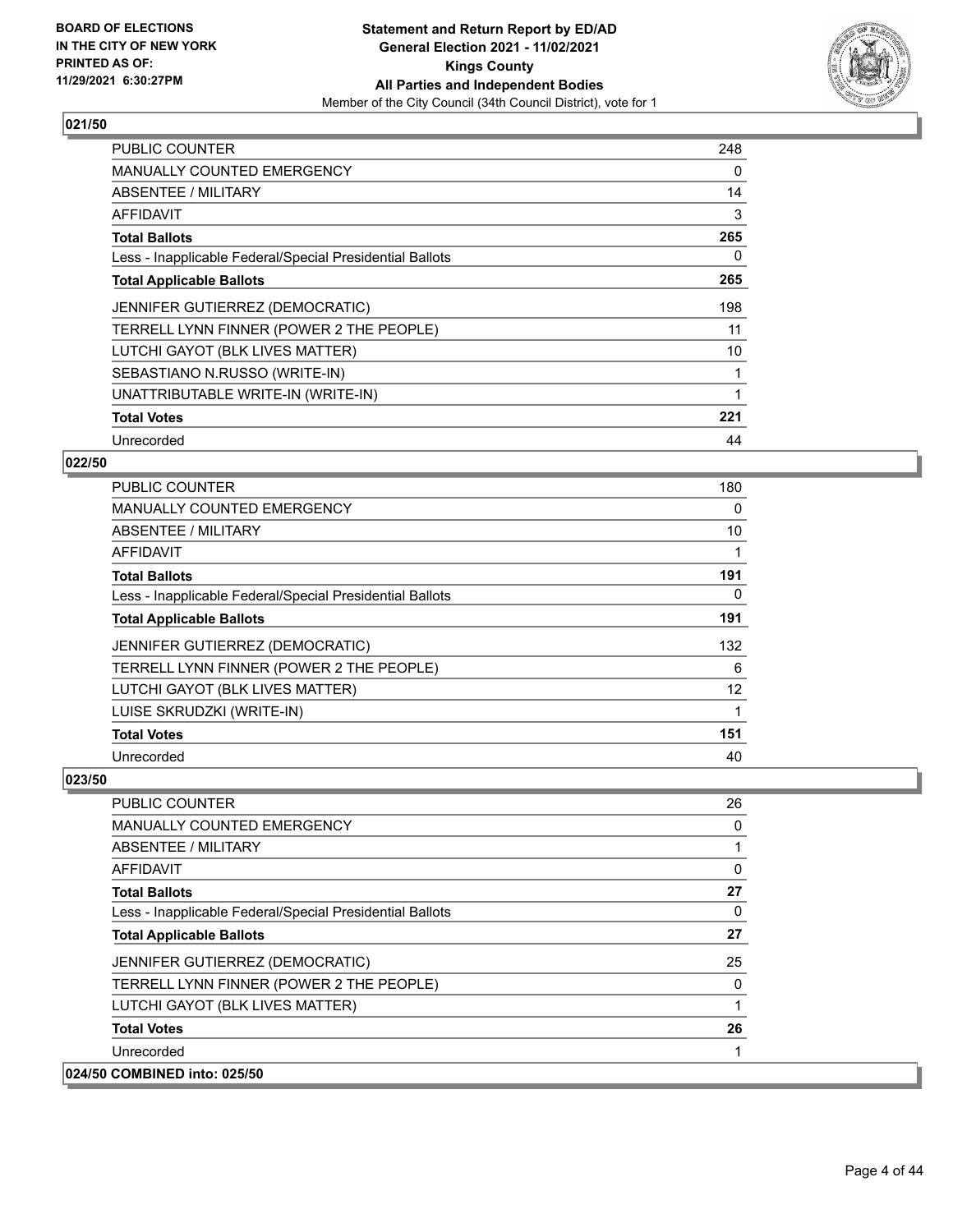

| PUBLIC COUNTER                                           | 69       |
|----------------------------------------------------------|----------|
| <b>MANUALLY COUNTED EMERGENCY</b>                        | $\Omega$ |
| ABSENTEE / MILITARY                                      | 2        |
| AFFIDAVIT                                                | 2        |
| <b>Total Ballots</b>                                     | 73       |
| Less - Inapplicable Federal/Special Presidential Ballots | 0        |
| <b>Total Applicable Ballots</b>                          | 73       |
| <b>JENNIFER GUTIERREZ (DEMOCRATIC)</b>                   | 65       |
| TERRELL LYNN FINNER (POWER 2 THE PEOPLE)                 |          |
|                                                          |          |
| LUTCHI GAYOT (BLK LIVES MATTER)                          | $\Omega$ |
| <b>Total Votes</b>                                       | 66       |

#### **046/50**

| PUBLIC COUNTER                                           | 215 |
|----------------------------------------------------------|-----|
| <b>MANUALLY COUNTED EMERGENCY</b>                        | 0   |
| ABSENTEE / MILITARY                                      | 20  |
| AFFIDAVIT                                                | 4   |
| <b>Total Ballots</b>                                     | 239 |
| Less - Inapplicable Federal/Special Presidential Ballots | 0   |
| <b>Total Applicable Ballots</b>                          | 239 |
| JENNIFER GUTIERREZ (DEMOCRATIC)                          | 197 |
| TERRELL LYNN FINNER (POWER 2 THE PEOPLE)                 | 4   |
| LUTCHI GAYOT (BLK LIVES MATTER)                          | 7   |
| CURTIS SLIWA (WRITE-IN)                                  | 1   |
| ERICK WALDEN (WRITE-IN)                                  | 1   |
| <b>Total Votes</b>                                       | 210 |
| Unrecorded                                               | 29  |

| PUBLIC COUNTER                                           | 79 |
|----------------------------------------------------------|----|
| <b>MANUALLY COUNTED EMERGENCY</b>                        | 0  |
| ABSENTEE / MILITARY                                      | 3  |
| AFFIDAVIT                                                | 2  |
| <b>Total Ballots</b>                                     | 84 |
| Less - Inapplicable Federal/Special Presidential Ballots | 0  |
| <b>Total Applicable Ballots</b>                          | 84 |
| JENNIFER GUTIERREZ (DEMOCRATIC)                          | 70 |
| TERRELL LYNN FINNER (POWER 2 THE PEOPLE)                 | 4  |
| LUTCHI GAYOT (BLK LIVES MATTER)                          | 4  |
| <b>Total Votes</b>                                       | 78 |
| Unrecorded                                               | 6  |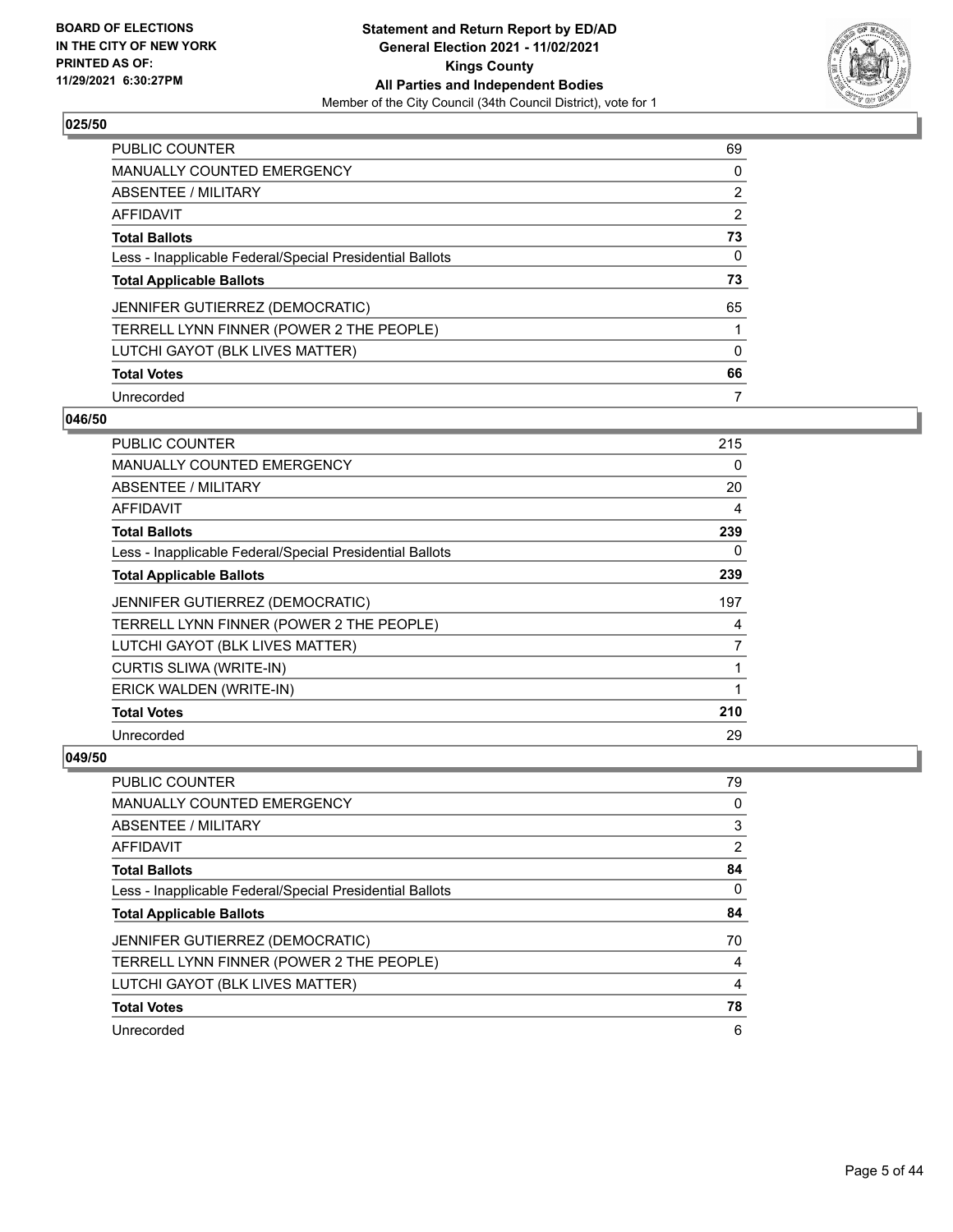

| <b>PUBLIC COUNTER</b>                                    | 163 |
|----------------------------------------------------------|-----|
| <b>MANUALLY COUNTED EMERGENCY</b>                        | 0   |
| ABSENTEE / MILITARY                                      | 5   |
| AFFIDAVIT                                                | 1   |
| <b>Total Ballots</b>                                     | 169 |
| Less - Inapplicable Federal/Special Presidential Ballots | 0   |
| <b>Total Applicable Ballots</b>                          | 169 |
| JENNIFER GUTIERREZ (DEMOCRATIC)                          | 142 |
| TERRELL LYNN FINNER (POWER 2 THE PEOPLE)                 | 4   |
| LUTCHI GAYOT (BLK LIVES MATTER)                          | 10  |
| ANNA MIROFF (WRITE-IN)                                   | 1   |
| JOHN HANCOCK (WRITE-IN)                                  | 1   |
| <b>Total Votes</b>                                       | 158 |
| Unrecorded                                               | 11  |

## **051/50**

| PUBLIC COUNTER                                           | 123 |
|----------------------------------------------------------|-----|
| <b>MANUALLY COUNTED EMERGENCY</b>                        | 0   |
| ABSENTEE / MILITARY                                      | 5   |
| AFFIDAVIT                                                | 2   |
| <b>Total Ballots</b>                                     | 130 |
| Less - Inapplicable Federal/Special Presidential Ballots | 0   |
| <b>Total Applicable Ballots</b>                          | 130 |
| JENNIFER GUTIERREZ (DEMOCRATIC)                          | 101 |
| TERRELL LYNN FINNER (POWER 2 THE PEOPLE)                 |     |
| LUTCHI GAYOT (BLK LIVES MATTER)                          | 6   |
| ROGER OWENS (WRITE-IN)                                   | 1   |
| <b>Total Votes</b>                                       | 109 |
| Unrecorded                                               | 21  |

| <b>PUBLIC COUNTER</b>                                    | 159 |
|----------------------------------------------------------|-----|
| <b>MANUALLY COUNTED EMERGENCY</b>                        | 0   |
| <b>ABSENTEE / MILITARY</b>                               | 6   |
| AFFIDAVIT                                                |     |
| <b>Total Ballots</b>                                     | 166 |
| Less - Inapplicable Federal/Special Presidential Ballots | 0   |
| <b>Total Applicable Ballots</b>                          | 166 |
| JENNIFER GUTIERREZ (DEMOCRATIC)                          | 135 |
| TERRELL LYNN FINNER (POWER 2 THE PEOPLE)                 | 3   |
| LUTCHI GAYOT (BLK LIVES MATTER)                          | 8   |
| <b>Total Votes</b>                                       | 146 |
| Unrecorded                                               | 20  |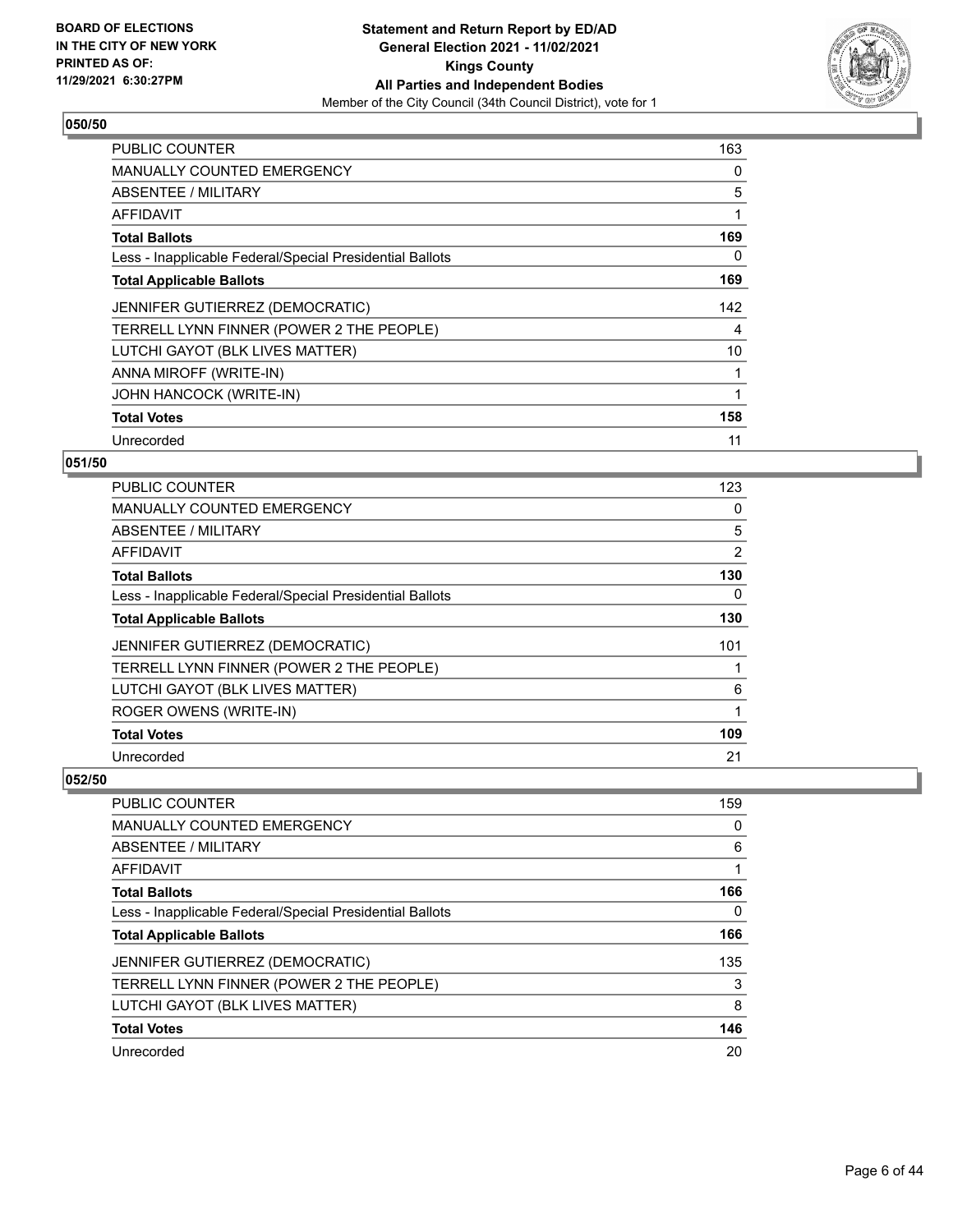

| <b>PUBLIC COUNTER</b>                                    | 128 |
|----------------------------------------------------------|-----|
| <b>MANUALLY COUNTED EMERGENCY</b>                        | 0   |
| ABSENTEE / MILITARY                                      | 3   |
| AFFIDAVIT                                                | 3   |
| <b>Total Ballots</b>                                     | 134 |
| Less - Inapplicable Federal/Special Presidential Ballots | 0   |
| <b>Total Applicable Ballots</b>                          | 134 |
| JENNIFER GUTIERREZ (DEMOCRATIC)                          | 104 |
| TERRELL LYNN FINNER (POWER 2 THE PEOPLE)                 | 6   |
| LUTCHI GAYOT (BLK LIVES MATTER)                          | 7   |
| <b>Total Votes</b>                                       | 117 |
| Unrecorded                                               | 17  |

#### **054/50**

| PUBLIC COUNTER                                           | 94             |
|----------------------------------------------------------|----------------|
| <b>MANUALLY COUNTED EMERGENCY</b>                        | $\Omega$       |
| ABSENTEE / MILITARY                                      | $\overline{2}$ |
| AFFIDAVIT                                                | 3              |
| <b>Total Ballots</b>                                     | 99             |
| Less - Inapplicable Federal/Special Presidential Ballots | $\Omega$       |
| <b>Total Applicable Ballots</b>                          | 99             |
| JENNIFER GUTIERREZ (DEMOCRATIC)                          | 80             |
| TERRELL LYNN FINNER (POWER 2 THE PEOPLE)                 | 3              |
| LUTCHI GAYOT (BLK LIVES MATTER)                          | 4              |
| DOUG DECHEET (WRITE-IN)                                  |                |
| <b>Total Votes</b>                                       | 88             |
| Unrecorded                                               | 11             |

| PUBLIC COUNTER                                           | 28 |
|----------------------------------------------------------|----|
| <b>MANUALLY COUNTED EMERGENCY</b>                        | 0  |
| ABSENTEE / MILITARY                                      | 6  |
| AFFIDAVIT                                                | 0  |
| <b>Total Ballots</b>                                     | 34 |
| Less - Inapplicable Federal/Special Presidential Ballots | 0  |
| <b>Total Applicable Ballots</b>                          | 34 |
| JENNIFER GUTIERREZ (DEMOCRATIC)                          | 25 |
| TERRELL LYNN FINNER (POWER 2 THE PEOPLE)                 | 2  |
| LUTCHI GAYOT (BLK LIVES MATTER)                          |    |
| <b>Total Votes</b>                                       | 28 |
| Unrecorded                                               | 6  |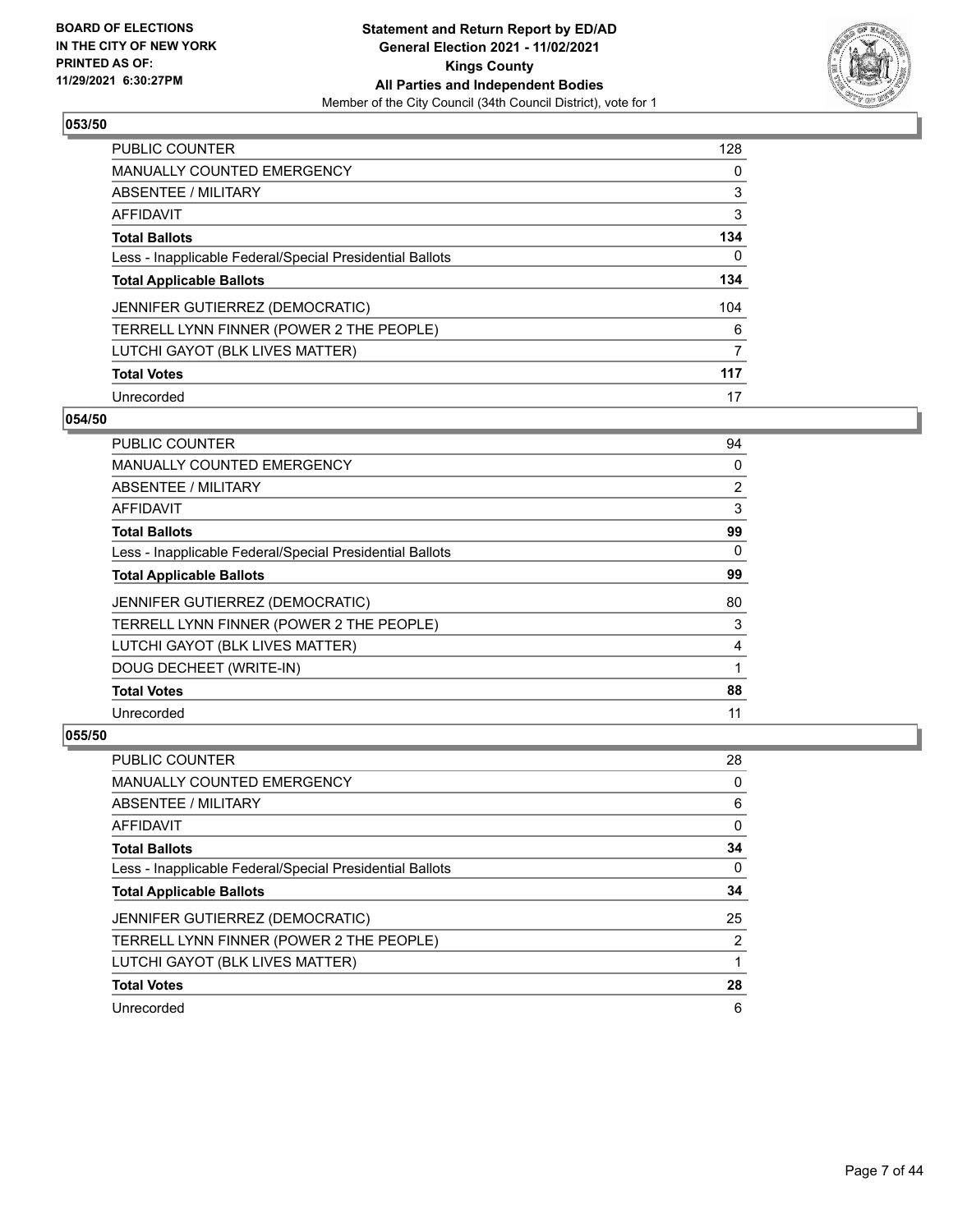

| <b>PUBLIC COUNTER</b>                                    | 36             |
|----------------------------------------------------------|----------------|
| <b>MANUALLY COUNTED EMERGENCY</b>                        | $\Omega$       |
| ABSENTEE / MILITARY                                      | 2              |
| AFFIDAVIT                                                | 0              |
| <b>Total Ballots</b>                                     | 38             |
| Less - Inapplicable Federal/Special Presidential Ballots | 0              |
| <b>Total Applicable Ballots</b>                          | 38             |
| JENNIFER GUTIERREZ (DEMOCRATIC)                          | 33             |
| TERRELL LYNN FINNER (POWER 2 THE PEOPLE)                 |                |
| LUTCHI GAYOT (BLK LIVES MATTER)                          | 2              |
| <b>Total Votes</b>                                       | 36             |
| Unrecorded                                               | $\overline{2}$ |

| <b>PUBLIC COUNTER</b>                                    | 121 |
|----------------------------------------------------------|-----|
| <b>MANUALLY COUNTED EMERGENCY</b>                        | 0   |
| ABSENTEE / MILITARY                                      |     |
| AFFIDAVIT                                                | 0   |
| <b>Total Ballots</b>                                     | 122 |
| Less - Inapplicable Federal/Special Presidential Ballots | 0   |
|                                                          |     |
| <b>Total Applicable Ballots</b>                          | 122 |
| <b>JENNIFER GUTIERREZ (DEMOCRATIC)</b>                   | 91  |
| TERRELL LYNN FINNER (POWER 2 THE PEOPLE)                 | 5   |
| LUTCHI GAYOT (BLK LIVES MATTER)                          | 4   |
| <b>Total Votes</b>                                       | 100 |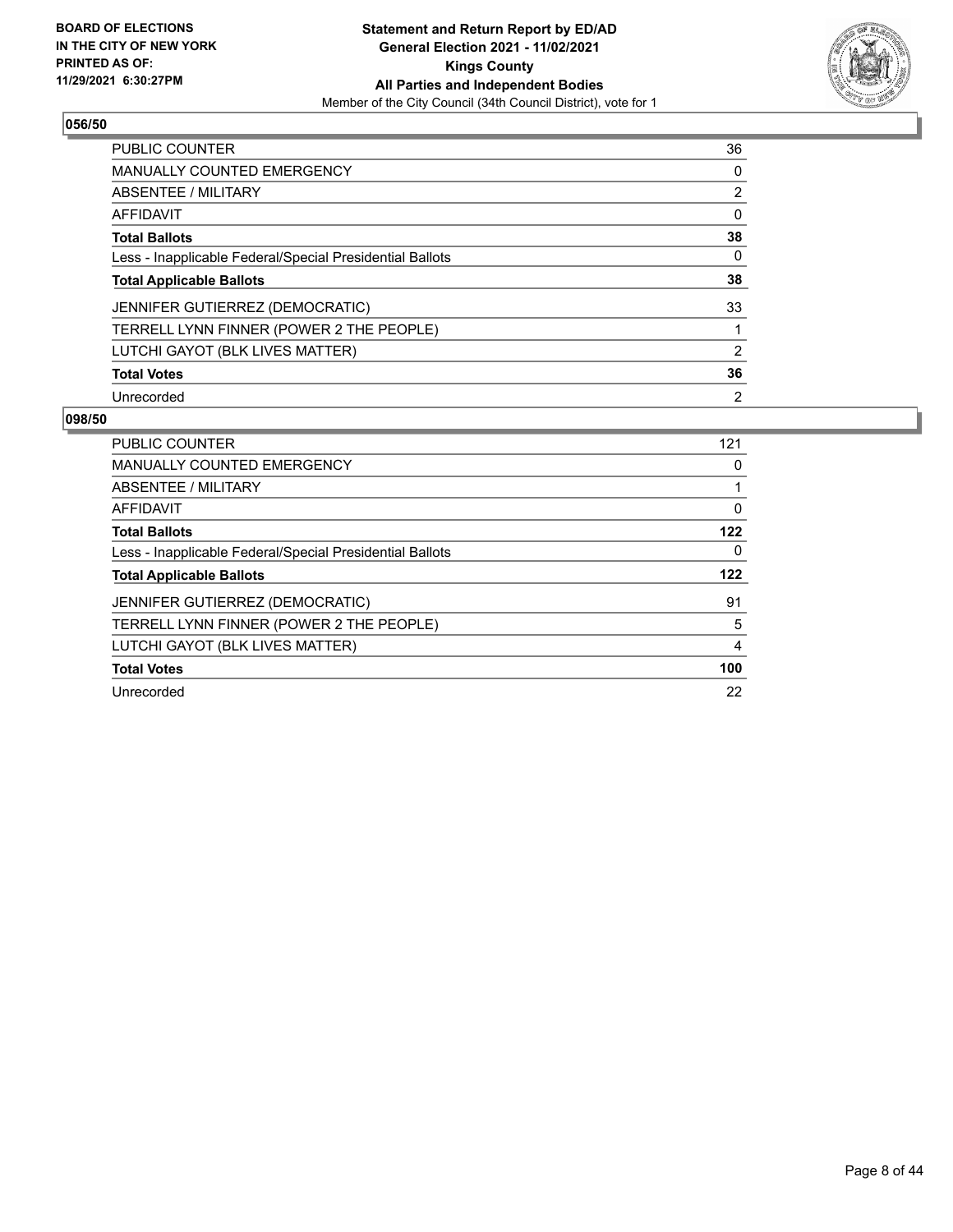

| <b>PUBLIC COUNTER</b>                                    | 108 |
|----------------------------------------------------------|-----|
| <b>MANUALLY COUNTED EMERGENCY</b>                        | 0   |
| ABSENTEE / MILITARY                                      | 8   |
| AFFIDAVIT                                                | 0   |
| <b>Total Ballots</b>                                     | 116 |
| Less - Inapplicable Federal/Special Presidential Ballots | 0   |
| <b>Total Applicable Ballots</b>                          | 116 |
| JENNIFER GUTIERREZ (DEMOCRATIC)                          | 101 |
| TERRELL LYNN FINNER (POWER 2 THE PEOPLE)                 |     |
| LUTCHI GAYOT (BLK LIVES MATTER)                          | 3   |
| DONALD TRUMP (WRITE-IN)                                  |     |
| <b>Total Votes</b>                                       | 106 |
| Unrecorded                                               | 10  |

# **002/53**

| <b>PUBLIC COUNTER</b>                                    | 66             |
|----------------------------------------------------------|----------------|
| <b>MANUALLY COUNTED EMERGENCY</b>                        | 0              |
| ABSENTEE / MILITARY                                      | $\overline{2}$ |
| AFFIDAVIT                                                | $\Omega$       |
| <b>Total Ballots</b>                                     | 68             |
| Less - Inapplicable Federal/Special Presidential Ballots | $\Omega$       |
| <b>Total Applicable Ballots</b>                          | 68             |
| <b>JENNIFER GUTIERREZ (DEMOCRATIC)</b>                   | 57             |
| TERRELL LYNN FINNER (POWER 2 THE PEOPLE)                 | 3              |
| LUTCHI GAYOT (BLK LIVES MATTER)                          | 3              |
| <b>Total Votes</b>                                       | 63             |
| Unrecorded                                               | 5              |

| <b>PUBLIC COUNTER</b>                                    | 144            |
|----------------------------------------------------------|----------------|
| <b>MANUALLY COUNTED EMERGENCY</b>                        | 0              |
| ABSENTEE / MILITARY                                      | 3              |
| AFFIDAVIT                                                |                |
| <b>Total Ballots</b>                                     | 148            |
| Less - Inapplicable Federal/Special Presidential Ballots | 0              |
| <b>Total Applicable Ballots</b>                          | 148            |
| <b>JENNIFER GUTIERREZ (DEMOCRATIC)</b>                   | 116            |
| TERRELL LYNN FINNER (POWER 2 THE PEOPLE)                 | 3              |
| LUTCHI GAYOT (BLK LIVES MATTER)                          | 3              |
| UNATTRIBUTABLE WRITE-IN (WRITE-IN)                       | $\overline{2}$ |
| <b>Total Votes</b>                                       | 124            |
| Unrecorded                                               | 24             |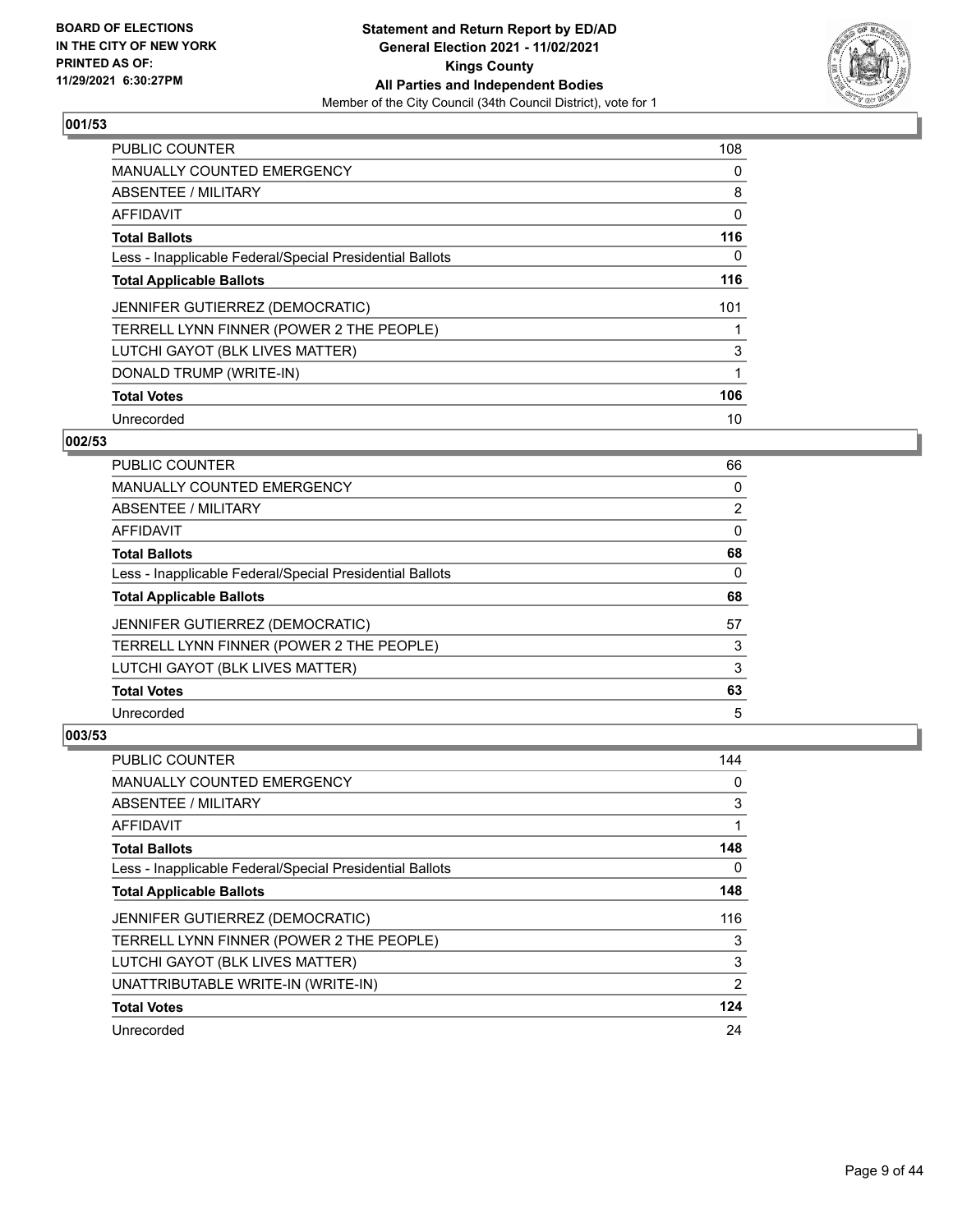

| <b>PUBLIC COUNTER</b>                                    | 139           |
|----------------------------------------------------------|---------------|
| <b>MANUALLY COUNTED EMERGENCY</b>                        | 0             |
| ABSENTEE / MILITARY                                      | 3             |
| AFFIDAVIT                                                | 0             |
| <b>Total Ballots</b>                                     | 142           |
| Less - Inapplicable Federal/Special Presidential Ballots | 0             |
| <b>Total Applicable Ballots</b>                          | 142           |
| JENNIFER GUTIERREZ (DEMOCRATIC)                          | 118           |
| TERRELL LYNN FINNER (POWER 2 THE PEOPLE)                 | 6             |
| LUTCHI GAYOT (BLK LIVES MATTER)                          | $\mathcal{P}$ |
| <b>Total Votes</b>                                       | 126           |
| Unrecorded                                               | 16            |

#### **005/53**

| <b>PUBLIC COUNTER</b>                                    | 113      |
|----------------------------------------------------------|----------|
| <b>MANUALLY COUNTED EMERGENCY</b>                        | 0        |
| ABSENTEE / MILITARY                                      | 3        |
| <b>AFFIDAVIT</b>                                         | 6        |
| <b>Total Ballots</b>                                     | 122      |
| Less - Inapplicable Federal/Special Presidential Ballots | $\Omega$ |
| <b>Total Applicable Ballots</b>                          | 122      |
| JENNIFER GUTIERREZ (DEMOCRATIC)                          | 104      |
| TERRELL LYNN FINNER (POWER 2 THE PEOPLE)                 | $\Omega$ |
| LUTCHI GAYOT (BLK LIVES MATTER)                          | 3        |
| <b>Total Votes</b>                                       | 107      |
| Unrecorded                                               | 15       |

| <b>PUBLIC COUNTER</b>                                    | 34       |
|----------------------------------------------------------|----------|
| <b>MANUALLY COUNTED EMERGENCY</b>                        | $\Omega$ |
| ABSENTEE / MILITARY                                      |          |
| AFFIDAVIT                                                | $\Omega$ |
| <b>Total Ballots</b>                                     | 35       |
| Less - Inapplicable Federal/Special Presidential Ballots | 0        |
| <b>Total Applicable Ballots</b>                          | 35       |
| JENNIFER GUTIERREZ (DEMOCRATIC)                          | 30       |
| TERRELL LYNN FINNER (POWER 2 THE PEOPLE)                 | 0        |
| LUTCHI GAYOT (BLK LIVES MATTER)                          | 2        |
| <b>Total Votes</b>                                       | 32       |
| Unrecorded                                               | 3        |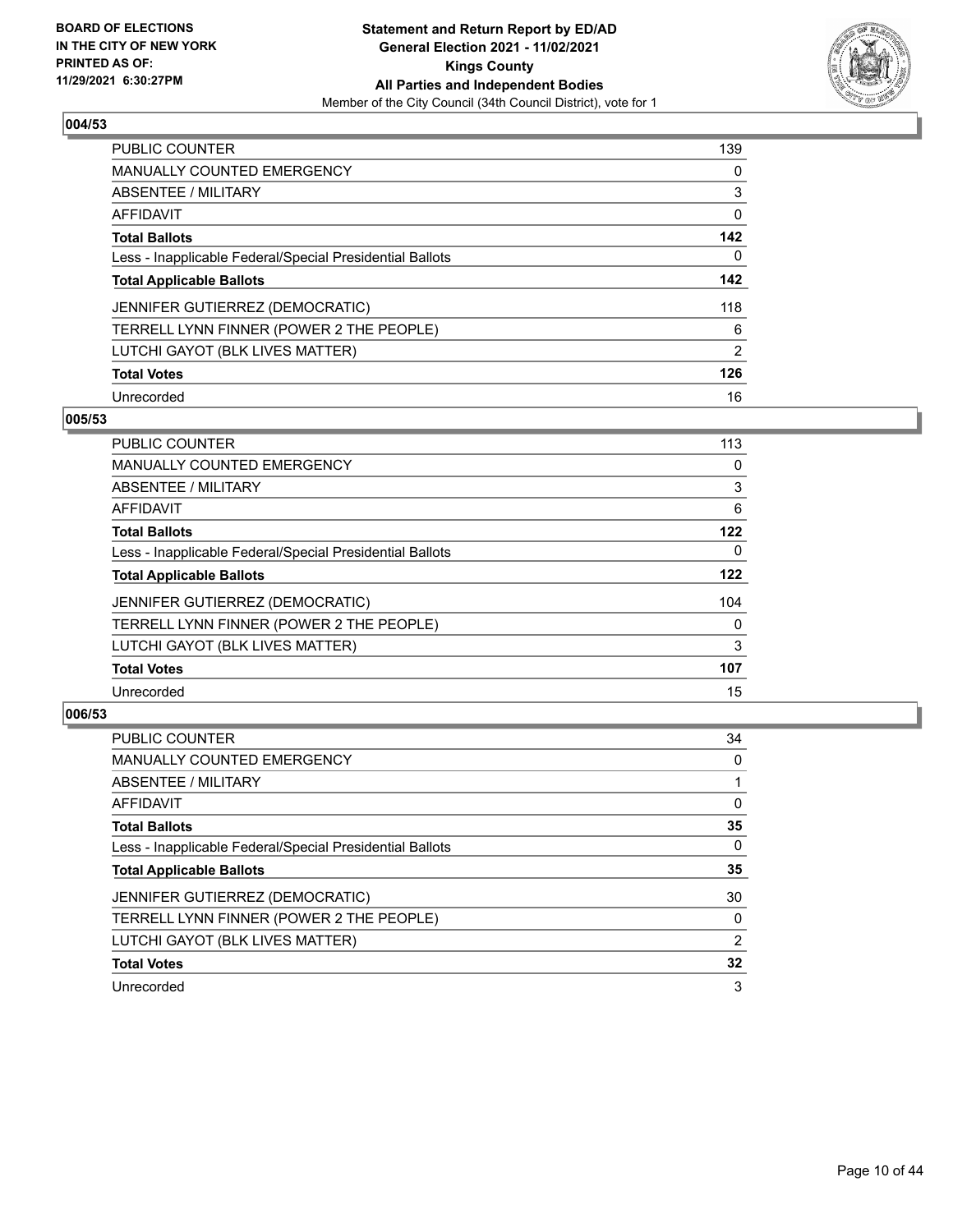

| PUBLIC COUNTER                                           | 124 |
|----------------------------------------------------------|-----|
| <b>MANUALLY COUNTED EMERGENCY</b>                        | 0   |
| ABSENTEE / MILITARY                                      | 0   |
| AFFIDAVIT                                                | 0   |
| <b>Total Ballots</b>                                     | 124 |
| Less - Inapplicable Federal/Special Presidential Ballots | 0   |
| <b>Total Applicable Ballots</b>                          | 124 |
| JENNIFER GUTIERREZ (DEMOCRATIC)                          | 103 |
| TERRELL LYNN FINNER (POWER 2 THE PEOPLE)                 | 3   |
| LUTCHI GAYOT (BLK LIVES MATTER)                          | 5   |
| <b>Total Votes</b>                                       | 111 |
| Unrecorded                                               | 13  |

#### **008/53**

| <b>PUBLIC COUNTER</b>                                    | 155      |
|----------------------------------------------------------|----------|
| <b>MANUALLY COUNTED EMERGENCY</b>                        | 0        |
| ABSENTEE / MILITARY                                      | 4        |
| <b>AFFIDAVIT</b>                                         | 1        |
| <b>Total Ballots</b>                                     | 160      |
| Less - Inapplicable Federal/Special Presidential Ballots | $\Omega$ |
| <b>Total Applicable Ballots</b>                          | 160      |
| JENNIFER GUTIERREZ (DEMOCRATIC)                          | 141      |
| TERRELL LYNN FINNER (POWER 2 THE PEOPLE)                 | 3        |
| LUTCHI GAYOT (BLK LIVES MATTER)                          | 6        |
| ANTHONY JANOY (WRITE-IN)                                 | 1        |
| <b>Total Votes</b>                                       | 151      |
| Unrecorded                                               | 9        |

| <b>PUBLIC COUNTER</b>                                    | 165           |
|----------------------------------------------------------|---------------|
| <b>MANUALLY COUNTED EMERGENCY</b>                        | 0             |
| ABSENTEE / MILITARY                                      | 5             |
| AFFIDAVIT                                                | 0             |
| <b>Total Ballots</b>                                     | 170           |
| Less - Inapplicable Federal/Special Presidential Ballots | 0             |
| <b>Total Applicable Ballots</b>                          | 170           |
| JENNIFER GUTIERREZ (DEMOCRATIC)                          | 143           |
| TERRELL LYNN FINNER (POWER 2 THE PEOPLE)                 | 3             |
|                                                          | $\mathcal{P}$ |
| LUTCHI GAYOT (BLK LIVES MATTER)                          |               |
| <b>Total Votes</b>                                       | 148           |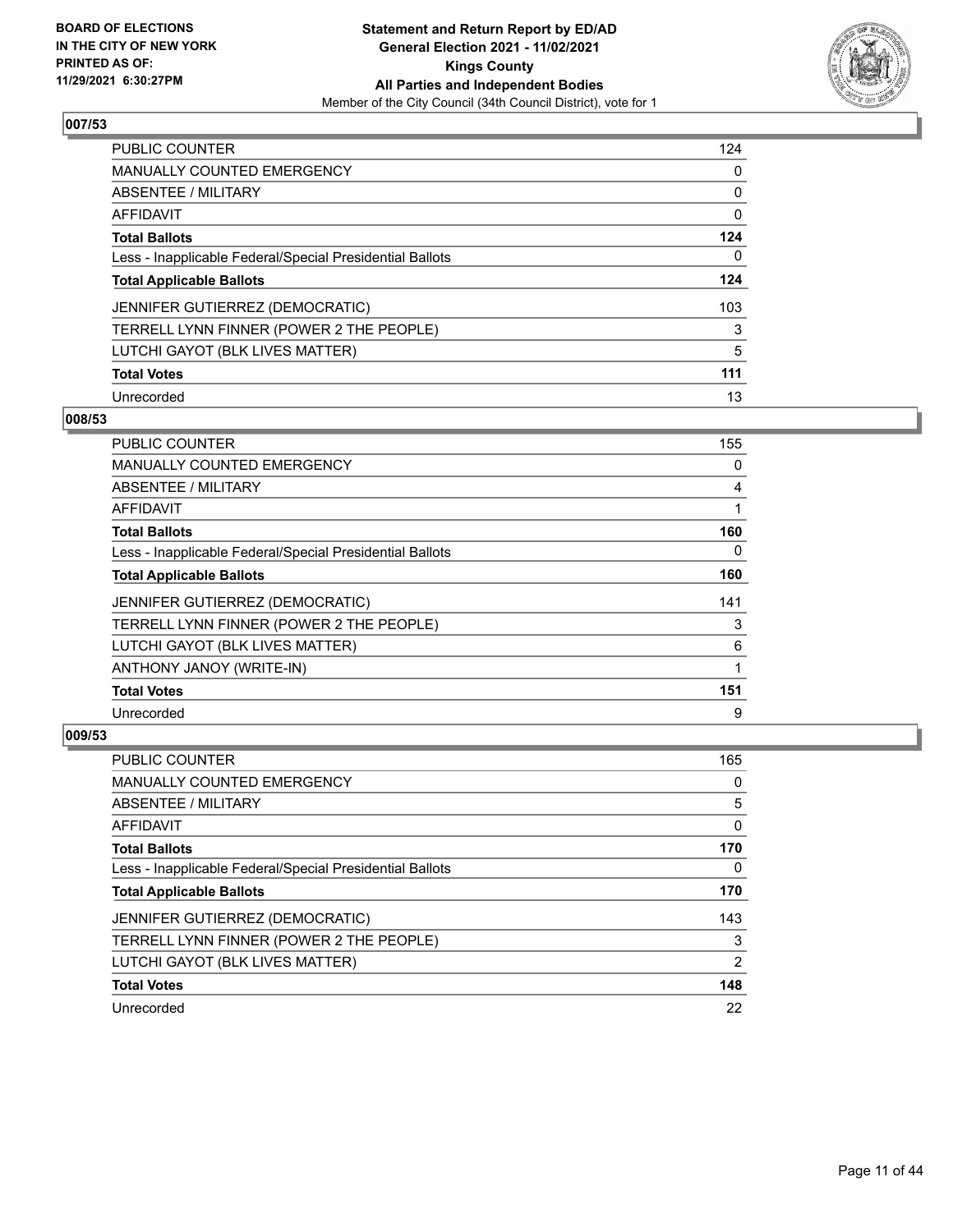

| <b>PUBLIC COUNTER</b>                                    | 151 |
|----------------------------------------------------------|-----|
| <b>MANUALLY COUNTED EMERGENCY</b>                        | 0   |
| ABSENTEE / MILITARY                                      | 3   |
| AFFIDAVIT                                                |     |
| <b>Total Ballots</b>                                     | 155 |
| Less - Inapplicable Federal/Special Presidential Ballots | 0   |
| <b>Total Applicable Ballots</b>                          | 155 |
| <b>JENNIFER GUTIERREZ (DEMOCRATIC)</b>                   | 122 |
| TERRELL LYNN FINNER (POWER 2 THE PEOPLE)                 | 7   |
| LUTCHI GAYOT (BLK LIVES MATTER)                          | 3   |
| <b>Total Votes</b>                                       | 132 |
| Unrecorded                                               | 23  |

### **011/53**

| <b>PUBLIC COUNTER</b>                                    | 105 |
|----------------------------------------------------------|-----|
| <b>MANUALLY COUNTED EMERGENCY</b>                        | 0   |
| ABSENTEE / MILITARY                                      | 2   |
| <b>AFFIDAVIT</b>                                         |     |
| <b>Total Ballots</b>                                     | 108 |
| Less - Inapplicable Federal/Special Presidential Ballots | 0   |
| <b>Total Applicable Ballots</b>                          | 108 |
| JENNIFER GUTIERREZ (DEMOCRATIC)                          | 91  |
| TERRELL LYNN FINNER (POWER 2 THE PEOPLE)                 | 6   |
| LUTCHI GAYOT (BLK LIVES MATTER)                          | 2   |
| <b>Total Votes</b>                                       | 99  |
| Unrecorded                                               | 9   |

| <b>PUBLIC COUNTER</b>                                    | 106 |
|----------------------------------------------------------|-----|
| <b>MANUALLY COUNTED EMERGENCY</b>                        | 0   |
| ABSENTEE / MILITARY                                      | 1   |
| AFFIDAVIT                                                | 2   |
| <b>Total Ballots</b>                                     | 109 |
| Less - Inapplicable Federal/Special Presidential Ballots | 0   |
| <b>Total Applicable Ballots</b>                          | 109 |
| <b>JENNIFER GUTIERREZ (DEMOCRATIC)</b>                   | 90  |
| TERRELL LYNN FINNER (POWER 2 THE PEOPLE)                 | 3   |
| LUTCHI GAYOT (BLK LIVES MATTER)                          | 4   |
| PRISCILLA GHAZNAVI (WRITE-IN)                            |     |
| <b>Total Votes</b>                                       | 98  |
| Unrecorded                                               | 11  |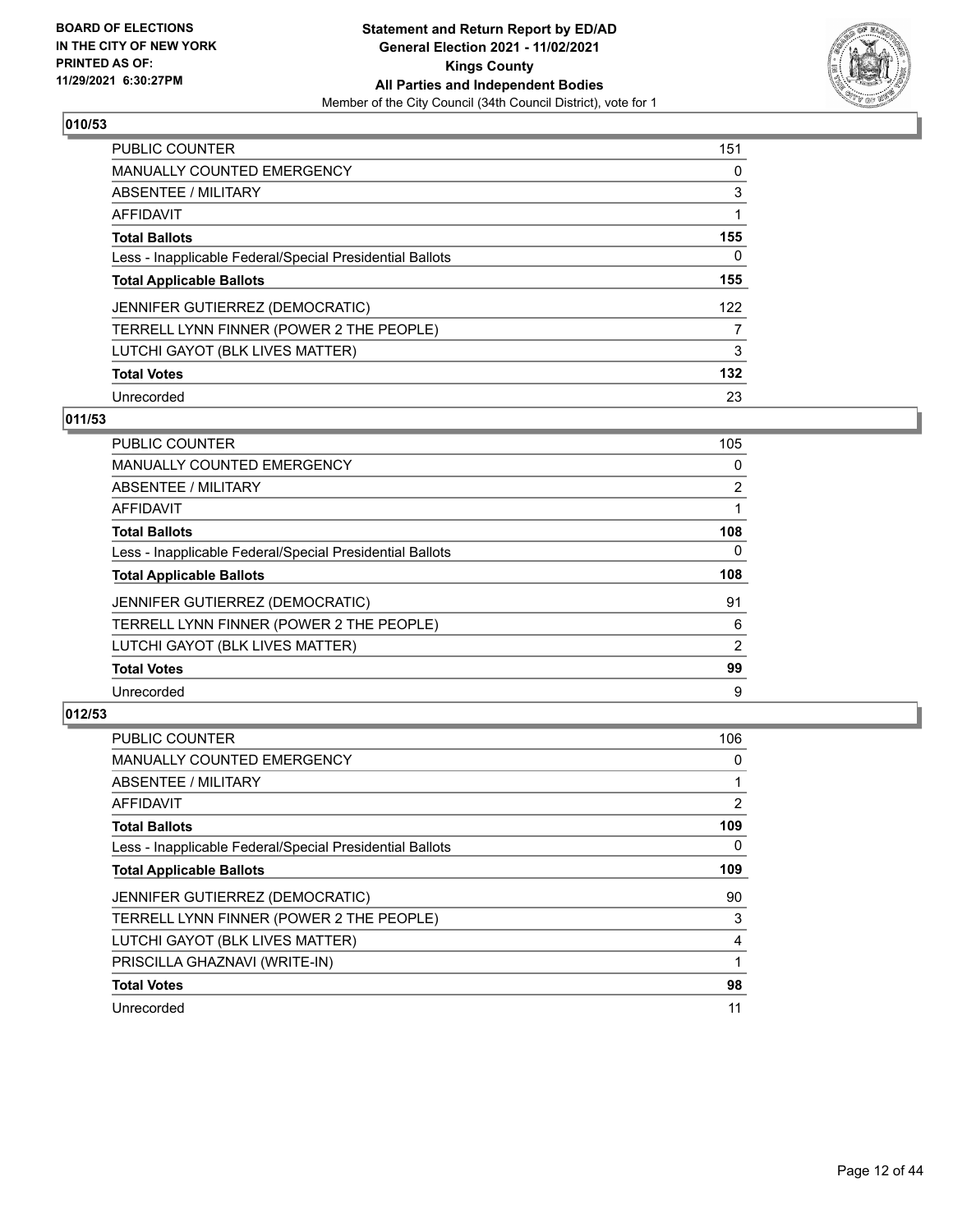

| <b>PUBLIC COUNTER</b>                                    | 130            |
|----------------------------------------------------------|----------------|
| <b>MANUALLY COUNTED EMERGENCY</b>                        | $\Omega$       |
| <b>ABSENTEE / MILITARY</b>                               | $\overline{2}$ |
| AFFIDAVIT                                                |                |
| <b>Total Ballots</b>                                     | 133            |
| Less - Inapplicable Federal/Special Presidential Ballots | 0              |
| <b>Total Applicable Ballots</b>                          | 133            |
| JENNIFER GUTIERREZ (DEMOCRATIC)                          | 105            |
| TERRELL LYNN FINNER (POWER 2 THE PEOPLE)                 | 4              |
| LUTCHI GAYOT (BLK LIVES MATTER)                          | 4              |
| <b>Total Votes</b>                                       | 113            |
| Unrecorded                                               | 20             |

# **014/53**

| PUBLIC COUNTER                                           | 3              |
|----------------------------------------------------------|----------------|
| <b>MANUALLY COUNTED EMERGENCY</b>                        | 0              |
| ABSENTEE / MILITARY                                      | 0              |
| AFFIDAVIT                                                | 0              |
| <b>Total Ballots</b>                                     | 3              |
| Less - Inapplicable Federal/Special Presidential Ballots | $\Omega$       |
| <b>Total Applicable Ballots</b>                          | 3              |
| JENNIFER GUTIERREZ (DEMOCRATIC)                          | $\overline{2}$ |
| TERRELL LYNN FINNER (POWER 2 THE PEOPLE)                 | 0              |
| LUTCHI GAYOT (BLK LIVES MATTER)                          | 0              |
| <b>Total Votes</b>                                       | $\mathbf{2}$   |
| Unrecorded                                               |                |
|                                                          |                |

| <b>PUBLIC COUNTER</b>                                    | 114      |
|----------------------------------------------------------|----------|
| <b>MANUALLY COUNTED EMERGENCY</b>                        | 0        |
| <b>ABSENTEE / MILITARY</b>                               | 9        |
| <b>AFFIDAVIT</b>                                         | $\Omega$ |
| <b>Total Ballots</b>                                     | 123      |
| Less - Inapplicable Federal/Special Presidential Ballots | 0        |
| <b>Total Applicable Ballots</b>                          | 123      |
| JENNIFER GUTIERREZ (DEMOCRATIC)                          | 91       |
| TERRELL LYNN FINNER (POWER 2 THE PEOPLE)                 | 5        |
| LUTCHI GAYOT (BLK LIVES MATTER)                          | 2        |
| <b>Total Votes</b>                                       | 98       |
| Unrecorded                                               | 25       |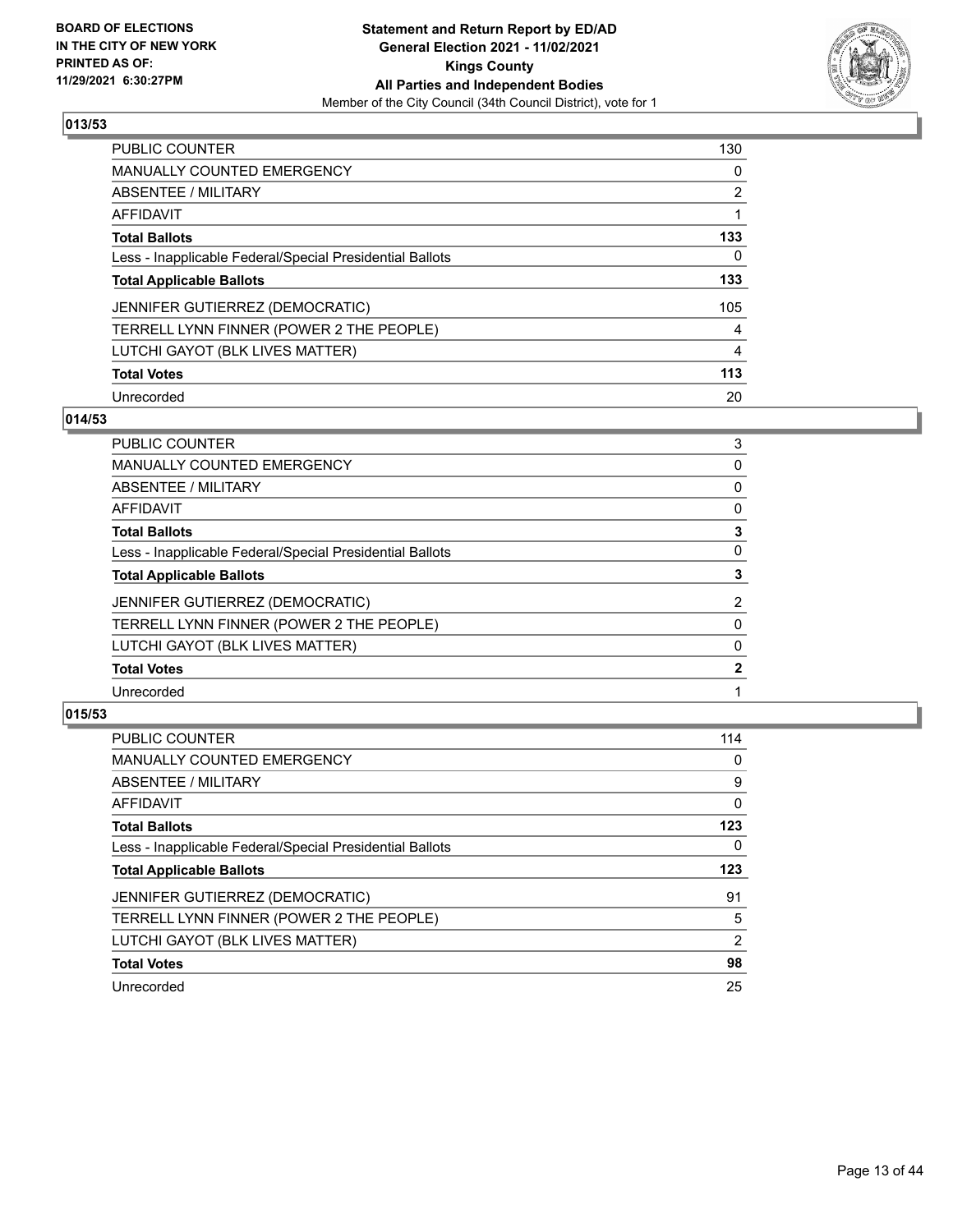

| <b>PUBLIC COUNTER</b>                                    | 147 |
|----------------------------------------------------------|-----|
| <b>MANUALLY COUNTED EMERGENCY</b>                        | 0   |
| ABSENTEE / MILITARY                                      | 4   |
| AFFIDAVIT                                                |     |
| <b>Total Ballots</b>                                     | 152 |
| Less - Inapplicable Federal/Special Presidential Ballots | 0   |
| <b>Total Applicable Ballots</b>                          | 152 |
| JENNIFER GUTIERREZ (DEMOCRATIC)                          | 132 |
| TERRELL LYNN FINNER (POWER 2 THE PEOPLE)                 | 2   |
| LUTCHI GAYOT (BLK LIVES MATTER)                          | 5   |
| BILL BILLERSON (WRITE-IN)                                | 1   |
| MENACHEM M REITPORT (WRITE-IN)                           | 1   |
| <b>Total Votes</b>                                       | 141 |
| Unrecorded                                               | 11  |

## **017/53**

| <b>PUBLIC COUNTER</b>                                    | 161 |
|----------------------------------------------------------|-----|
| MANUALLY COUNTED EMERGENCY                               | 0   |
| ABSENTEE / MILITARY                                      | 11  |
| AFFIDAVIT                                                |     |
| <b>Total Ballots</b>                                     | 173 |
| Less - Inapplicable Federal/Special Presidential Ballots | 0   |
| <b>Total Applicable Ballots</b>                          | 173 |
| JENNIFER GUTIERREZ (DEMOCRATIC)                          | 129 |
| TERRELL LYNN FINNER (POWER 2 THE PEOPLE)                 | 8   |
| LUTCHI GAYOT (BLK LIVES MATTER)                          | 12  |
| DERRICK ROSE (WRITE-IN)                                  |     |
| RACHEL ROMM-NISSON (WRITE-IN)                            |     |
| <b>Total Votes</b>                                       | 151 |
| Unrecorded                                               | 22  |

| PUBLIC COUNTER                                           | 199 |
|----------------------------------------------------------|-----|
| <b>MANUALLY COUNTED EMERGENCY</b>                        | 0   |
| ABSENTEE / MILITARY                                      | 9   |
| AFFIDAVIT                                                |     |
| <b>Total Ballots</b>                                     | 209 |
| Less - Inapplicable Federal/Special Presidential Ballots | 0   |
| <b>Total Applicable Ballots</b>                          | 209 |
| JENNIFER GUTIERREZ (DEMOCRATIC)                          | 158 |
| TERRELL LYNN FINNER (POWER 2 THE PEOPLE)                 | 8   |
| LUTCHI GAYOT (BLK LIVES MATTER)                          | 12  |
| <b>Total Votes</b>                                       | 178 |
| Unrecorded                                               | 31  |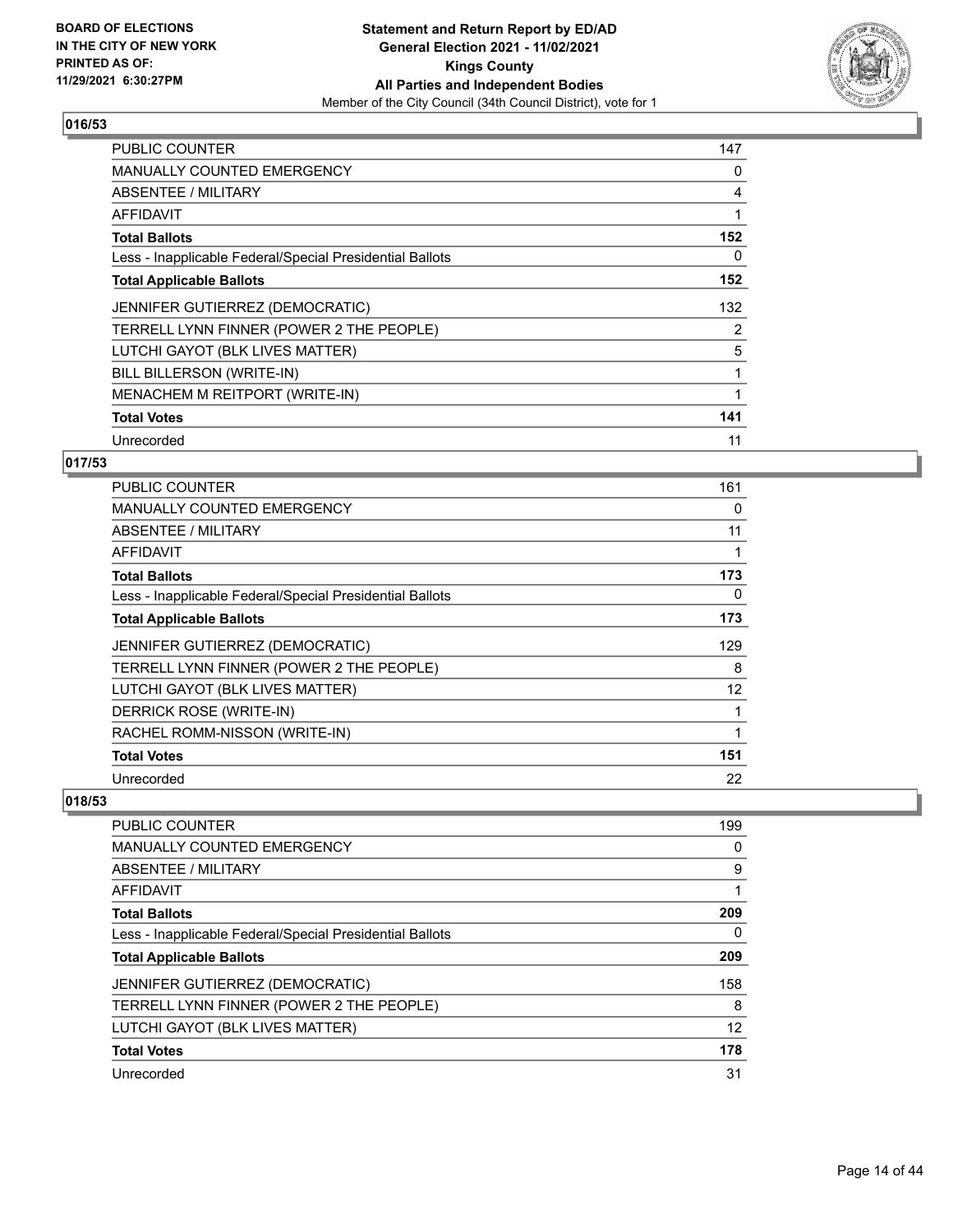

| <b>PUBLIC COUNTER</b>                                    | 179      |
|----------------------------------------------------------|----------|
| MANUALLY COUNTED EMERGENCY                               | 0        |
| ABSENTEE / MILITARY                                      | 6        |
| AFFIDAVIT                                                |          |
| <b>Total Ballots</b>                                     | 186      |
| Less - Inapplicable Federal/Special Presidential Ballots | $\Omega$ |
| <b>Total Applicable Ballots</b>                          | 186      |
| JENNIFER GUTIERREZ (DEMOCRATIC)                          | 154      |
| TERRELL LYNN FINNER (POWER 2 THE PEOPLE)                 | 2        |
| LUTCHI GAYOT (BLK LIVES MATTER)                          | 5        |
| <b>BRAD PITT (WRITE-IN)</b>                              | 1        |
| <b>Total Votes</b>                                       | 162      |
| Unrecorded                                               | 24       |

#### **020/53**

| <b>PUBLIC COUNTER</b>                                    | 239            |
|----------------------------------------------------------|----------------|
| MANUALLY COUNTED EMERGENCY                               | 0              |
| ABSENTEE / MILITARY                                      | 8              |
| <b>AFFIDAVIT</b>                                         | $\overline{2}$ |
| <b>Total Ballots</b>                                     | 249            |
| Less - Inapplicable Federal/Special Presidential Ballots | 0              |
| <b>Total Applicable Ballots</b>                          | 249            |
| JENNIFER GUTIERREZ (DEMOCRATIC)                          | 183            |
| TERRELL LYNN FINNER (POWER 2 THE PEOPLE)                 | 8              |
| LUTCHI GAYOT (BLK LIVES MATTER)                          | 11             |
| LOU COSTELLO (WRITE-IN)                                  | 1              |
| STACEY H PRUSSMAN (WRITE-IN)                             |                |
| UNATTRIBUTABLE WRITE-IN (WRITE-IN)                       | 1              |
| <b>Total Votes</b>                                       | 205            |
| Unrecorded                                               | 44             |

| <b>PUBLIC COUNTER</b>                                    | 161 |
|----------------------------------------------------------|-----|
| <b>MANUALLY COUNTED EMERGENCY</b>                        | 0   |
| ABSENTEE / MILITARY                                      | 4   |
| AFFIDAVIT                                                | 2   |
| <b>Total Ballots</b>                                     | 167 |
| Less - Inapplicable Federal/Special Presidential Ballots | 0   |
| <b>Total Applicable Ballots</b>                          | 167 |
| <b>JENNIFER GUTIERREZ (DEMOCRATIC)</b>                   | 138 |
| TERRELL LYNN FINNER (POWER 2 THE PEOPLE)                 | 3   |
| LUTCHI GAYOT (BLK LIVES MATTER)                          |     |
| <b>Total Votes</b>                                       | 142 |
| Unrecorded                                               | 25  |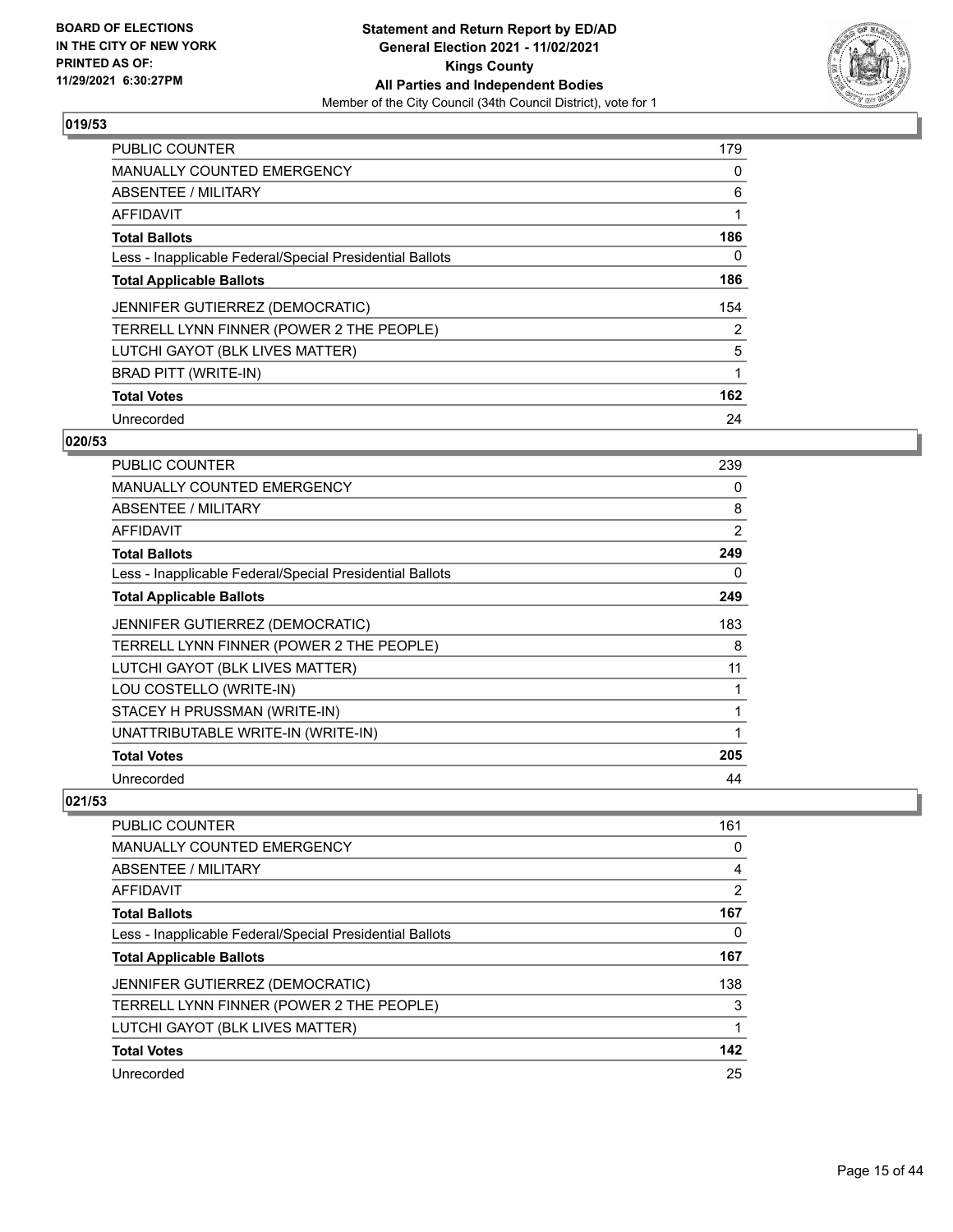

| <b>PUBLIC COUNTER</b>                                    | 174 |
|----------------------------------------------------------|-----|
| <b>MANUALLY COUNTED EMERGENCY</b>                        | 0   |
| ABSENTEE / MILITARY                                      | 4   |
| AFFIDAVIT                                                | 2   |
| <b>Total Ballots</b>                                     | 180 |
| Less - Inapplicable Federal/Special Presidential Ballots | 0   |
| <b>Total Applicable Ballots</b>                          | 180 |
| JENNIFER GUTIERREZ (DEMOCRATIC)                          | 157 |
| TERRELL LYNN FINNER (POWER 2 THE PEOPLE)                 | 6   |
| LUTCHI GAYOT (BLK LIVES MATTER)                          | 7   |
| UNATTRIBUTABLE WRITE-IN (WRITE-IN)                       |     |
| <b>Total Votes</b>                                       | 171 |
| Unrecorded                                               | 9   |

## **023/53**

| <b>PUBLIC COUNTER</b>                                    | 178      |
|----------------------------------------------------------|----------|
| MANUALLY COUNTED EMERGENCY                               | $\Omega$ |
| ABSENTEE / MILITARY                                      | 11       |
| AFFIDAVIT                                                | 3        |
| <b>Total Ballots</b>                                     | 192      |
| Less - Inapplicable Federal/Special Presidential Ballots | $\Omega$ |
| <b>Total Applicable Ballots</b>                          | 192      |
| <b>JENNIFER GUTIERREZ (DEMOCRATIC)</b>                   | 154      |
| TERRELL LYNN FINNER (POWER 2 THE PEOPLE)                 | 8        |
| LUTCHI GAYOT (BLK LIVES MATTER)                          | 3        |
| <b>Total Votes</b>                                       | 165      |
| Unrecorded                                               | 27       |

| PUBLIC COUNTER                                           | 147            |
|----------------------------------------------------------|----------------|
| MANUALLY COUNTED EMERGENCY                               | 0              |
| ABSENTEE / MILITARY                                      | 4              |
| AFFIDAVIT                                                |                |
| <b>Total Ballots</b>                                     | 152            |
| Less - Inapplicable Federal/Special Presidential Ballots | 0              |
| <b>Total Applicable Ballots</b>                          | 152            |
| JENNIFER GUTIERREZ (DEMOCRATIC)                          | 106            |
| TERRELL LYNN FINNER (POWER 2 THE PEOPLE)                 | 9              |
| LUTCHI GAYOT (BLK LIVES MATTER)                          | $\overline{2}$ |
| <b>Total Votes</b>                                       | 117            |
| Unrecorded                                               | 35             |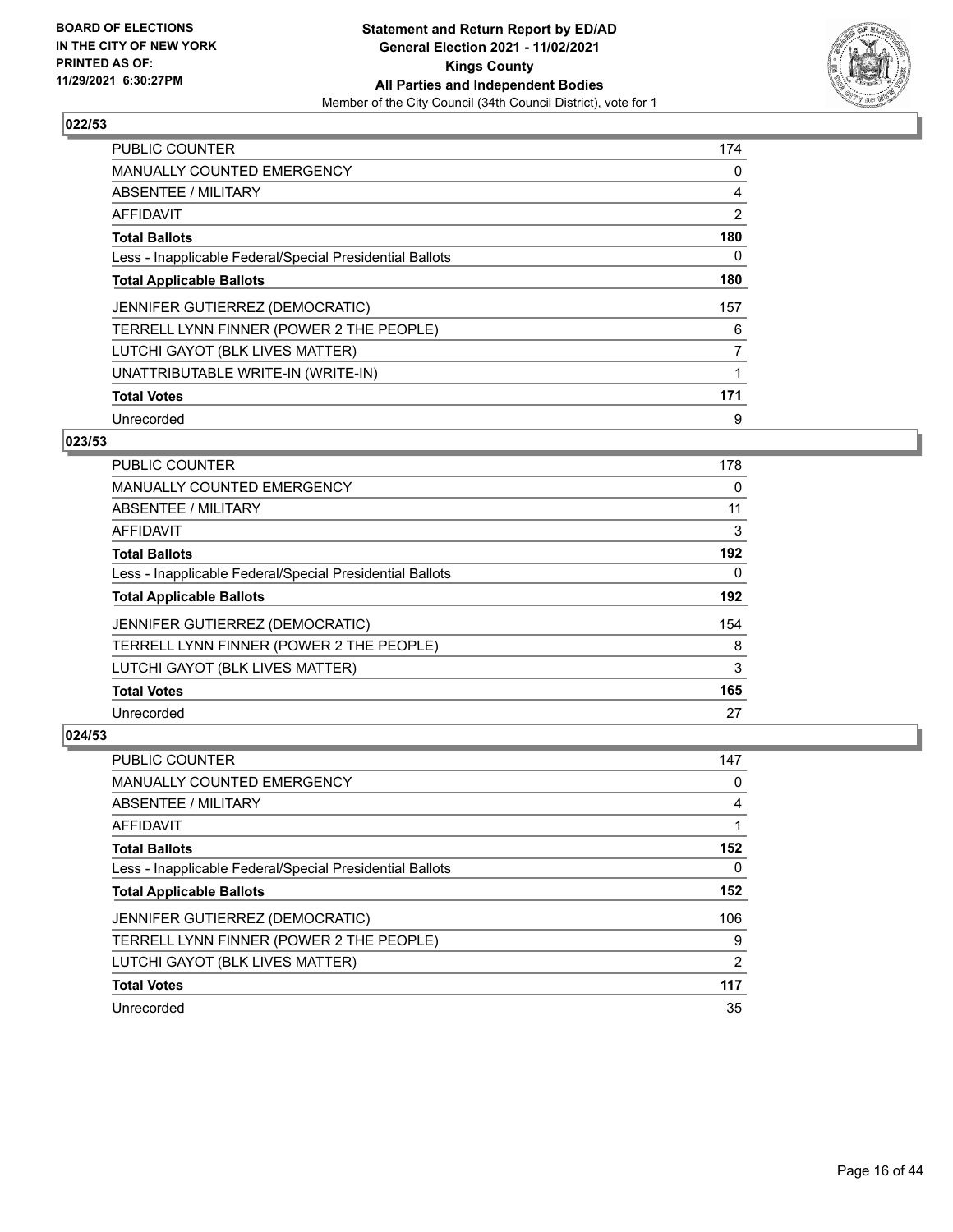

| <b>PUBLIC COUNTER</b>                                    | 262      |
|----------------------------------------------------------|----------|
| MANUALLY COUNTED EMERGENCY                               | $\Omega$ |
| <b>ABSENTEE / MILITARY</b>                               | 22       |
| AFFIDAVIT                                                | $\Omega$ |
| <b>Total Ballots</b>                                     | 284      |
| Less - Inapplicable Federal/Special Presidential Ballots | 0        |
| <b>Total Applicable Ballots</b>                          | 284      |
| <b>JENNIFER GUTIERREZ (DEMOCRATIC)</b>                   | 211      |
| TERRELL LYNN FINNER (POWER 2 THE PEOPLE)                 | 9        |
| LUTCHI GAYOT (BLK LIVES MATTER)                          | 9        |
| <b>Total Votes</b>                                       | 229      |
| Unrecorded                                               | 55       |

#### **026/53**

| <b>PUBLIC COUNTER</b>                                    | 121      |
|----------------------------------------------------------|----------|
| <b>MANUALLY COUNTED EMERGENCY</b>                        | 0        |
| ABSENTEE / MILITARY                                      | 8        |
| <b>AFFIDAVIT</b>                                         | $\Omega$ |
| <b>Total Ballots</b>                                     | 129      |
| Less - Inapplicable Federal/Special Presidential Ballots | $\Omega$ |
| <b>Total Applicable Ballots</b>                          | 129      |
| <b>JENNIFER GUTIERREZ (DEMOCRATIC)</b>                   | 99       |
| TERRELL LYNN FINNER (POWER 2 THE PEOPLE)                 | 6        |
| LUTCHI GAYOT (BLK LIVES MATTER)                          | 2        |
| <b>Total Votes</b>                                       | 107      |
| Unrecorded                                               | 22       |

| <b>PUBLIC COUNTER</b>                                    | 173            |
|----------------------------------------------------------|----------------|
| <b>MANUALLY COUNTED EMERGENCY</b>                        | 0              |
| ABSENTEE / MILITARY                                      | 5              |
| AFFIDAVIT                                                | 0              |
| <b>Total Ballots</b>                                     | 178            |
| Less - Inapplicable Federal/Special Presidential Ballots | 0              |
| <b>Total Applicable Ballots</b>                          | 178            |
| JENNIFER GUTIERREZ (DEMOCRATIC)                          | 134            |
| TERRELL LYNN FINNER (POWER 2 THE PEOPLE)                 | 5              |
| LUTCHI GAYOT (BLK LIVES MATTER)                          | 7              |
| UNATTRIBUTABLE WRITE-IN (WRITE-IN)                       | $\overline{2}$ |
| <b>Total Votes</b>                                       | 148            |
| Unrecorded                                               | 30             |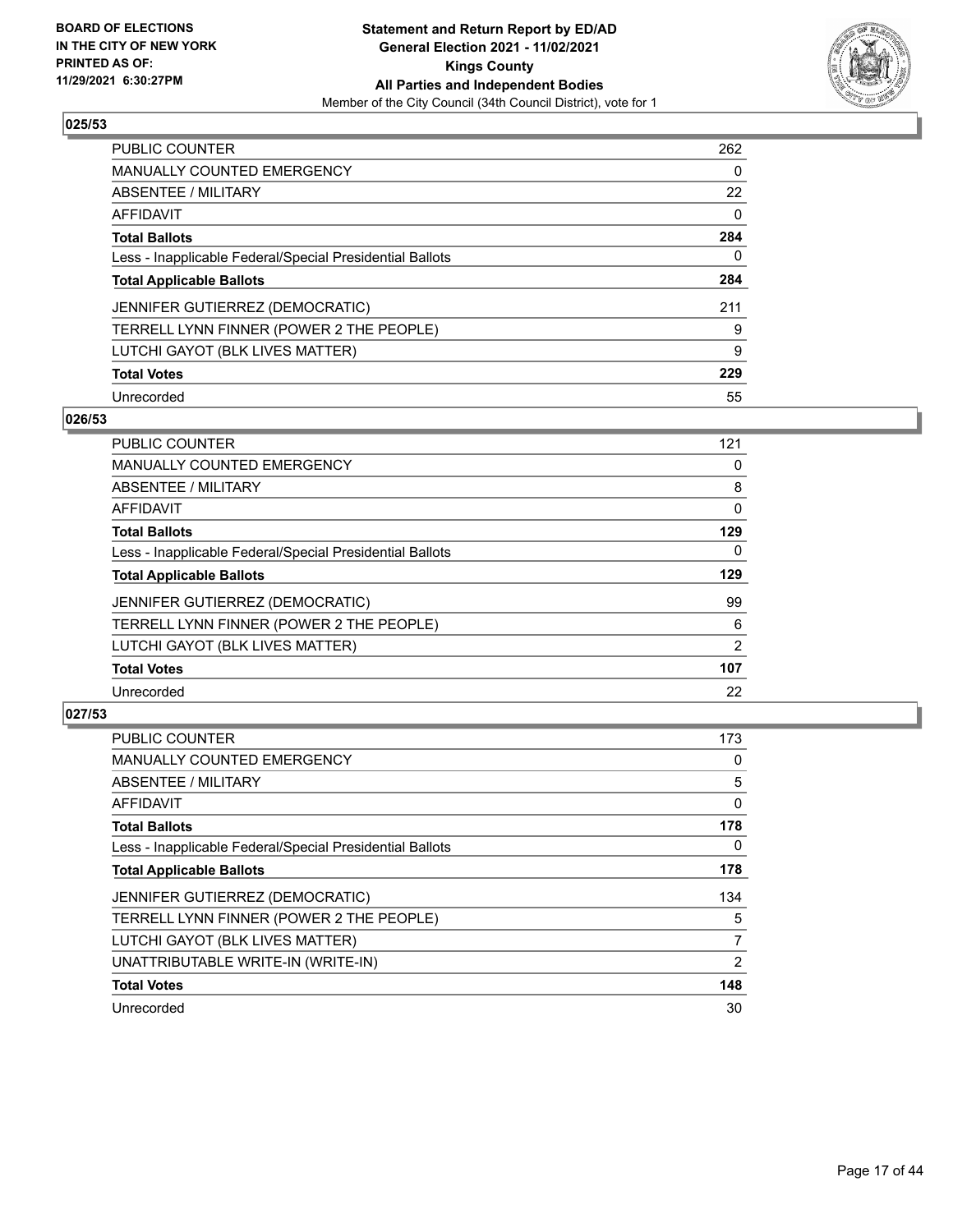

| PUBLIC COUNTER                                           | 147      |
|----------------------------------------------------------|----------|
| <b>MANUALLY COUNTED EMERGENCY</b>                        | 0        |
| ABSENTEE / MILITARY                                      | 5        |
| AFFIDAVIT                                                | $\Omega$ |
| <b>Total Ballots</b>                                     | 152      |
| Less - Inapplicable Federal/Special Presidential Ballots | 0        |
| <b>Total Applicable Ballots</b>                          | 152      |
| JENNIFER GUTIERREZ (DEMOCRATIC)                          | 126      |
| TERRELL LYNN FINNER (POWER 2 THE PEOPLE)                 |          |
| LUTCHI GAYOT (BLK LIVES MATTER)                          | 3        |
| UNATTRIBUTABLE WRITE-IN (WRITE-IN)                       | 2        |
| <b>Total Votes</b>                                       | 132      |
| Unrecorded                                               | 20       |

#### **029/53**

| <b>PUBLIC COUNTER</b>                                    | 102 |
|----------------------------------------------------------|-----|
| <b>MANUALLY COUNTED EMERGENCY</b>                        | 0   |
| ABSENTEE / MILITARY                                      | 3   |
| <b>AFFIDAVIT</b>                                         | 2   |
| <b>Total Ballots</b>                                     | 107 |
| Less - Inapplicable Federal/Special Presidential Ballots | 0   |
| <b>Total Applicable Ballots</b>                          | 107 |
| <b>JENNIFER GUTIERREZ (DEMOCRATIC)</b>                   | 89  |
| TERRELL LYNN FINNER (POWER 2 THE PEOPLE)                 | 5   |
| LUTCHI GAYOT (BLK LIVES MATTER)                          | 4   |
| <b>Total Votes</b>                                       | 98  |
| Unrecorded                                               | 9   |

| PUBLIC COUNTER                                           | 161 |
|----------------------------------------------------------|-----|
| <b>MANUALLY COUNTED EMERGENCY</b>                        | 0   |
| ABSENTEE / MILITARY                                      | 2   |
| AFFIDAVIT                                                | 3   |
| <b>Total Ballots</b>                                     | 166 |
| Less - Inapplicable Federal/Special Presidential Ballots | 0   |
| <b>Total Applicable Ballots</b>                          | 166 |
| <b>JENNIFER GUTIERREZ (DEMOCRATIC)</b>                   | 138 |
| TERRELL LYNN FINNER (POWER 2 THE PEOPLE)                 | 3   |
| LUTCHI GAYOT (BLK LIVES MATTER)                          |     |
| <b>Total Votes</b>                                       | 148 |
| Unrecorded                                               | 18  |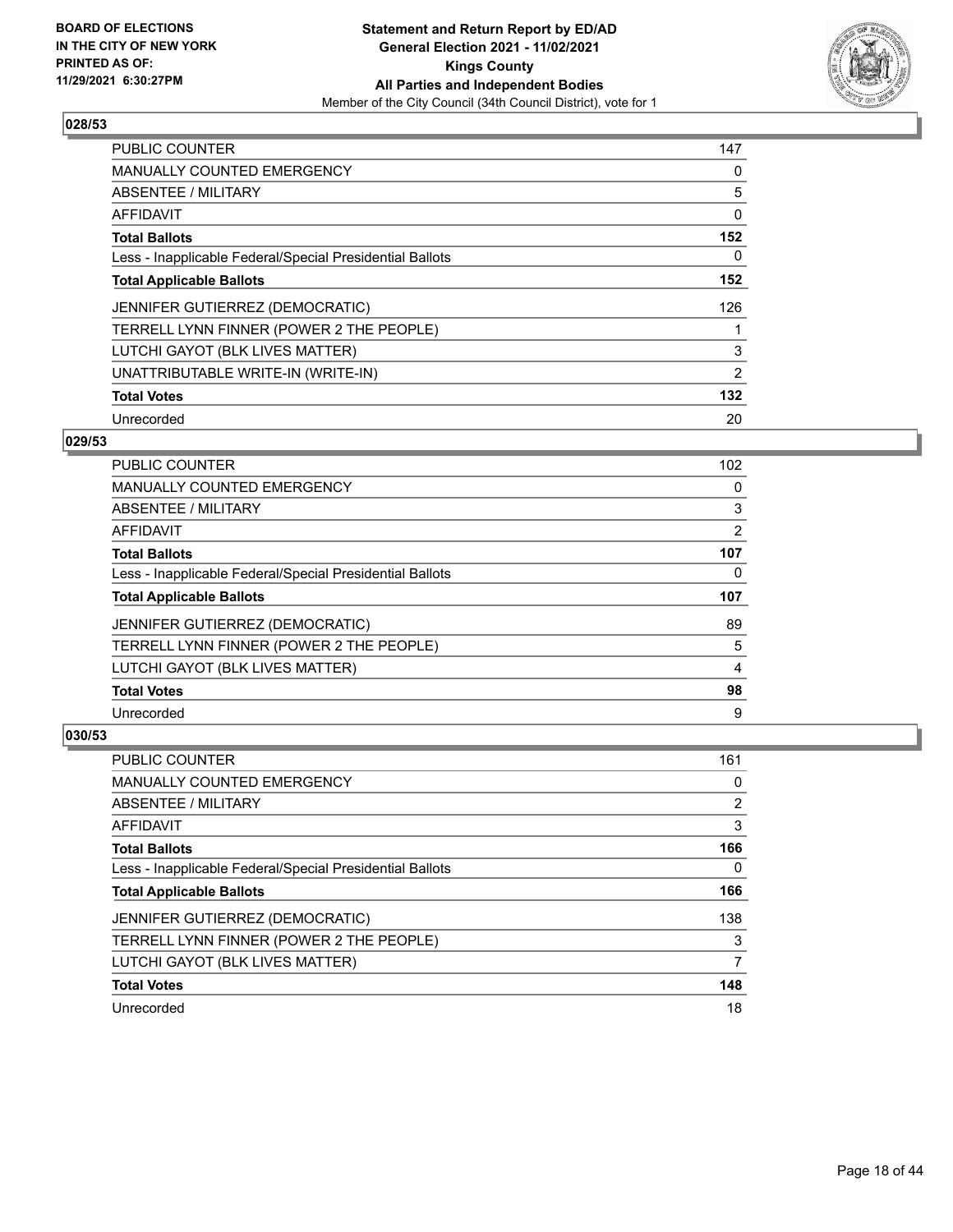

| <b>PUBLIC COUNTER</b>                                    | 177      |
|----------------------------------------------------------|----------|
| <b>MANUALLY COUNTED EMERGENCY</b>                        | $\Omega$ |
| ABSENTEE / MILITARY                                      | 6        |
| AFFIDAVIT                                                | 0        |
| <b>Total Ballots</b>                                     | 183      |
| Less - Inapplicable Federal/Special Presidential Ballots | 0        |
| <b>Total Applicable Ballots</b>                          | 183      |
| JENNIFER GUTIERREZ (DEMOCRATIC)                          | 148      |
| TERRELL LYNN FINNER (POWER 2 THE PEOPLE)                 | 4        |
| LUTCHI GAYOT (BLK LIVES MATTER)                          | 3        |
| <b>Total Votes</b>                                       | 155      |
| Unrecorded                                               | 28       |

#### **032/53**

| <b>PUBLIC COUNTER</b>                                    | 143      |
|----------------------------------------------------------|----------|
| <b>MANUALLY COUNTED EMERGENCY</b>                        | $\Omega$ |
| ABSENTEE / MILITARY                                      | 6        |
| AFFIDAVIT                                                |          |
| <b>Total Ballots</b>                                     | 150      |
| Less - Inapplicable Federal/Special Presidential Ballots | $\Omega$ |
| <b>Total Applicable Ballots</b>                          | 150      |
| <b>JENNIFER GUTIERREZ (DEMOCRATIC)</b>                   | 124      |
| TERRELL LYNN FINNER (POWER 2 THE PEOPLE)                 | 2        |
| LUTCHI GAYOT (BLK LIVES MATTER)                          | 4        |
| UNATTRIBUTABLE WRITE-IN (WRITE-IN)                       | 1        |
| <b>Total Votes</b>                                       | 131      |
| Unrecorded                                               | 19       |

| <b>PUBLIC COUNTER</b>                                    | 221 |
|----------------------------------------------------------|-----|
| MANUALLY COUNTED EMERGENCY                               | 0   |
| ABSENTEE / MILITARY                                      | 8   |
| AFFIDAVIT                                                | 3   |
| <b>Total Ballots</b>                                     | 232 |
| Less - Inapplicable Federal/Special Presidential Ballots | 0   |
| <b>Total Applicable Ballots</b>                          | 232 |
| JENNIFER GUTIERREZ (DEMOCRATIC)                          | 185 |
| TERRELL LYNN FINNER (POWER 2 THE PEOPLE)                 | 12  |
| LUTCHI GAYOT (BLK LIVES MATTER)                          | 9   |
|                                                          |     |
| <b>Total Votes</b>                                       | 206 |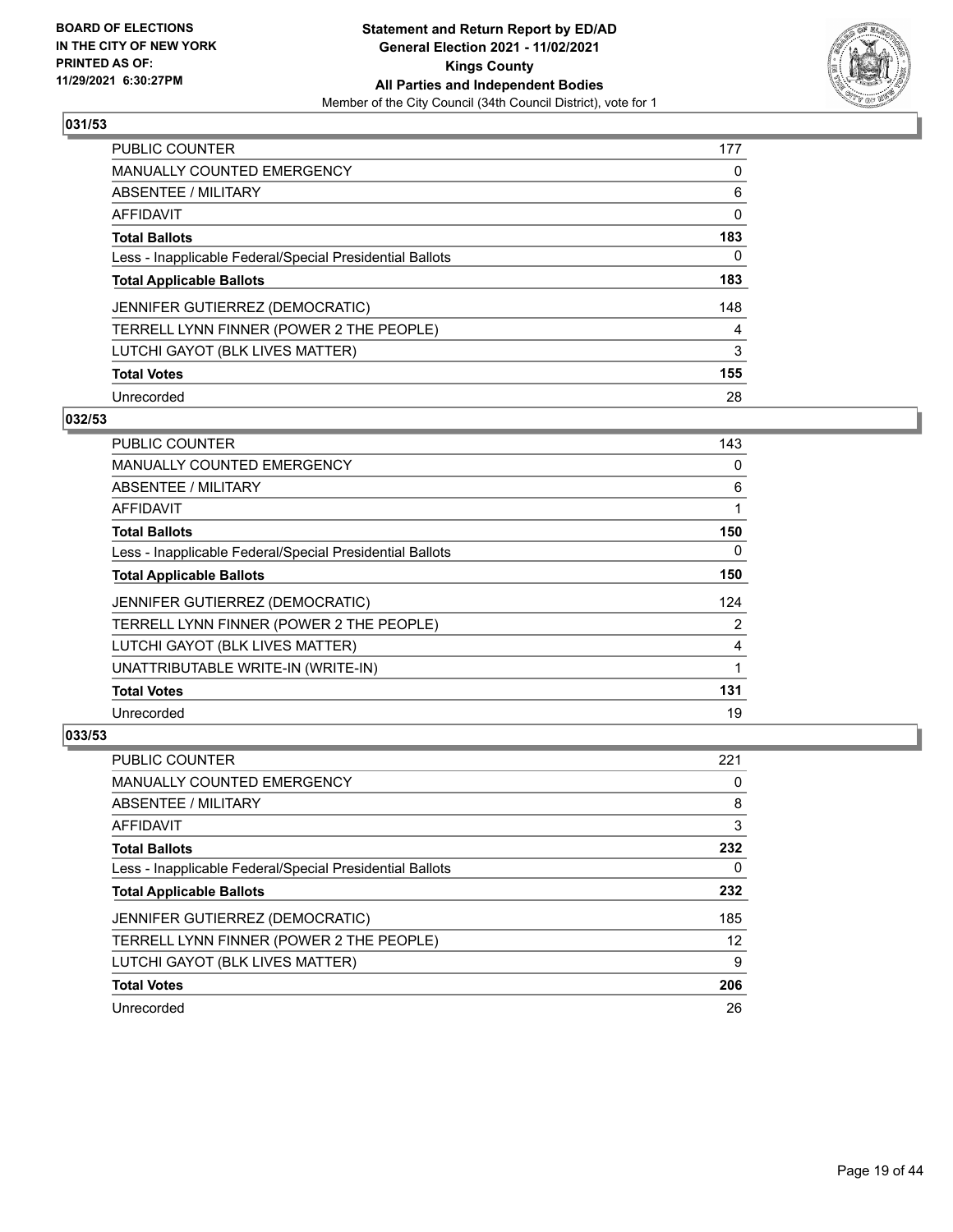

| <b>PUBLIC COUNTER</b>                                    | 195 |
|----------------------------------------------------------|-----|
| <b>MANUALLY COUNTED EMERGENCY</b>                        | 0   |
| ABSENTEE / MILITARY                                      | 7   |
| <b>AFFIDAVIT</b>                                         | 3   |
| <b>Total Ballots</b>                                     | 205 |
| Less - Inapplicable Federal/Special Presidential Ballots | 0   |
| <b>Total Applicable Ballots</b>                          | 205 |
| <b>JENNIFER GUTIERREZ (DEMOCRATIC)</b>                   | 177 |
| TERRELL LYNN FINNER (POWER 2 THE PEOPLE)                 | 2   |
| LUTCHI GAYOT (BLK LIVES MATTER)                          | 7   |
| UNATTRIBUTABLE WRITE-IN (WRITE-IN)                       | 1   |
| <b>Total Votes</b>                                       | 187 |
| Unrecorded                                               | 18  |

## **035/53**

| <b>PUBLIC COUNTER</b>                                    | 197 |
|----------------------------------------------------------|-----|
| MANUALLY COUNTED EMERGENCY                               | 0   |
| ABSENTEE / MILITARY                                      | 6   |
| AFFIDAVIT                                                | 4   |
| <b>Total Ballots</b>                                     | 207 |
| Less - Inapplicable Federal/Special Presidential Ballots | 0   |
| <b>Total Applicable Ballots</b>                          | 207 |
| JENNIFER GUTIERREZ (DEMOCRATIC)                          | 183 |
| TERRELL LYNN FINNER (POWER 2 THE PEOPLE)                 | 4   |
| LUTCHI GAYOT (BLK LIVES MATTER)                          | 7   |
| JOHN LUSMANO (WRITE-IN)                                  |     |
| <b>Total Votes</b>                                       | 195 |
| Unrecorded                                               | 12  |

| <b>PUBLIC COUNTER</b>                                    | 243 |
|----------------------------------------------------------|-----|
| <b>MANUALLY COUNTED EMERGENCY</b>                        | 0   |
| ABSENTEE / MILITARY                                      | 5   |
| AFFIDAVIT                                                | 4   |
| <b>Total Ballots</b>                                     | 252 |
| Less - Inapplicable Federal/Special Presidential Ballots | 0   |
| <b>Total Applicable Ballots</b>                          | 252 |
| JENNIFER GUTIERREZ (DEMOCRATIC)                          | 200 |
| TERRELL LYNN FINNER (POWER 2 THE PEOPLE)                 | 11  |
| LUTCHI GAYOT (BLK LIVES MATTER)                          | 11  |
| <b>JOSEPH LENTOL (WRITE-IN)</b>                          |     |
| WILLIAM KENAN (WRITE-IN)                                 |     |
| <b>Total Votes</b>                                       | 224 |
| Unrecorded                                               | 28  |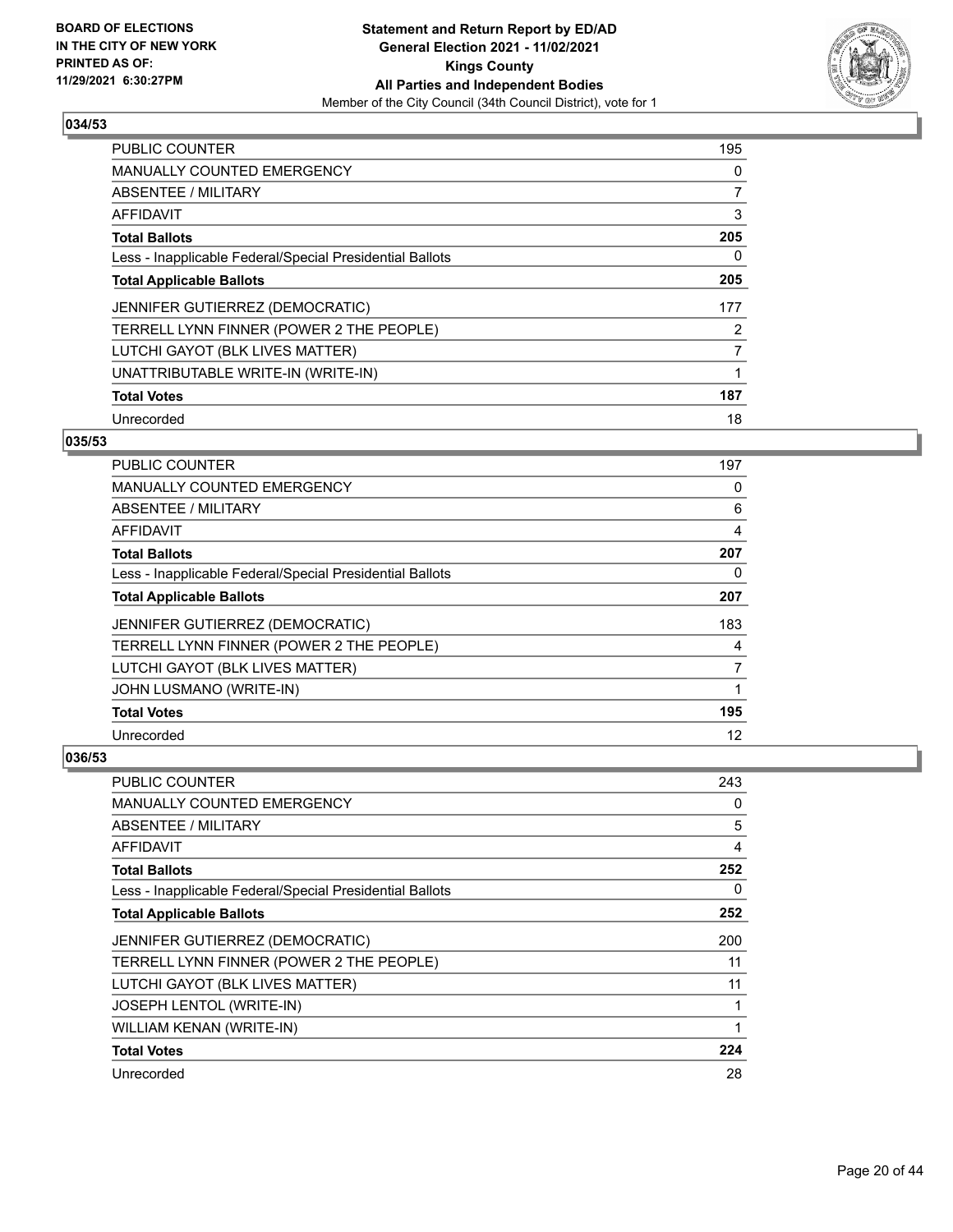

| <b>PUBLIC COUNTER</b>                                    | 190 |
|----------------------------------------------------------|-----|
| <b>MANUALLY COUNTED EMERGENCY</b>                        |     |
| ABSENTEE / MILITARY                                      | 6   |
| <b>AFFIDAVIT</b>                                         | 2   |
| <b>Total Ballots</b>                                     | 199 |
| Less - Inapplicable Federal/Special Presidential Ballots | 0   |
| <b>Total Applicable Ballots</b>                          | 199 |
| JENNIFER GUTIERREZ (DEMOCRATIC)                          | 170 |
| TERRELL LYNN FINNER (POWER 2 THE PEOPLE)                 | 6   |
| LUTCHI GAYOT (BLK LIVES MATTER)                          | 12  |
| <b>Total Votes</b>                                       | 188 |
| Unrecorded                                               | 11  |

#### **038/53**

| <b>PUBLIC COUNTER</b>                                    | 64             |
|----------------------------------------------------------|----------------|
| <b>MANUALLY COUNTED EMERGENCY</b>                        | 0              |
| ABSENTEE / MILITARY                                      | $\overline{2}$ |
| <b>AFFIDAVIT</b>                                         | $\Omega$       |
| <b>Total Ballots</b>                                     | 66             |
| Less - Inapplicable Federal/Special Presidential Ballots | $\Omega$       |
| <b>Total Applicable Ballots</b>                          | 66             |
| JENNIFER GUTIERREZ (DEMOCRATIC)                          | 56             |
| TERRELL LYNN FINNER (POWER 2 THE PEOPLE)                 | $\overline{2}$ |
| LUTCHI GAYOT (BLK LIVES MATTER)                          | 4              |
| <b>Total Votes</b>                                       | 62             |
| Unrecorded                                               | 4              |

| <b>PUBLIC COUNTER</b>                                    | 181      |
|----------------------------------------------------------|----------|
| <b>MANUALLY COUNTED EMERGENCY</b>                        | $\Omega$ |
| ABSENTEE / MILITARY                                      | 11       |
| <b>AFFIDAVIT</b>                                         |          |
| <b>Total Ballots</b>                                     | 193      |
| Less - Inapplicable Federal/Special Presidential Ballots | 0        |
| <b>Total Applicable Ballots</b>                          | 193      |
| JENNIFER GUTIERREZ (DEMOCRATIC)                          | 159      |
| TERRELL LYNN FINNER (POWER 2 THE PEOPLE)                 | 6        |
| LUTCHI GAYOT (BLK LIVES MATTER)                          | 8        |
| <b>Total Votes</b>                                       | 173      |
| Unrecorded                                               | 20       |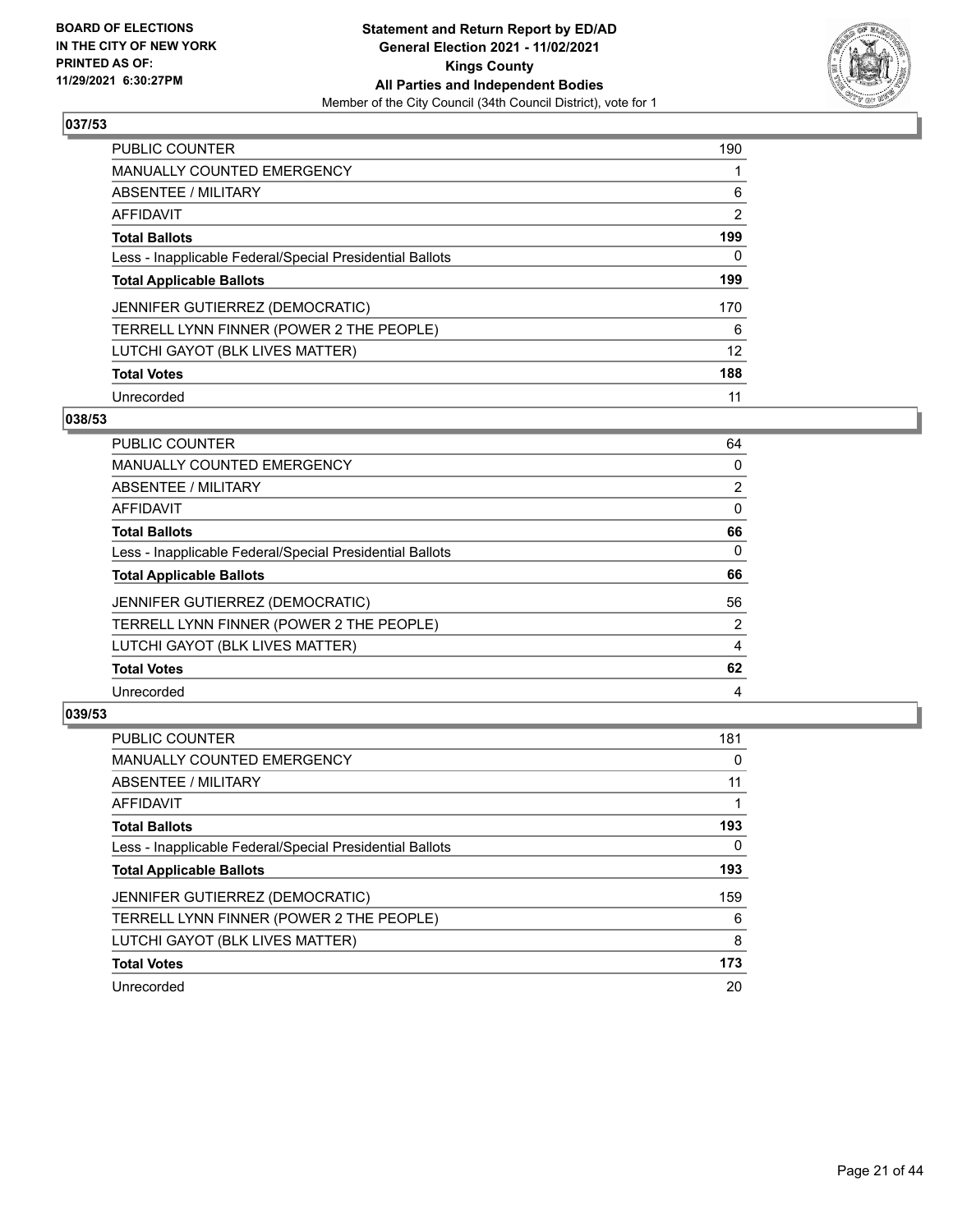

| <b>PUBLIC COUNTER</b>                                    | 53 |
|----------------------------------------------------------|----|
| MANUALLY COUNTED EMERGENCY                               | 0  |
| ABSENTEE / MILITARY                                      | 2  |
| AFFIDAVIT                                                | 0  |
| <b>Total Ballots</b>                                     | 55 |
| Less - Inapplicable Federal/Special Presidential Ballots | 0  |
| <b>Total Applicable Ballots</b>                          | 55 |
| <b>JENNIFER GUTIERREZ (DEMOCRATIC)</b>                   | 41 |
| TERRELL LYNN FINNER (POWER 2 THE PEOPLE)                 |    |
| LUTCHI GAYOT (BLK LIVES MATTER)                          |    |
| UNATTRIBUTABLE WRITE-IN (WRITE-IN)                       |    |
| <b>Total Votes</b>                                       | 44 |
| Unrecorded                                               | 11 |

## **041/53**

| <b>PUBLIC COUNTER</b>                                    | 103      |
|----------------------------------------------------------|----------|
| <b>MANUALLY COUNTED EMERGENCY</b>                        | 0        |
| ABSENTEE / MILITARY                                      | 5        |
| <b>AFFIDAVIT</b>                                         | 0        |
| <b>Total Ballots</b>                                     | 108      |
| Less - Inapplicable Federal/Special Presidential Ballots | $\Omega$ |
| <b>Total Applicable Ballots</b>                          | 108      |
| <b>JENNIFER GUTIERREZ (DEMOCRATIC)</b>                   | 85       |
| TERRELL LYNN FINNER (POWER 2 THE PEOPLE)                 |          |
| LUTCHI GAYOT (BLK LIVES MATTER)                          | 2        |
| <b>Total Votes</b>                                       | 88       |
| Unrecorded                                               | 20       |

| <b>PUBLIC COUNTER</b>                                    | 78 |
|----------------------------------------------------------|----|
| <b>MANUALLY COUNTED EMERGENCY</b>                        | 0  |
| ABSENTEE / MILITARY                                      | 6  |
| AFFIDAVIT                                                | 0  |
| <b>Total Ballots</b>                                     | 84 |
| Less - Inapplicable Federal/Special Presidential Ballots | 0  |
|                                                          |    |
| <b>Total Applicable Ballots</b>                          | 84 |
| JENNIFER GUTIERREZ (DEMOCRATIC)                          | 61 |
| TERRELL LYNN FINNER (POWER 2 THE PEOPLE)                 | 3  |
| LUTCHI GAYOT (BLK LIVES MATTER)                          | 3  |
| <b>Total Votes</b>                                       | 67 |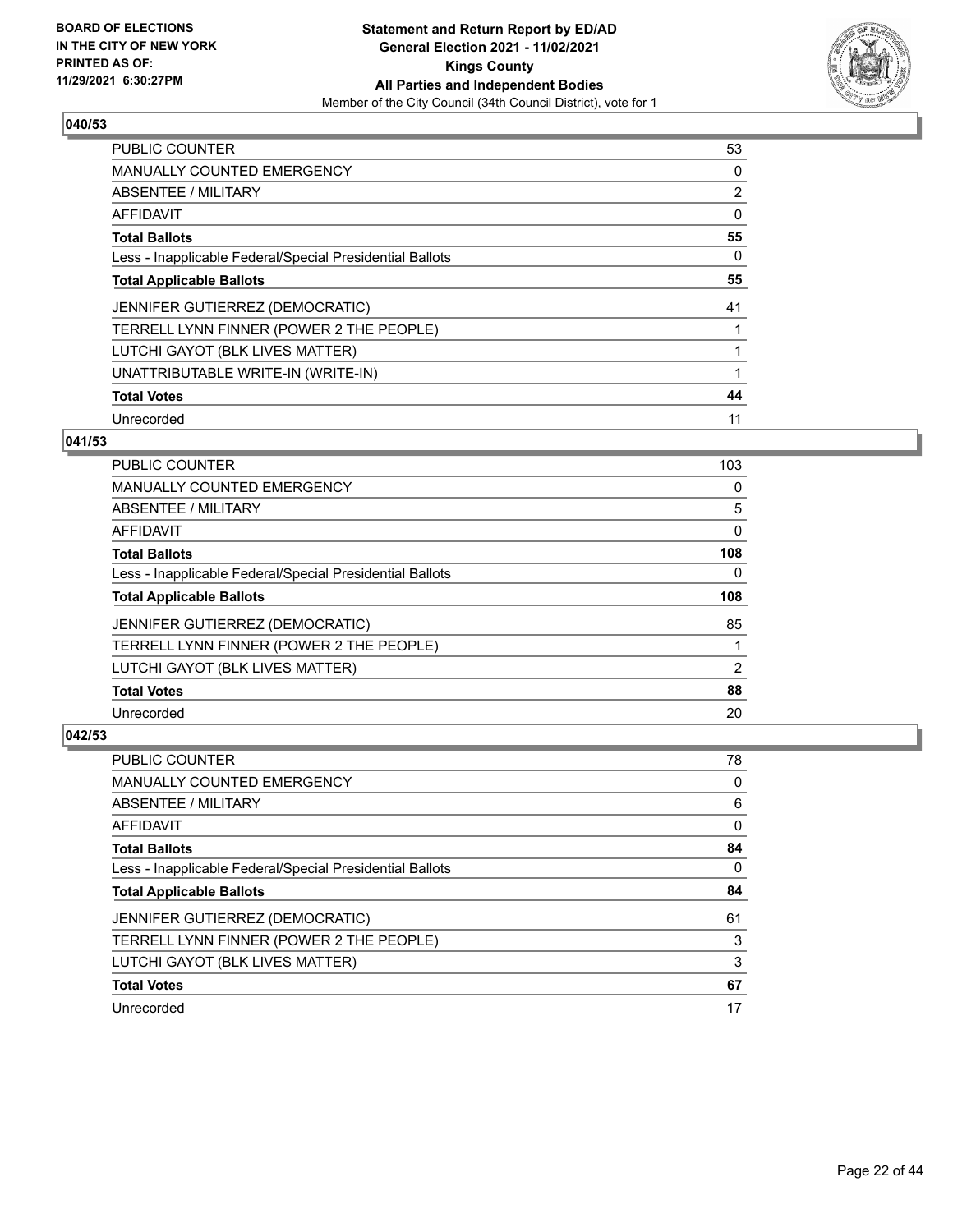

| <b>PUBLIC COUNTER</b>                                    | 134 |
|----------------------------------------------------------|-----|
| MANUALLY COUNTED EMERGENCY                               | 0   |
| ABSENTEE / MILITARY                                      |     |
| AFFIDAVIT                                                | 0   |
| <b>Total Ballots</b>                                     | 135 |
| Less - Inapplicable Federal/Special Presidential Ballots | 0   |
| <b>Total Applicable Ballots</b>                          | 135 |
| <b>JENNIFER GUTIERREZ (DEMOCRATIC)</b>                   | 100 |
| TERRELL LYNN FINNER (POWER 2 THE PEOPLE)                 |     |
| LUTCHI GAYOT (BLK LIVES MATTER)                          |     |
| <b>Total Votes</b>                                       | 108 |
| Unrecorded                                               | 27  |

#### **044/53**

| <b>PUBLIC COUNTER</b>                                    | 129      |
|----------------------------------------------------------|----------|
| <b>MANUALLY COUNTED EMERGENCY</b>                        | 0        |
| ABSENTEE / MILITARY                                      |          |
| <b>AFFIDAVIT</b>                                         | 2        |
| <b>Total Ballots</b>                                     | 132      |
| Less - Inapplicable Federal/Special Presidential Ballots | $\Omega$ |
| <b>Total Applicable Ballots</b>                          | 132      |
| <b>JENNIFER GUTIERREZ (DEMOCRATIC)</b>                   | 107      |
| TERRELL LYNN FINNER (POWER 2 THE PEOPLE)                 | 7        |
| LUTCHI GAYOT (BLK LIVES MATTER)                          | 5        |
| <b>Total Votes</b>                                       | 119      |
| Unrecorded                                               | 13       |

| <b>PUBLIC COUNTER</b>                                    | 223            |
|----------------------------------------------------------|----------------|
| <b>MANUALLY COUNTED EMERGENCY</b>                        | 0              |
| ABSENTEE / MILITARY                                      | 8              |
| <b>AFFIDAVIT</b>                                         | $\overline{2}$ |
| <b>Total Ballots</b>                                     | 233            |
| Less - Inapplicable Federal/Special Presidential Ballots | 0              |
| <b>Total Applicable Ballots</b>                          | 233            |
| JENNIFER GUTIERREZ (DEMOCRATIC)                          | 173            |
| TERRELL LYNN FINNER (POWER 2 THE PEOPLE)                 | 13             |
| LUTCHI GAYOT (BLK LIVES MATTER)                          | 5              |
| <b>Total Votes</b>                                       | 191            |
| Unrecorded                                               | 42             |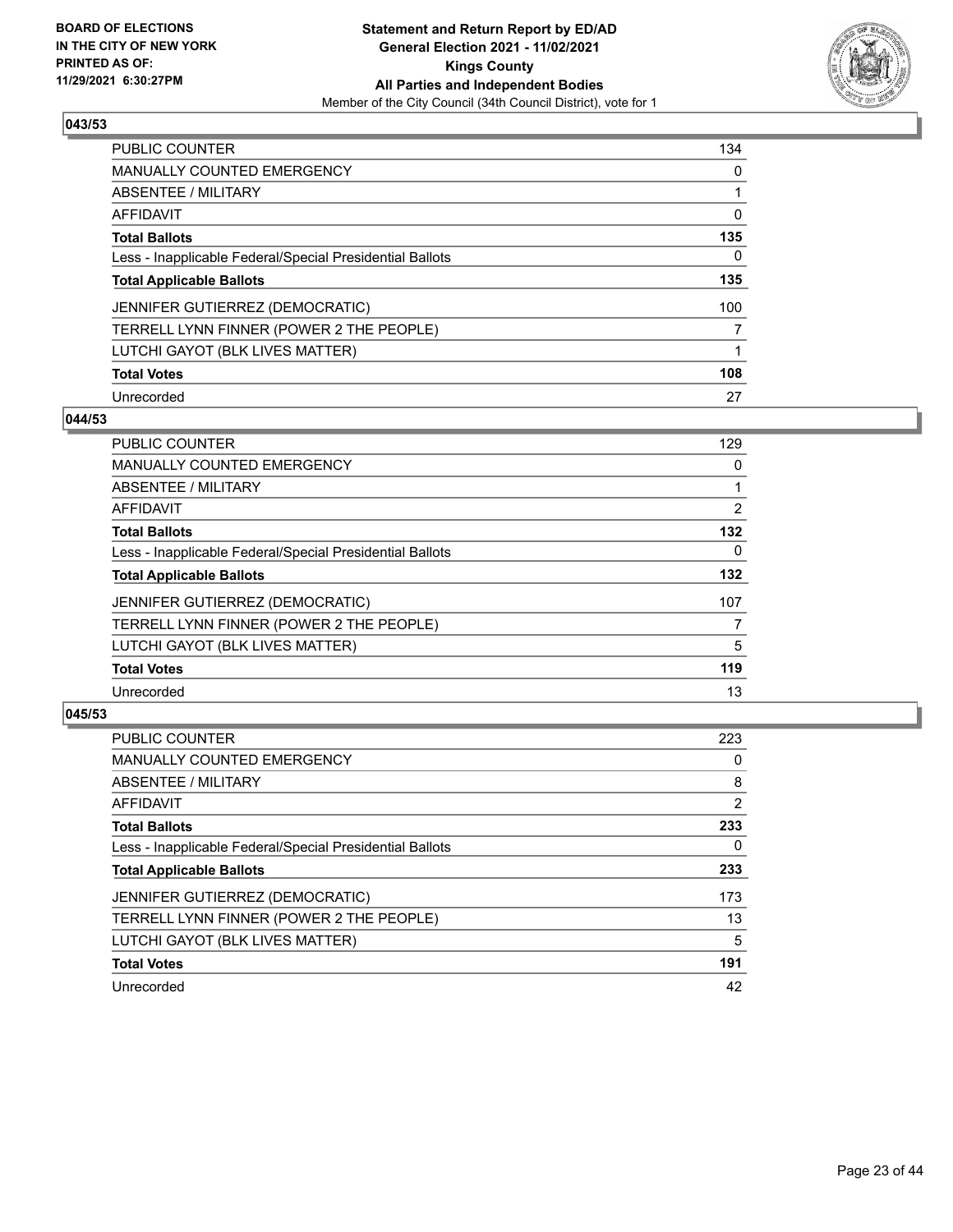

| <b>PUBLIC COUNTER</b>                                    | 230 |
|----------------------------------------------------------|-----|
| <b>MANUALLY COUNTED EMERGENCY</b>                        | 0   |
| ABSENTEE / MILITARY                                      | 16  |
| AFFIDAVIT                                                | 2   |
| <b>Total Ballots</b>                                     | 248 |
| Less - Inapplicable Federal/Special Presidential Ballots | 0   |
| <b>Total Applicable Ballots</b>                          | 248 |
| <b>JENNIFER GUTIERREZ (DEMOCRATIC)</b>                   | 195 |
| TERRELL LYNN FINNER (POWER 2 THE PEOPLE)                 | 9   |
| LUTCHI GAYOT (BLK LIVES MATTER)                          | 13  |
| ANDREW YANG (WRITE-IN)                                   | 1   |
| KARLY MCALPINE (WRITE-IN)                                | 1   |
| <b>Total Votes</b>                                       | 219 |
| Unrecorded                                               | 29  |

## **047/53**

| PUBLIC COUNTER                                           | 143 |
|----------------------------------------------------------|-----|
| <b>MANUALLY COUNTED EMERGENCY</b>                        | 0   |
| ABSENTEE / MILITARY                                      | 3   |
| AFFIDAVIT                                                | 0   |
| <b>Total Ballots</b>                                     | 146 |
| Less - Inapplicable Federal/Special Presidential Ballots | 0   |
| <b>Total Applicable Ballots</b>                          | 146 |
| <b>JENNIFER GUTIERREZ (DEMOCRATIC)</b>                   | 128 |
| TERRELL LYNN FINNER (POWER 2 THE PEOPLE)                 | 3   |
| LUTCHI GAYOT (BLK LIVES MATTER)                          | 4   |
| <b>Total Votes</b>                                       | 135 |
| Unrecorded                                               | 11  |

| <b>PUBLIC COUNTER</b>                                    | 121 |
|----------------------------------------------------------|-----|
| <b>MANUALLY COUNTED EMERGENCY</b>                        | 0   |
| ABSENTEE / MILITARY                                      | 3   |
| AFFIDAVIT                                                | 0   |
| <b>Total Ballots</b>                                     | 124 |
| Less - Inapplicable Federal/Special Presidential Ballots | 0   |
|                                                          |     |
| <b>Total Applicable Ballots</b>                          | 124 |
| JENNIFER GUTIERREZ (DEMOCRATIC)                          | 97  |
| TERRELL LYNN FINNER (POWER 2 THE PEOPLE)                 | 11  |
| LUTCHI GAYOT (BLK LIVES MATTER)                          | 8   |
| <b>Total Votes</b>                                       | 116 |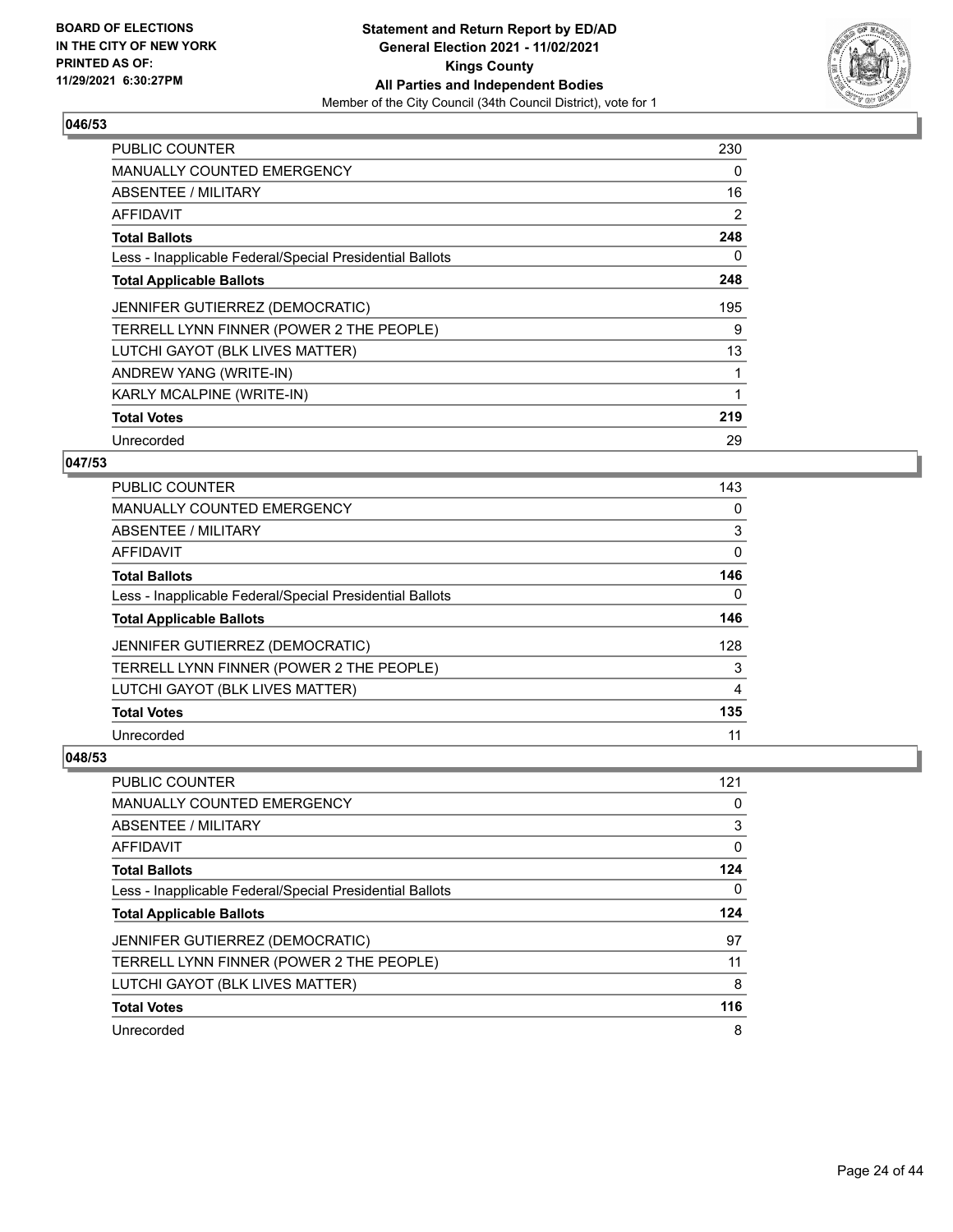

| PUBLIC COUNTER                                           | 96  |
|----------------------------------------------------------|-----|
| <b>MANUALLY COUNTED EMERGENCY</b>                        | 0   |
| ABSENTEE / MILITARY                                      | 3   |
| AFFIDAVIT                                                |     |
| <b>Total Ballots</b>                                     | 100 |
| Less - Inapplicable Federal/Special Presidential Ballots | 0   |
| <b>Total Applicable Ballots</b>                          | 100 |
|                                                          |     |
| JENNIFER GUTIERREZ (DEMOCRATIC)                          | 78  |
| TERRELL LYNN FINNER (POWER 2 THE PEOPLE)                 | 3   |
| LUTCHI GAYOT (BLK LIVES MATTER)                          |     |
| <b>Total Votes</b>                                       | 82  |

#### **052/53**

| PUBLIC COUNTER                                           | 11       |
|----------------------------------------------------------|----------|
| <b>MANUALLY COUNTED EMERGENCY</b>                        | 0        |
| ABSENTEE / MILITARY                                      |          |
| AFFIDAVIT                                                | 0        |
| <b>Total Ballots</b>                                     | 12       |
| Less - Inapplicable Federal/Special Presidential Ballots | $\Omega$ |
| <b>Total Applicable Ballots</b>                          | 12       |
| <b>JENNIFER GUTIERREZ (DEMOCRATIC)</b>                   | 10       |
| TERRELL LYNN FINNER (POWER 2 THE PEOPLE)                 | $\Omega$ |
| LUTCHI GAYOT (BLK LIVES MATTER)                          | 2        |
| <b>Total Votes</b>                                       | 12       |

| <b>PUBLIC COUNTER</b>                                    | 163      |
|----------------------------------------------------------|----------|
| <b>MANUALLY COUNTED EMERGENCY</b>                        | 0        |
| ABSENTEE / MILITARY                                      | 4        |
| AFFIDAVIT                                                | 2        |
| <b>Total Ballots</b>                                     | 169      |
| Less - Inapplicable Federal/Special Presidential Ballots | $\Omega$ |
| <b>Total Applicable Ballots</b>                          | 169      |
| JENNIFER GUTIERREZ (DEMOCRATIC)                          | 147      |
| TERRELL LYNN FINNER (POWER 2 THE PEOPLE)                 |          |
| LUTCHI GAYOT (BLK LIVES MATTER)                          | 5        |
| <b>Total Votes</b>                                       | 159      |
| Unrecorded                                               | 10       |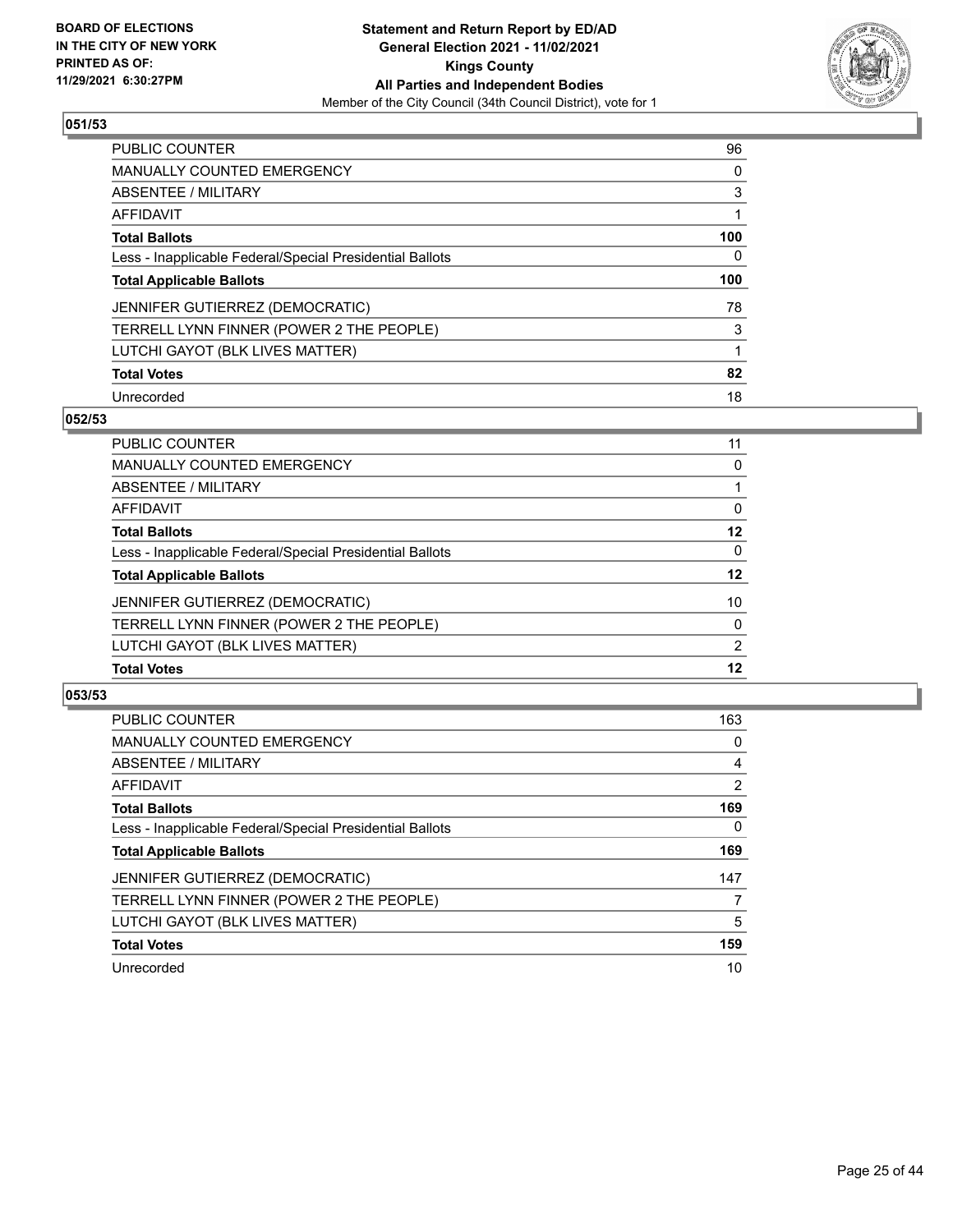

| PUBLIC COUNTER                                           | 152 |
|----------------------------------------------------------|-----|
| <b>MANUALLY COUNTED EMERGENCY</b>                        | 0   |
| ABSENTEE / MILITARY                                      | 3   |
| AFFIDAVIT                                                | 2   |
| <b>Total Ballots</b>                                     | 157 |
| Less - Inapplicable Federal/Special Presidential Ballots | 0   |
| <b>Total Applicable Ballots</b>                          | 157 |
| JENNIFER GUTIERREZ (DEMOCRATIC)                          | 132 |
| TERRELL LYNN FINNER (POWER 2 THE PEOPLE)                 | 8   |
| LUTCHI GAYOT (BLK LIVES MATTER)                          | 5   |
| <b>Total Votes</b>                                       | 145 |
| Unrecorded                                               | 12  |

#### **055/53**

| <b>PUBLIC COUNTER</b>                                    | 127      |
|----------------------------------------------------------|----------|
| <b>MANUALLY COUNTED EMERGENCY</b>                        | 0        |
| ABSENTEE / MILITARY                                      | 3        |
| AFFIDAVIT                                                | 4        |
| <b>Total Ballots</b>                                     | 134      |
| Less - Inapplicable Federal/Special Presidential Ballots | $\Omega$ |
| <b>Total Applicable Ballots</b>                          | 134      |
| <b>JENNIFER GUTIERREZ (DEMOCRATIC)</b>                   | 105      |
| TERRELL LYNN FINNER (POWER 2 THE PEOPLE)                 | 4        |
| LUTCHI GAYOT (BLK LIVES MATTER)                          | 13       |
| PETER CHRISTOPHER VELEZ (WRITE-IN)                       |          |
| <b>Total Votes</b>                                       | 123      |
| Unrecorded                                               | 11       |

| PUBLIC COUNTER                                           | 156 |
|----------------------------------------------------------|-----|
| <b>MANUALLY COUNTED EMERGENCY</b>                        | 0   |
| ABSENTEE / MILITARY                                      | 3   |
| AFFIDAVIT                                                | 3   |
| <b>Total Ballots</b>                                     | 162 |
| Less - Inapplicable Federal/Special Presidential Ballots | 0   |
| <b>Total Applicable Ballots</b>                          | 162 |
| JENNIFER GUTIERREZ (DEMOCRATIC)                          | 121 |
| TERRELL LYNN FINNER (POWER 2 THE PEOPLE)                 | 10  |
| LUTCHI GAYOT (BLK LIVES MATTER)                          | 15  |
| DONALD TRUMP (WRITE-IN)                                  | 1   |
| JOHN LOCKE (WRITE-IN)                                    |     |
| <b>Total Votes</b>                                       | 148 |
| Unrecorded                                               | 14  |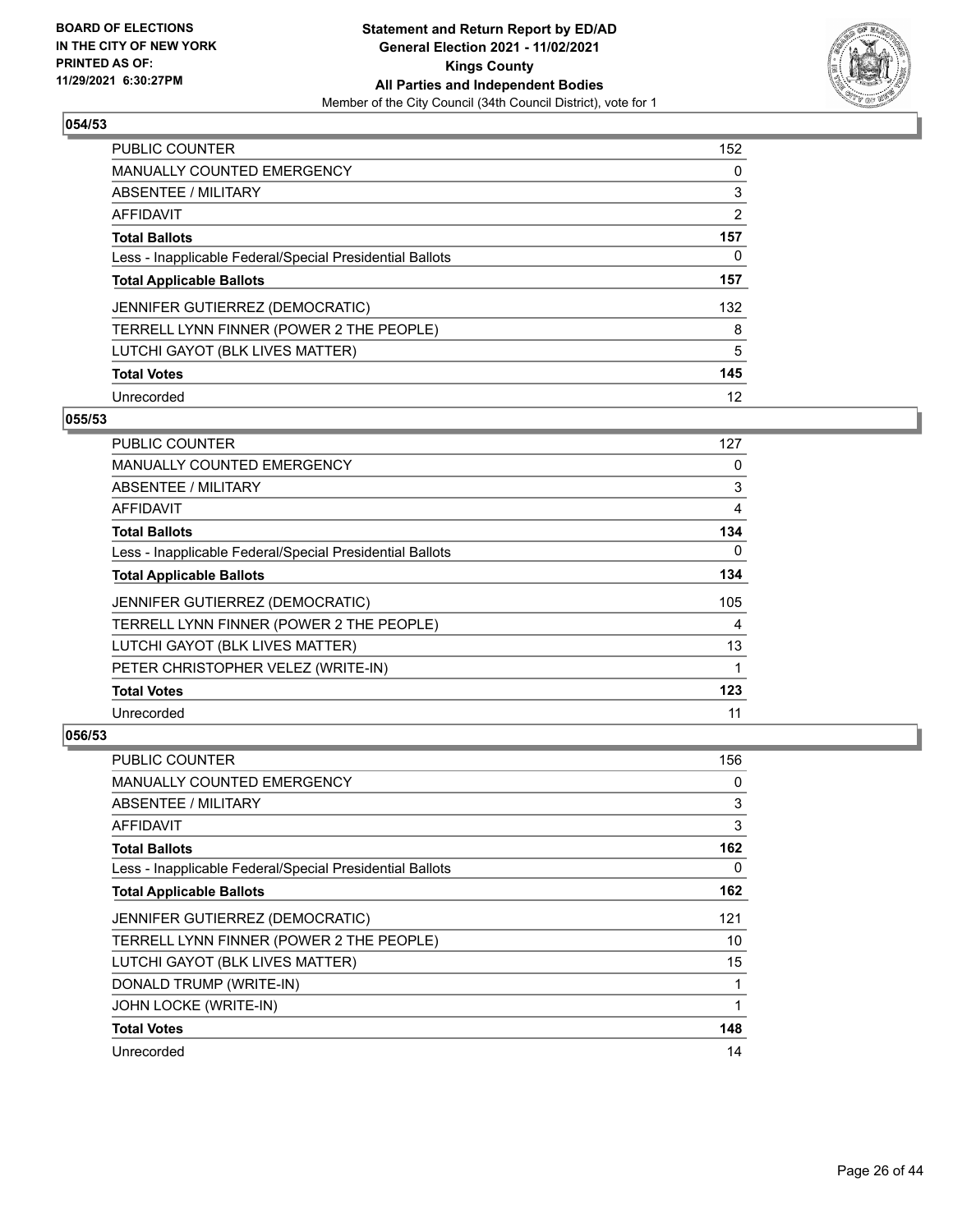

| <b>PUBLIC COUNTER</b>                                    | 133 |
|----------------------------------------------------------|-----|
| <b>MANUALLY COUNTED EMERGENCY</b>                        | 0   |
| ABSENTEE / MILITARY                                      | 7   |
| AFFIDAVIT                                                | 0   |
| <b>Total Ballots</b>                                     | 140 |
| Less - Inapplicable Federal/Special Presidential Ballots | 0   |
| <b>Total Applicable Ballots</b>                          | 140 |
| JENNIFER GUTIERREZ (DEMOCRATIC)                          | 114 |
| TERRELL LYNN FINNER (POWER 2 THE PEOPLE)                 | 5   |
| LUTCHI GAYOT (BLK LIVES MATTER)                          | 5   |
| SCOTT MURRAY (WRITE-IN)                                  | 1   |
| UNATTRIBUTABLE WRITE-IN (WRITE-IN)                       |     |
| <b>Total Votes</b>                                       | 126 |
| Unrecorded                                               | 14  |

## **058/53**

| PUBLIC COUNTER                                           | 121 |
|----------------------------------------------------------|-----|
| MANUALLY COUNTED EMERGENCY                               | 0   |
| ABSENTEE / MILITARY                                      | 7   |
| AFFIDAVIT                                                | 3   |
| <b>Total Ballots</b>                                     | 131 |
| Less - Inapplicable Federal/Special Presidential Ballots | 0   |
| <b>Total Applicable Ballots</b>                          | 131 |
| JENNIFER GUTIERREZ (DEMOCRATIC)                          | 101 |
| TERRELL LYNN FINNER (POWER 2 THE PEOPLE)                 | 4   |
| LUTCHI GAYOT (BLK LIVES MATTER)                          | 11  |
| UNATTRIBUTABLE WRITE-IN (WRITE-IN)                       |     |
| <b>Total Votes</b>                                       | 117 |
| Unrecorded                                               | 14  |

| PUBLIC COUNTER                                           | 177 |
|----------------------------------------------------------|-----|
| <b>MANUALLY COUNTED EMERGENCY</b>                        | 0   |
| ABSENTEE / MILITARY                                      | 2   |
| AFFIDAVIT                                                |     |
| <b>Total Ballots</b>                                     | 180 |
| Less - Inapplicable Federal/Special Presidential Ballots | 0   |
| <b>Total Applicable Ballots</b>                          | 180 |
| <b>JENNIFER GUTIERREZ (DEMOCRATIC)</b>                   | 146 |
| TERRELL LYNN FINNER (POWER 2 THE PEOPLE)                 | 2   |
| LUTCHI GAYOT (BLK LIVES MATTER)                          | 5   |
| <b>Total Votes</b>                                       | 153 |
| Unrecorded                                               | 27  |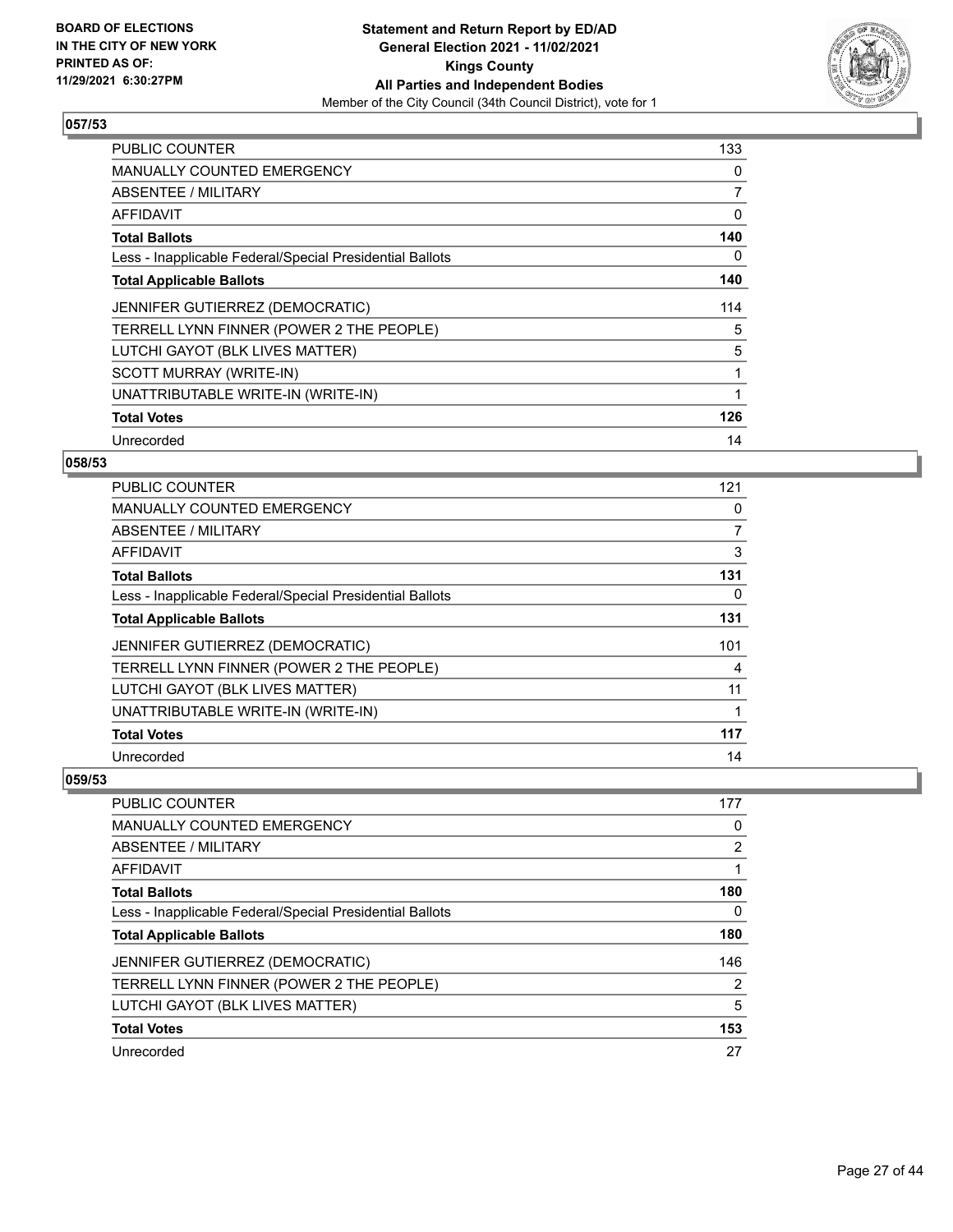

| PUBLIC COUNTER                                           | 176      |
|----------------------------------------------------------|----------|
| <b>MANUALLY COUNTED EMERGENCY</b>                        | $\Omega$ |
| ABSENTEE / MILITARY                                      | 3        |
| AFFIDAVIT                                                | 7        |
| <b>Total Ballots</b>                                     | 186      |
| Less - Inapplicable Federal/Special Presidential Ballots | 0        |
| <b>Total Applicable Ballots</b>                          | 186      |
| JENNIFER GUTIERREZ (DEMOCRATIC)                          | 148      |
| TERRELL LYNN FINNER (POWER 2 THE PEOPLE)                 | 4        |
| LUTCHI GAYOT (BLK LIVES MATTER)                          | 12       |
| <b>Total Votes</b>                                       | 164      |
| Unrecorded                                               | 22       |

#### **061/53**

| <b>PUBLIC COUNTER</b>                                    | 154      |
|----------------------------------------------------------|----------|
| <b>MANUALLY COUNTED EMERGENCY</b>                        | 0        |
| ABSENTEE / MILITARY                                      | 9        |
| <b>AFFIDAVIT</b>                                         | 6        |
| <b>Total Ballots</b>                                     | 169      |
| Less - Inapplicable Federal/Special Presidential Ballots | $\Omega$ |
| <b>Total Applicable Ballots</b>                          | 169      |
| JENNIFER GUTIERREZ (DEMOCRATIC)                          | 149      |
| TERRELL LYNN FINNER (POWER 2 THE PEOPLE)                 | 5        |
| LUTCHI GAYOT (BLK LIVES MATTER)                          | 7        |
| <b>Total Votes</b>                                       | 161      |
| Unrecorded                                               | 8        |

| <b>PUBLIC COUNTER</b>                                    | 46             |
|----------------------------------------------------------|----------------|
| <b>MANUALLY COUNTED EMERGENCY</b>                        | 0              |
| ABSENTEE / MILITARY                                      | $\overline{2}$ |
| AFFIDAVIT                                                | $\Omega$       |
| <b>Total Ballots</b>                                     | 48             |
| Less - Inapplicable Federal/Special Presidential Ballots | $\Omega$       |
| <b>Total Applicable Ballots</b>                          | 48             |
| JENNIFER GUTIERREZ (DEMOCRATIC)                          | 42             |
| TERRELL LYNN FINNER (POWER 2 THE PEOPLE)                 |                |
| LUTCHI GAYOT (BLK LIVES MATTER)                          | $\Omega$       |
| <b>Total Votes</b>                                       | 43             |
| Unrecorded                                               | 5              |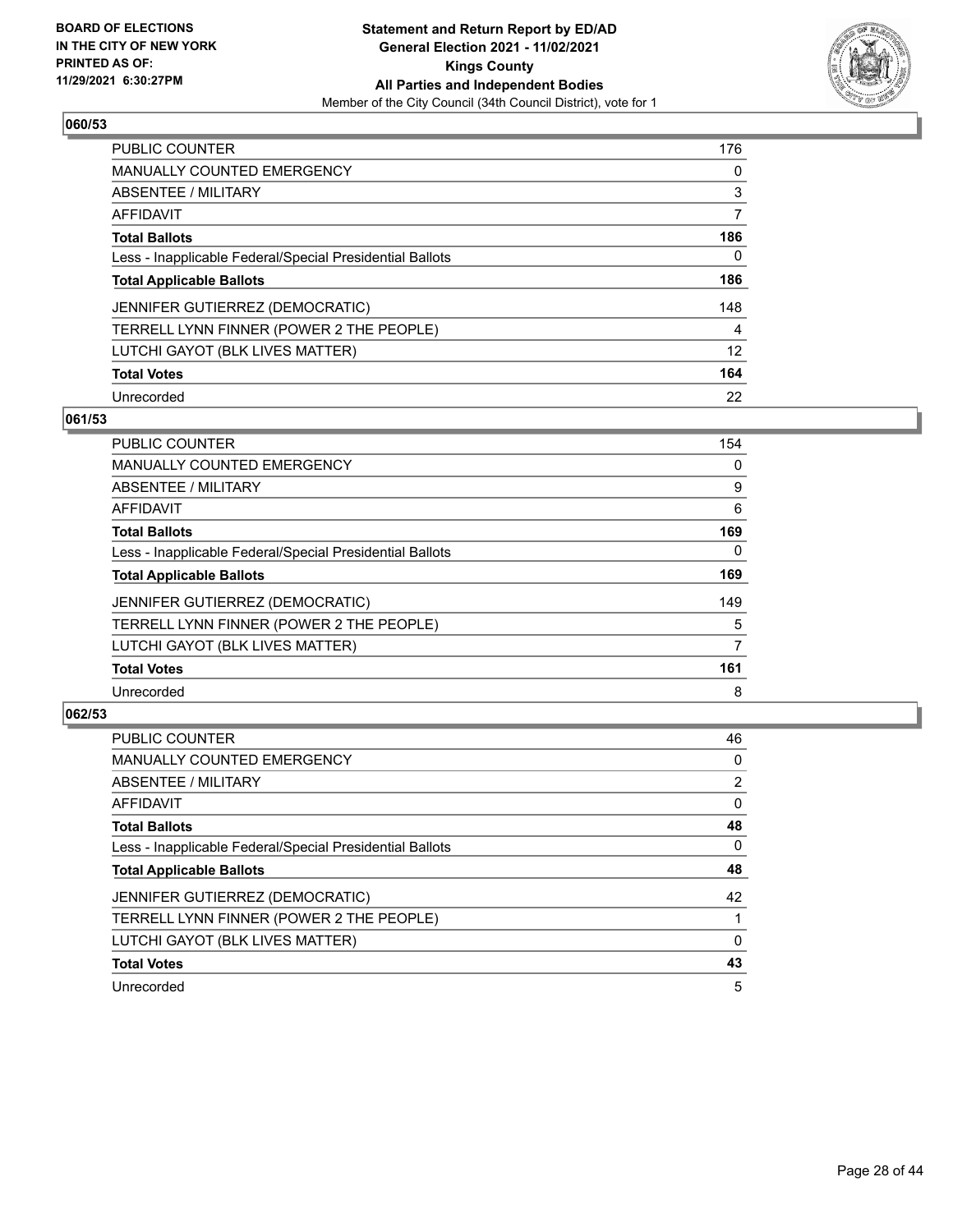

| <b>PUBLIC COUNTER</b>                                    | 54 |
|----------------------------------------------------------|----|
| <b>MANUALLY COUNTED EMERGENCY</b>                        | 0  |
| <b>ABSENTEE / MILITARY</b>                               | 2  |
| AFFIDAVIT                                                | 0  |
| <b>Total Ballots</b>                                     | 56 |
| Less - Inapplicable Federal/Special Presidential Ballots | 0  |
| <b>Total Applicable Ballots</b>                          | 56 |
| JENNIFER GUTIERREZ (DEMOCRATIC)                          | 45 |
| TERRELL LYNN FINNER (POWER 2 THE PEOPLE)                 |    |
| LUTCHI GAYOT (BLK LIVES MATTER)                          | 0  |
| <b>Total Votes</b>                                       | 46 |
| Unrecorded                                               | 10 |

### **083/53**

| PUBLIC COUNTER                                           | 109      |
|----------------------------------------------------------|----------|
| <b>MANUALLY COUNTED EMERGENCY</b>                        | 0        |
| ABSENTEE / MILITARY                                      | 0        |
| AFFIDAVIT                                                | 2        |
| <b>Total Ballots</b>                                     | 111      |
| Less - Inapplicable Federal/Special Presidential Ballots | $\Omega$ |
| <b>Total Applicable Ballots</b>                          | 111      |
| <b>JENNIFER GUTIERREZ (DEMOCRATIC)</b>                   | 88       |
| TERRELL LYNN FINNER (POWER 2 THE PEOPLE)                 | 5        |
| LUTCHI GAYOT (BLK LIVES MATTER)                          | 4        |
| UNATTRIBUTABLE WRITE-IN (WRITE-IN)                       | 1        |
| <b>Total Votes</b>                                       | 98       |
| Unrecorded                                               | 13       |

| <b>PUBLIC COUNTER</b>                                    | 121 |
|----------------------------------------------------------|-----|
| MANUALLY COUNTED EMERGENCY                               | 0   |
| ABSENTEE / MILITARY                                      | 2   |
| AFFIDAVIT                                                | 3   |
| <b>Total Ballots</b>                                     | 126 |
| Less - Inapplicable Federal/Special Presidential Ballots | 0   |
| <b>Total Applicable Ballots</b>                          | 126 |
| JENNIFER GUTIERREZ (DEMOCRATIC)                          | 103 |
| TERRELL LYNN FINNER (POWER 2 THE PEOPLE)                 | 2   |
| LUTCHI GAYOT (BLK LIVES MATTER)                          | 4   |
| STEVEN FRANKLIN (WRITE-IN)                               | 1   |
| UNATTRIBUTABLE WRITE-IN (WRITE-IN)                       | 1   |
| <b>Total Votes</b>                                       | 111 |
| Unrecorded                                               | 15  |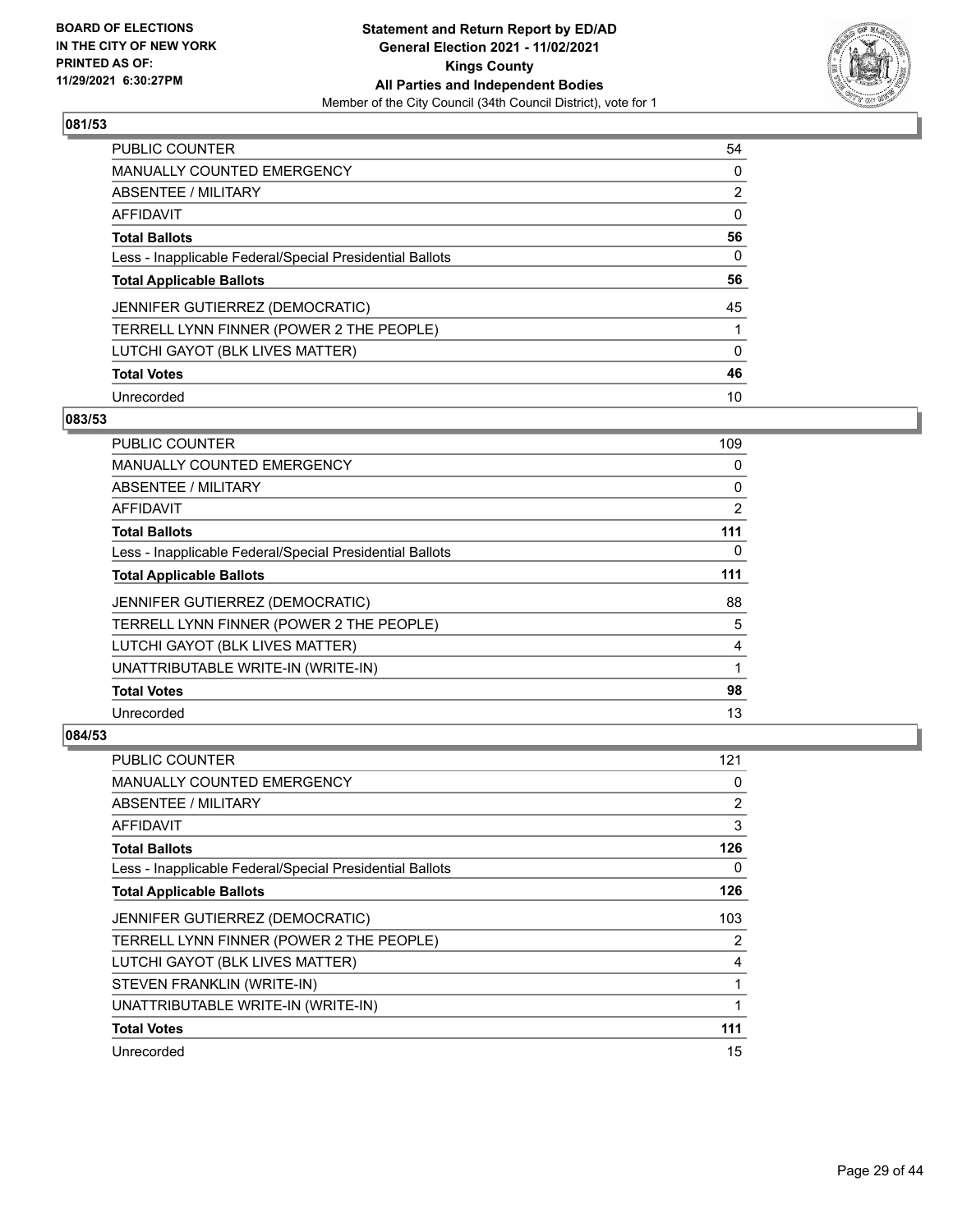

| <b>PUBLIC COUNTER</b>                                    | 133      |
|----------------------------------------------------------|----------|
| <b>MANUALLY COUNTED EMERGENCY</b>                        | $\Omega$ |
| ABSENTEE / MILITARY                                      | 3        |
| AFFIDAVIT                                                | 0        |
| <b>Total Ballots</b>                                     | 136      |
| Less - Inapplicable Federal/Special Presidential Ballots | 0        |
| <b>Total Applicable Ballots</b>                          | 136      |
| JENNIFER GUTIERREZ (DEMOCRATIC)                          | 108      |
| TERRELL LYNN FINNER (POWER 2 THE PEOPLE)                 | 9        |
| LUTCHI GAYOT (BLK LIVES MATTER)                          | 3        |
| <b>Total Votes</b>                                       | 120      |
| Unrecorded                                               | 16       |

#### **086/53**

| <b>PUBLIC COUNTER</b>                                    | 137      |
|----------------------------------------------------------|----------|
| <b>MANUALLY COUNTED EMERGENCY</b>                        | 0        |
| ABSENTEE / MILITARY                                      | 20       |
| <b>AFFIDAVIT</b>                                         | 2        |
| <b>Total Ballots</b>                                     | 159      |
| Less - Inapplicable Federal/Special Presidential Ballots | $\Omega$ |
| <b>Total Applicable Ballots</b>                          | 159      |
| <b>JENNIFER GUTIERREZ (DEMOCRATIC)</b>                   | 103      |
| TERRELL LYNN FINNER (POWER 2 THE PEOPLE)                 | 10       |
| LUTCHI GAYOT (BLK LIVES MATTER)                          | 8        |
| <b>Total Votes</b>                                       | 121      |
| Unrecorded                                               | 38       |

| <b>PUBLIC COUNTER</b>                                    | 150 |
|----------------------------------------------------------|-----|
| <b>MANUALLY COUNTED EMERGENCY</b>                        | 0   |
| ABSENTEE / MILITARY                                      | 8   |
| AFFIDAVIT                                                | 2   |
| <b>Total Ballots</b>                                     | 160 |
| Less - Inapplicable Federal/Special Presidential Ballots | 0   |
| <b>Total Applicable Ballots</b>                          | 160 |
| <b>JENNIFER GUTIERREZ (DEMOCRATIC)</b>                   | 129 |
| TERRELL LYNN FINNER (POWER 2 THE PEOPLE)                 | 5   |
| LUTCHI GAYOT (BLK LIVES MATTER)                          | 8   |
| UNATTRIBUTABLE WRITE-IN (WRITE-IN)                       |     |
| <b>Total Votes</b>                                       | 143 |
| Unrecorded                                               | 17  |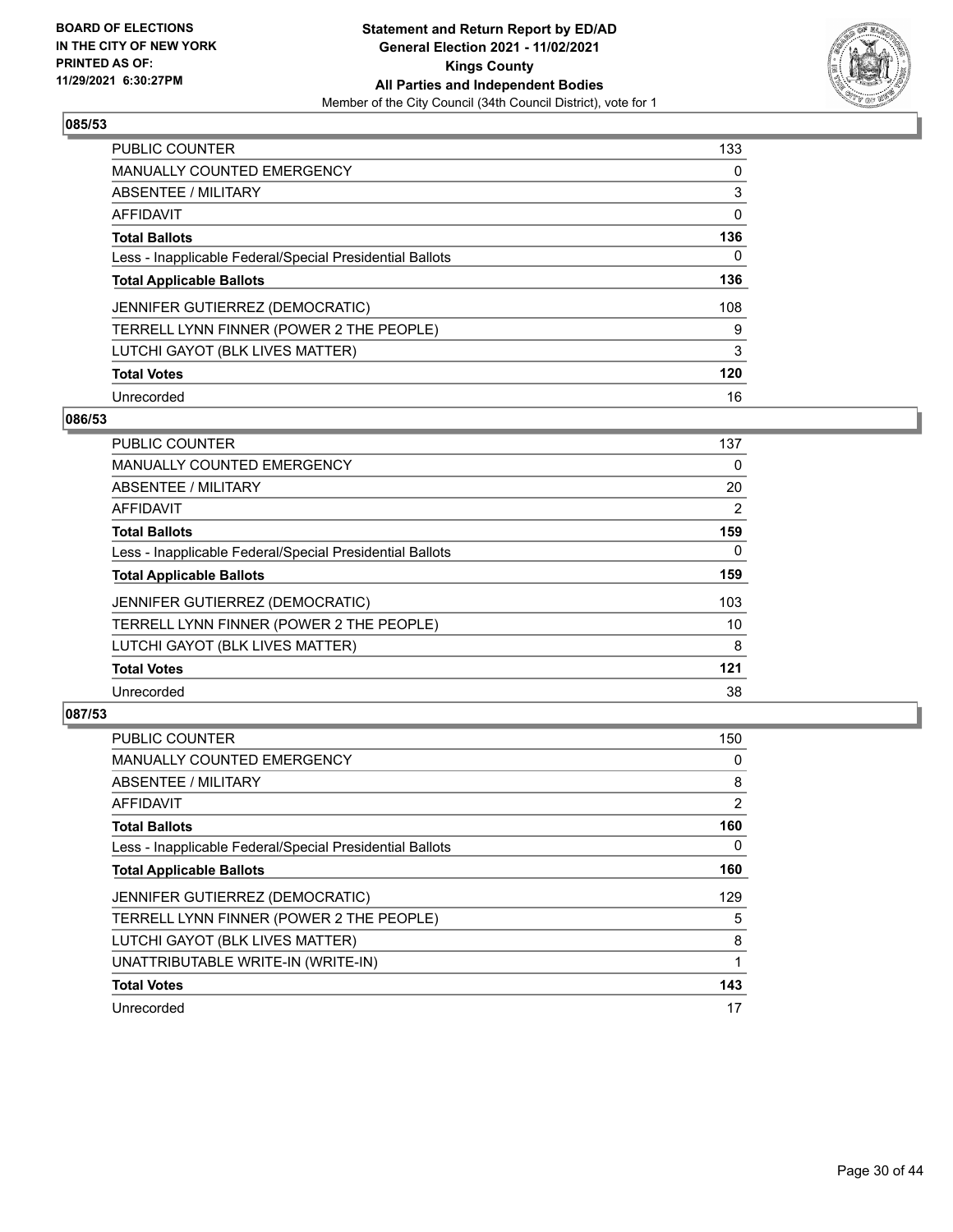

| <b>PUBLIC COUNTER</b>                                    | 146 |
|----------------------------------------------------------|-----|
| <b>MANUALLY COUNTED EMERGENCY</b>                        | 0   |
| ABSENTEE / MILITARY                                      | 4   |
| AFFIDAVIT                                                | 2   |
| <b>Total Ballots</b>                                     | 152 |
| Less - Inapplicable Federal/Special Presidential Ballots | 0   |
| <b>Total Applicable Ballots</b>                          | 152 |
| JENNIFER GUTIERREZ (DEMOCRATIC)                          | 125 |
| TERRELL LYNN FINNER (POWER 2 THE PEOPLE)                 | 8   |
| LUTCHI GAYOT (BLK LIVES MATTER)                          | 6   |
| <b>Total Votes</b>                                       | 139 |
| Unrecorded                                               | 13  |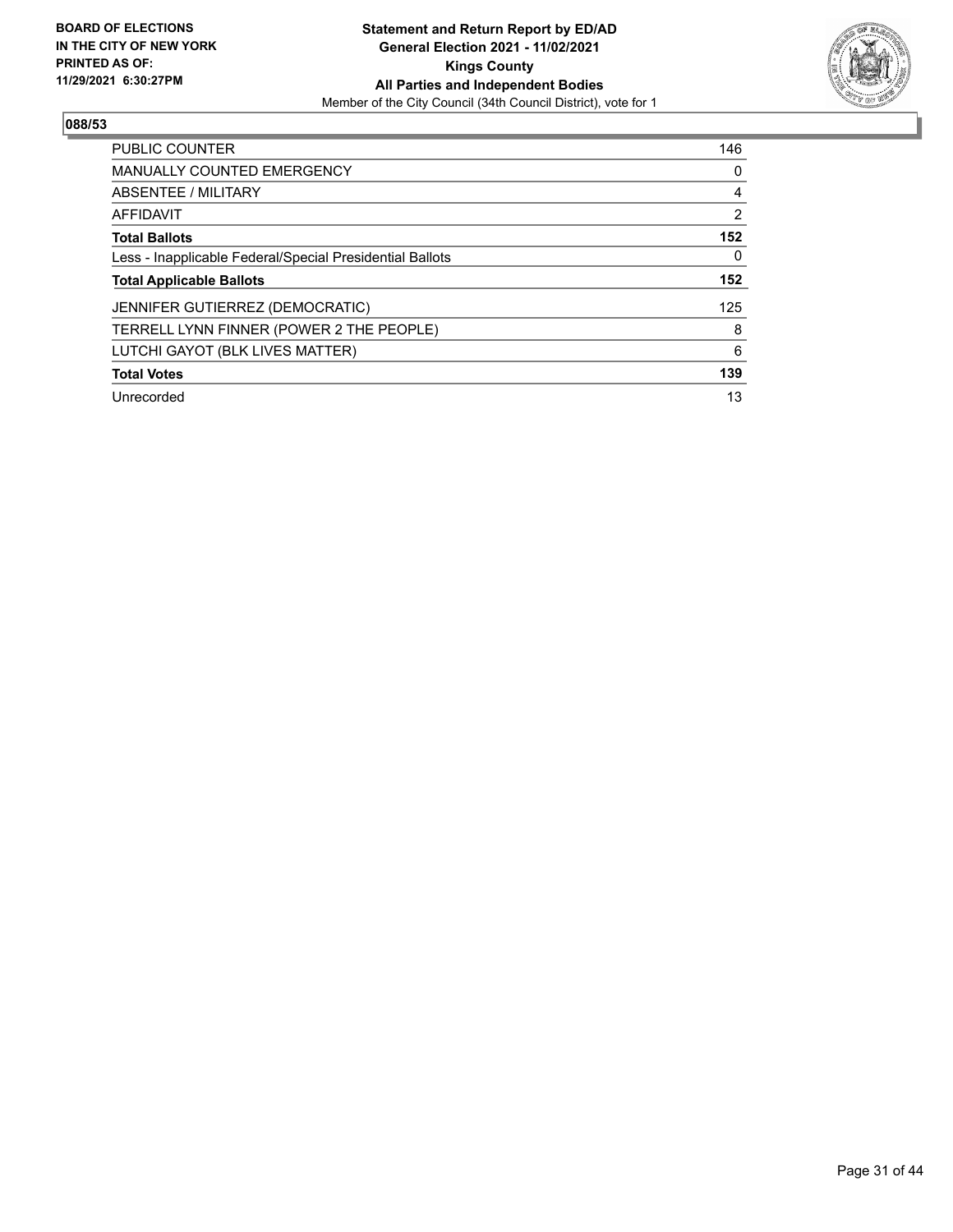

| <b>PUBLIC COUNTER</b>                                    | 114 |
|----------------------------------------------------------|-----|
| <b>MANUALLY COUNTED EMERGENCY</b>                        | 0   |
| ABSENTEE / MILITARY                                      | 7   |
| AFFIDAVIT                                                | 0   |
| <b>Total Ballots</b>                                     | 121 |
| Less - Inapplicable Federal/Special Presidential Ballots | 0   |
| <b>Total Applicable Ballots</b>                          | 121 |
| JENNIFER GUTIERREZ (DEMOCRATIC)                          | 104 |
| TERRELL LYNN FINNER (POWER 2 THE PEOPLE)                 | 4   |
| LUTCHI GAYOT (BLK LIVES MATTER)                          | 4   |
| UNATTRIBUTABLE WRITE-IN (WRITE-IN)                       |     |
| <b>Total Votes</b>                                       | 113 |
| Unrecorded                                               | 8   |

## **019/54**

| <b>PUBLIC COUNTER</b>                                    | 114      |
|----------------------------------------------------------|----------|
| MANUALLY COUNTED EMERGENCY                               | $\Omega$ |
| ABSENTEE / MILITARY                                      | 4        |
| AFFIDAVIT                                                |          |
| <b>Total Ballots</b>                                     | 119      |
| Less - Inapplicable Federal/Special Presidential Ballots | $\Omega$ |
| <b>Total Applicable Ballots</b>                          | 119      |
| JENNIFER GUTIERREZ (DEMOCRATIC)                          | 100      |
| TERRELL LYNN FINNER (POWER 2 THE PEOPLE)                 | 2        |
| LUTCHI GAYOT (BLK LIVES MATTER)                          | 4        |
| <b>Total Votes</b>                                       | 106      |
| Unrecorded                                               | 13       |

| <b>PUBLIC COUNTER</b>                                    | 177            |
|----------------------------------------------------------|----------------|
| MANUALLY COUNTED EMERGENCY                               | 0              |
| ABSENTEE / MILITARY                                      | 5              |
| AFFIDAVIT                                                | $\overline{2}$ |
| <b>Total Ballots</b>                                     | 184            |
| Less - Inapplicable Federal/Special Presidential Ballots | $\Omega$       |
| <b>Total Applicable Ballots</b>                          | 184            |
| JENNIFER GUTIERREZ (DEMOCRATIC)                          | 148            |
| TERRELL LYNN FINNER (POWER 2 THE PEOPLE)                 | 3              |
| LUTCHI GAYOT (BLK LIVES MATTER)                          | 5              |
| DARMA DIAZ (WRITE-IN)                                    | $\overline{2}$ |
| <b>Total Votes</b>                                       | 158            |
| Unrecorded                                               | 26             |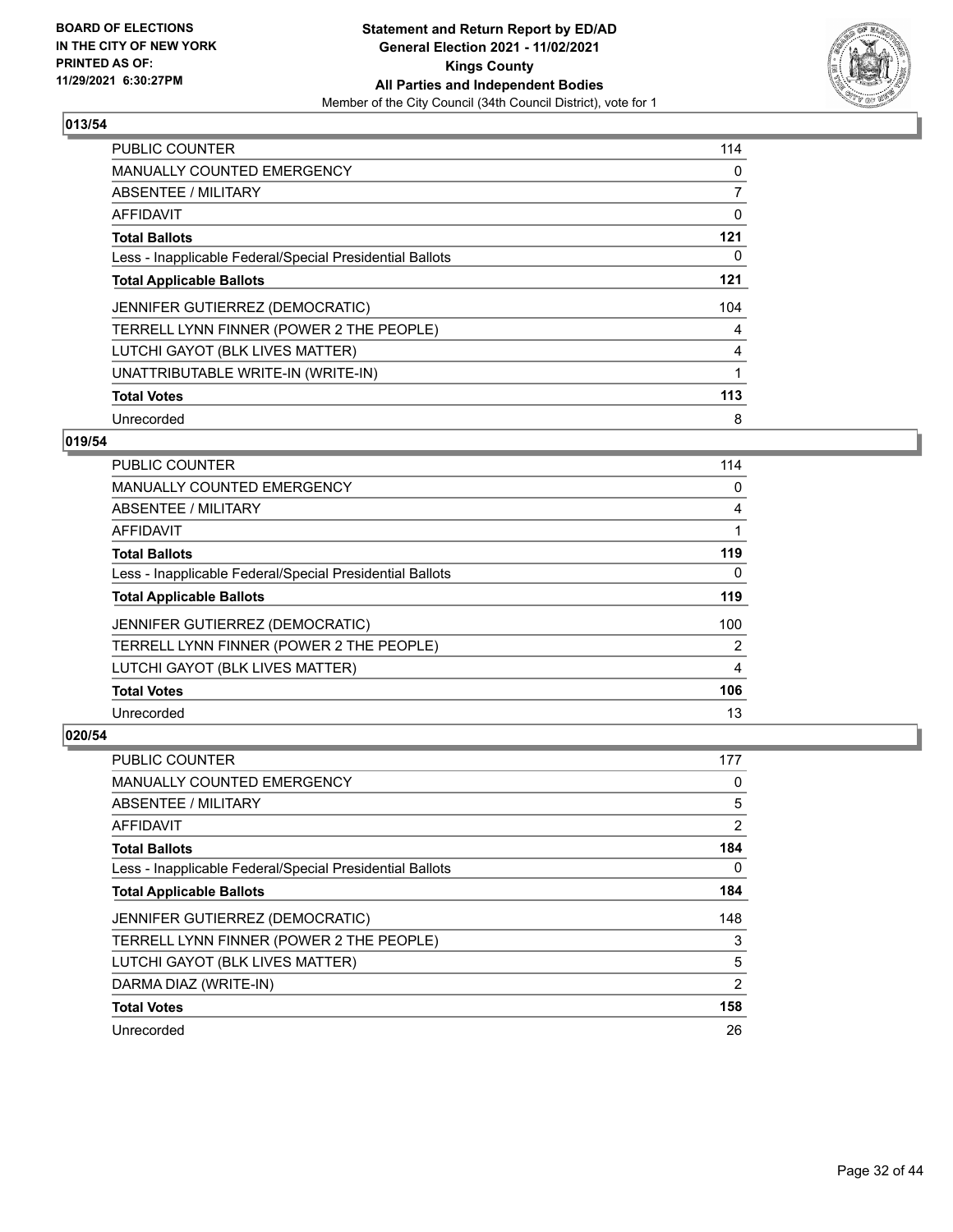

| <b>PUBLIC COUNTER</b>                                    | 130 |
|----------------------------------------------------------|-----|
| <b>MANUALLY COUNTED EMERGENCY</b>                        | 0   |
| ABSENTEE / MILITARY                                      | 7   |
| AFFIDAVIT                                                | 0   |
| <b>Total Ballots</b>                                     | 137 |
| Less - Inapplicable Federal/Special Presidential Ballots | 0   |
| <b>Total Applicable Ballots</b>                          | 137 |
| <b>JENNIFER GUTIERREZ (DEMOCRATIC)</b>                   | 105 |
| TERRELL LYNN FINNER (POWER 2 THE PEOPLE)                 |     |
| LUTCHI GAYOT (BLK LIVES MATTER)                          | 5   |
| JET DROLETTE (WRITE-IN)                                  | 1   |
| UNATTRIBUTABLE WRITE-IN (WRITE-IN)                       | 1   |
| <b>Total Votes</b>                                       | 119 |
| Unrecorded                                               | 18  |

## **022/54**

| PUBLIC COUNTER                                           | 97       |
|----------------------------------------------------------|----------|
| <b>MANUALLY COUNTED EMERGENCY</b>                        | $\Omega$ |
| ABSENTEE / MILITARY                                      | 5        |
| AFFIDAVIT                                                | 0        |
| <b>Total Ballots</b>                                     | 102      |
| Less - Inapplicable Federal/Special Presidential Ballots | 0        |
| <b>Total Applicable Ballots</b>                          | 102      |
| JENNIFER GUTIERREZ (DEMOCRATIC)                          | 85       |
| TERRELL LYNN FINNER (POWER 2 THE PEOPLE)                 | 3        |
| LUTCHI GAYOT (BLK LIVES MATTER)                          | 2        |
| <b>OSCAR LAUS (WRITE-IN)</b>                             | 1        |
| <b>Total Votes</b>                                       | 91       |
| Unrecorded                                               | 11       |

| PUBLIC COUNTER                                           | 131 |
|----------------------------------------------------------|-----|
| <b>MANUALLY COUNTED EMERGENCY</b>                        | 0   |
| ABSENTEE / MILITARY                                      | 7   |
| AFFIDAVIT                                                | 5   |
| <b>Total Ballots</b>                                     | 143 |
| Less - Inapplicable Federal/Special Presidential Ballots | 0   |
| <b>Total Applicable Ballots</b>                          | 143 |
| <b>JENNIFER GUTIERREZ (DEMOCRATIC)</b>                   | 116 |
| TERRELL LYNN FINNER (POWER 2 THE PEOPLE)                 | 6   |
| LUTCHI GAYOT (BLK LIVES MATTER)                          | 8   |
| <b>Total Votes</b>                                       | 130 |
| Unrecorded                                               | 13  |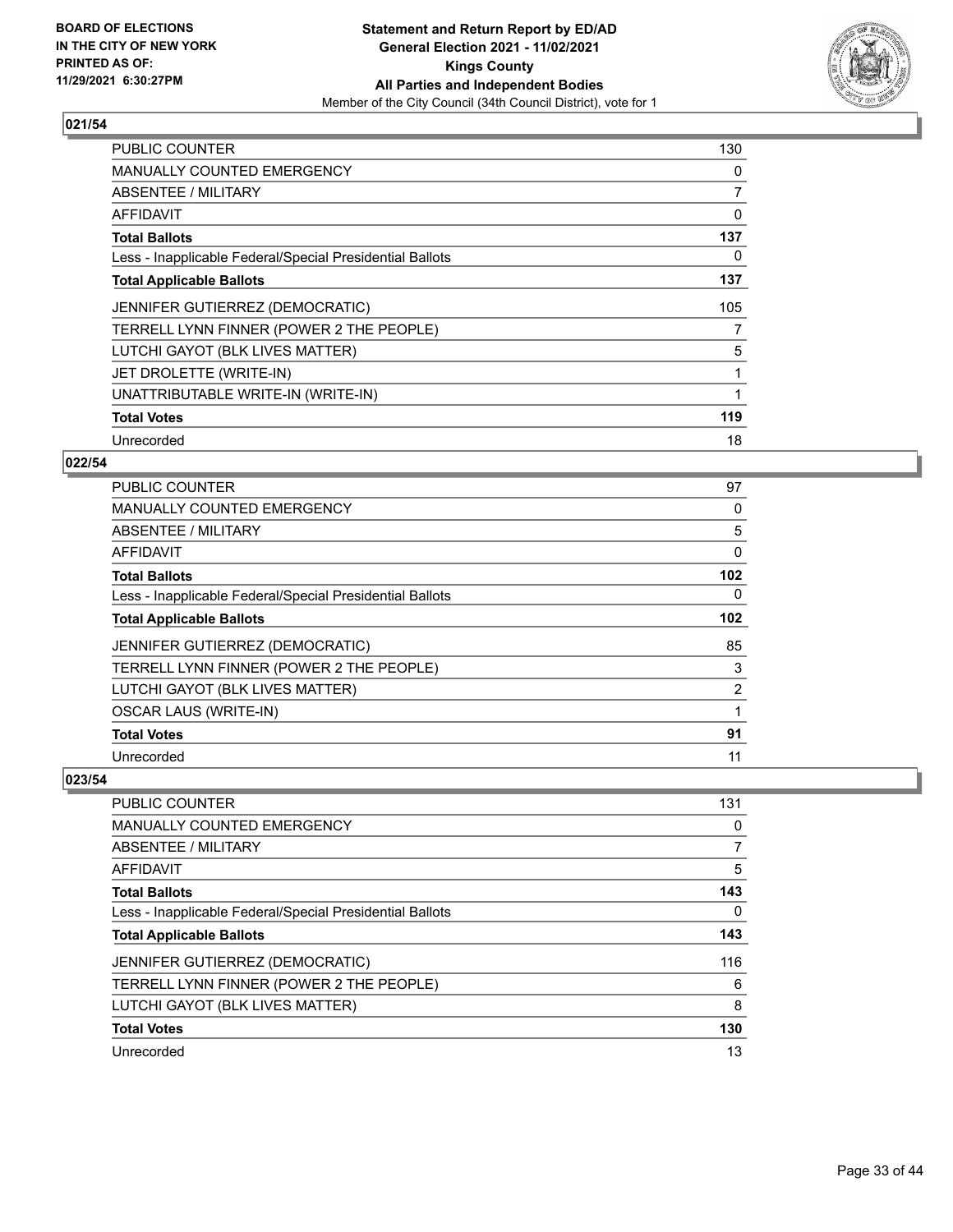

| <b>PUBLIC COUNTER</b>                                    | 138      |
|----------------------------------------------------------|----------|
| <b>MANUALLY COUNTED EMERGENCY</b>                        | $\Omega$ |
| ABSENTEE / MILITARY                                      |          |
| AFFIDAVIT                                                | 4        |
| <b>Total Ballots</b>                                     | 149      |
| Less - Inapplicable Federal/Special Presidential Ballots | 0        |
| <b>Total Applicable Ballots</b>                          | 149      |
| JENNIFER GUTIERREZ (DEMOCRATIC)                          | 126      |
| TERRELL LYNN FINNER (POWER 2 THE PEOPLE)                 | 5        |
| LUTCHI GAYOT (BLK LIVES MATTER)                          | 5        |
| <b>Total Votes</b>                                       | 136      |
| Unrecorded                                               | 13       |

#### **025/54**

| <b>PUBLIC COUNTER</b>                                    | 146      |
|----------------------------------------------------------|----------|
| MANUALLY COUNTED EMERGENCY                               | 0        |
| ABSENTEE / MILITARY                                      | 5        |
| AFFIDAVIT                                                | 0        |
| <b>Total Ballots</b>                                     | 151      |
| Less - Inapplicable Federal/Special Presidential Ballots | $\Omega$ |
| <b>Total Applicable Ballots</b>                          | 151      |
| JENNIFER GUTIERREZ (DEMOCRATIC)                          | 124      |
| TERRELL LYNN FINNER (POWER 2 THE PEOPLE)                 | 3        |
| LUTCHI GAYOT (BLK LIVES MATTER)                          | 12       |
| UNATTRIBUTABLE WRITE-IN (WRITE-IN)                       | 1        |
| <b>Total Votes</b>                                       | 140      |
| Unrecorded                                               | 11       |

| PUBLIC COUNTER                                           | 114 |
|----------------------------------------------------------|-----|
| <b>MANUALLY COUNTED EMERGENCY</b>                        | 0   |
| ABSENTEE / MILITARY                                      | 3   |
| AFFIDAVIT                                                | 2   |
| <b>Total Ballots</b>                                     | 119 |
| Less - Inapplicable Federal/Special Presidential Ballots | 0   |
| <b>Total Applicable Ballots</b>                          | 119 |
|                                                          |     |
| JENNIFER GUTIERREZ (DEMOCRATIC)                          | 87  |
| TERRELL LYNN FINNER (POWER 2 THE PEOPLE)                 | 9   |
| LUTCHI GAYOT (BLK LIVES MATTER)                          | 7   |
| <b>Total Votes</b>                                       | 103 |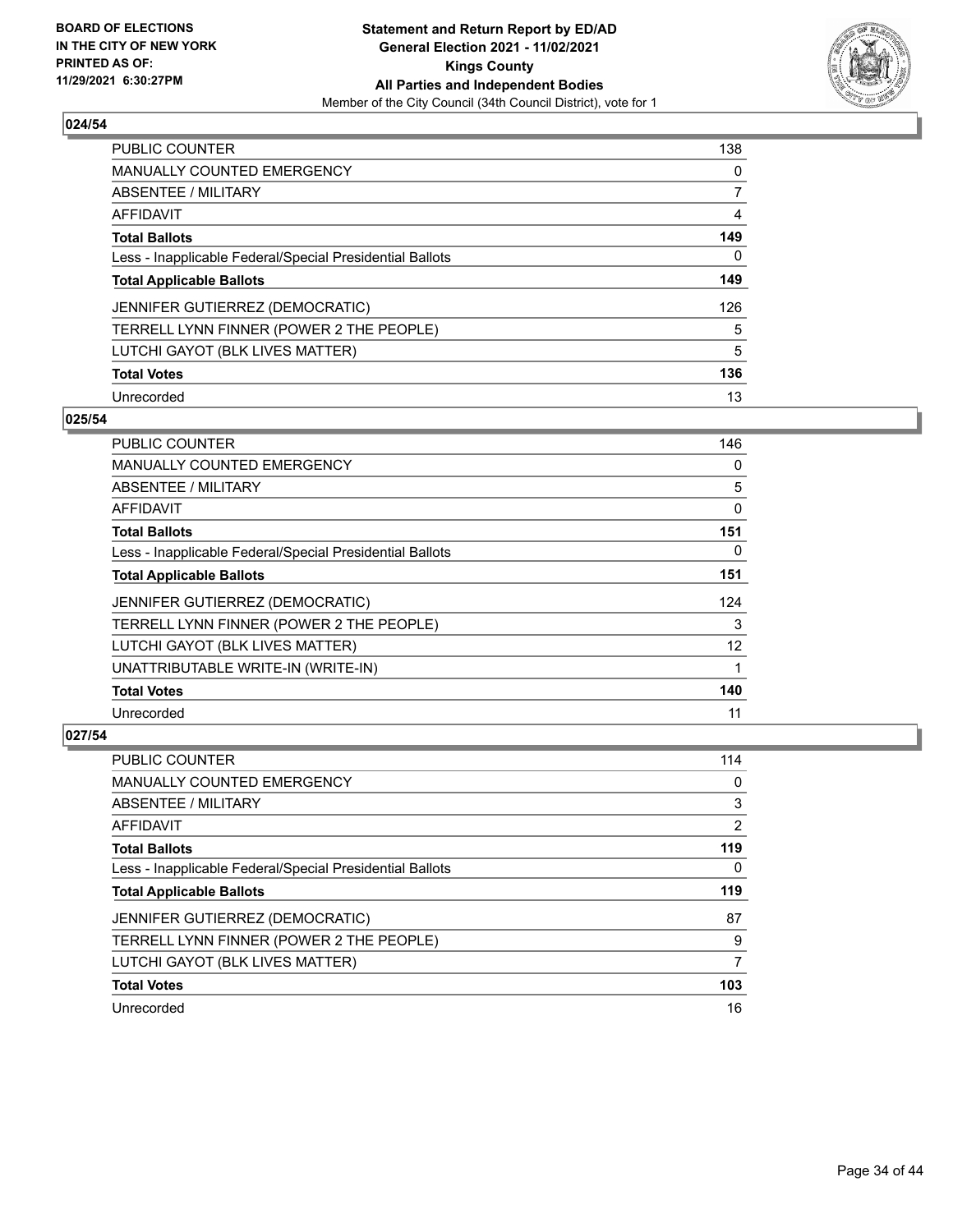

| <b>PUBLIC COUNTER</b>                                    | 161            |
|----------------------------------------------------------|----------------|
| <b>MANUALLY COUNTED EMERGENCY</b>                        | 0              |
| ABSENTEE / MILITARY                                      | 6              |
| <b>AFFIDAVIT</b>                                         | $\overline{2}$ |
| <b>Total Ballots</b>                                     | 169            |
| Less - Inapplicable Federal/Special Presidential Ballots | 0              |
| <b>Total Applicable Ballots</b>                          | 169            |
| JENNIFER GUTIERREZ (DEMOCRATIC)                          | 129            |
| TERRELL LYNN FINNER (POWER 2 THE PEOPLE)                 | 9              |
| LUTCHI GAYOT (BLK LIVES MATTER)                          | 4              |
| MARTIN SHKRELI (WRITE-IN)                                |                |
| UNATTRIBUTABLE WRITE-IN (WRITE-IN)                       |                |
| <b>Total Votes</b>                                       | 144            |
| Unrecorded                                               | 25             |

## **029/54**

| <b>PUBLIC COUNTER</b>                                    | 136 |
|----------------------------------------------------------|-----|
| <b>MANUALLY COUNTED EMERGENCY</b>                        | 0   |
| ABSENTEE / MILITARY                                      | 4   |
| AFFIDAVIT                                                | 0   |
| <b>Total Ballots</b>                                     | 140 |
| Less - Inapplicable Federal/Special Presidential Ballots | 0   |
| <b>Total Applicable Ballots</b>                          | 140 |
| <b>JENNIFER GUTIERREZ (DEMOCRATIC)</b>                   | 117 |
| TERRELL LYNN FINNER (POWER 2 THE PEOPLE)                 | 9   |
| LUTCHI GAYOT (BLK LIVES MATTER)                          | 7   |
| <b>Total Votes</b>                                       | 133 |
| Unrecorded                                               | 7   |

| <b>PUBLIC COUNTER</b>                                    | 66 |
|----------------------------------------------------------|----|
| <b>MANUALLY COUNTED EMERGENCY</b>                        | 0  |
| ABSENTEE / MILITARY                                      | 5  |
| AFFIDAVIT                                                | 0  |
| <b>Total Ballots</b>                                     | 71 |
| Less - Inapplicable Federal/Special Presidential Ballots | 0  |
| <b>Total Applicable Ballots</b>                          | 71 |
| JENNIFER GUTIERREZ (DEMOCRATIC)                          | 62 |
| TERRELL LYNN FINNER (POWER 2 THE PEOPLE)                 |    |
| LUTCHI GAYOT (BLK LIVES MATTER)                          | 6  |
| <b>Total Votes</b>                                       | 69 |
|                                                          |    |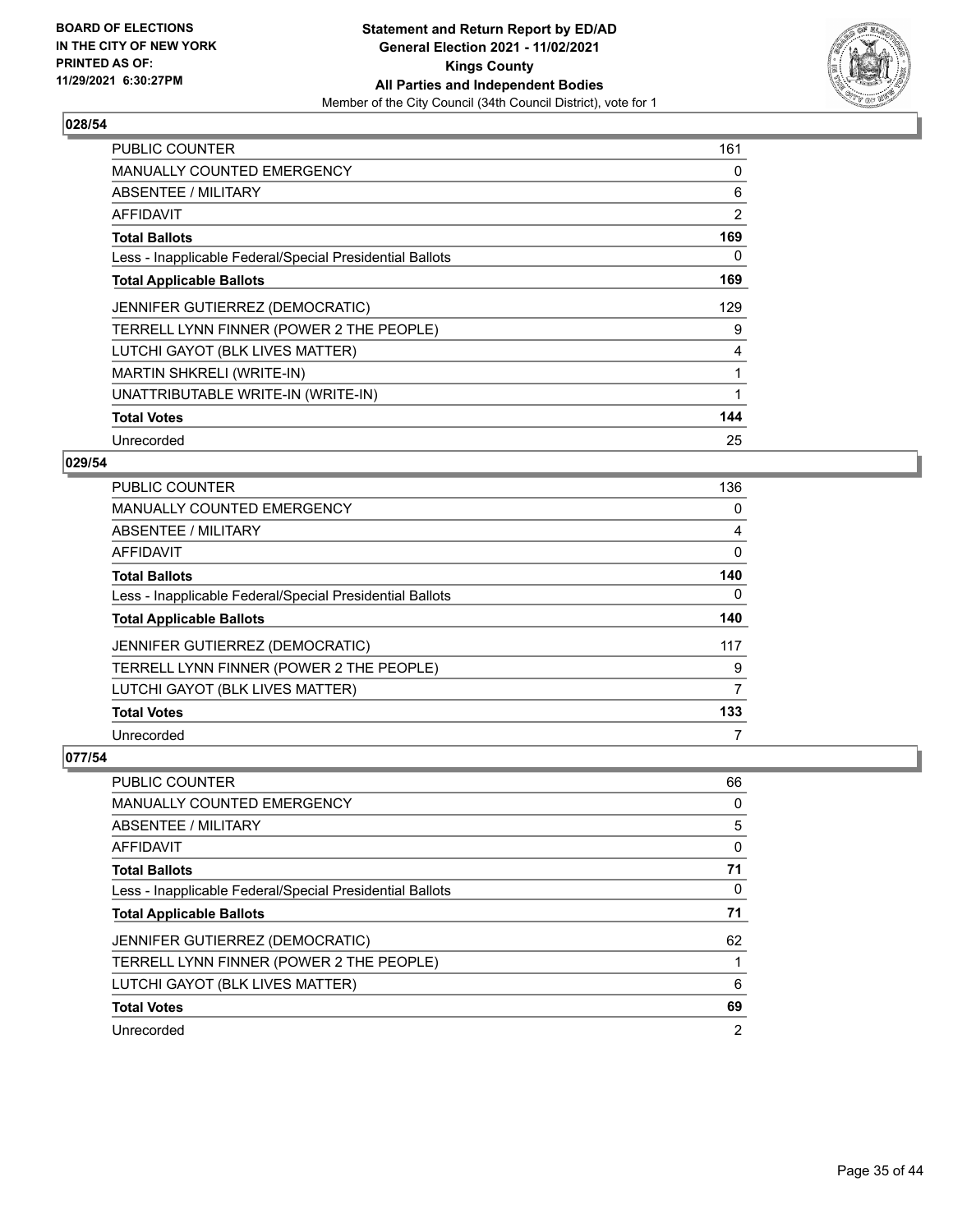

| <b>PUBLIC COUNTER</b>                                    | 93       |
|----------------------------------------------------------|----------|
| <b>MANUALLY COUNTED EMERGENCY</b>                        | $\Omega$ |
| ABSENTEE / MILITARY                                      | 4        |
| <b>AFFIDAVIT</b>                                         | 2        |
| <b>Total Ballots</b>                                     | 99       |
| Less - Inapplicable Federal/Special Presidential Ballots | 0        |
| <b>Total Applicable Ballots</b>                          | 99       |
| JENNIFER GUTIERREZ (DEMOCRATIC)                          | 84       |
| TERRELL LYNN FINNER (POWER 2 THE PEOPLE)                 | 3        |
| LUTCHI GAYOT (BLK LIVES MATTER)                          | 6        |
| <b>Total Votes</b>                                       | 93       |
| Unrecorded                                               | 6        |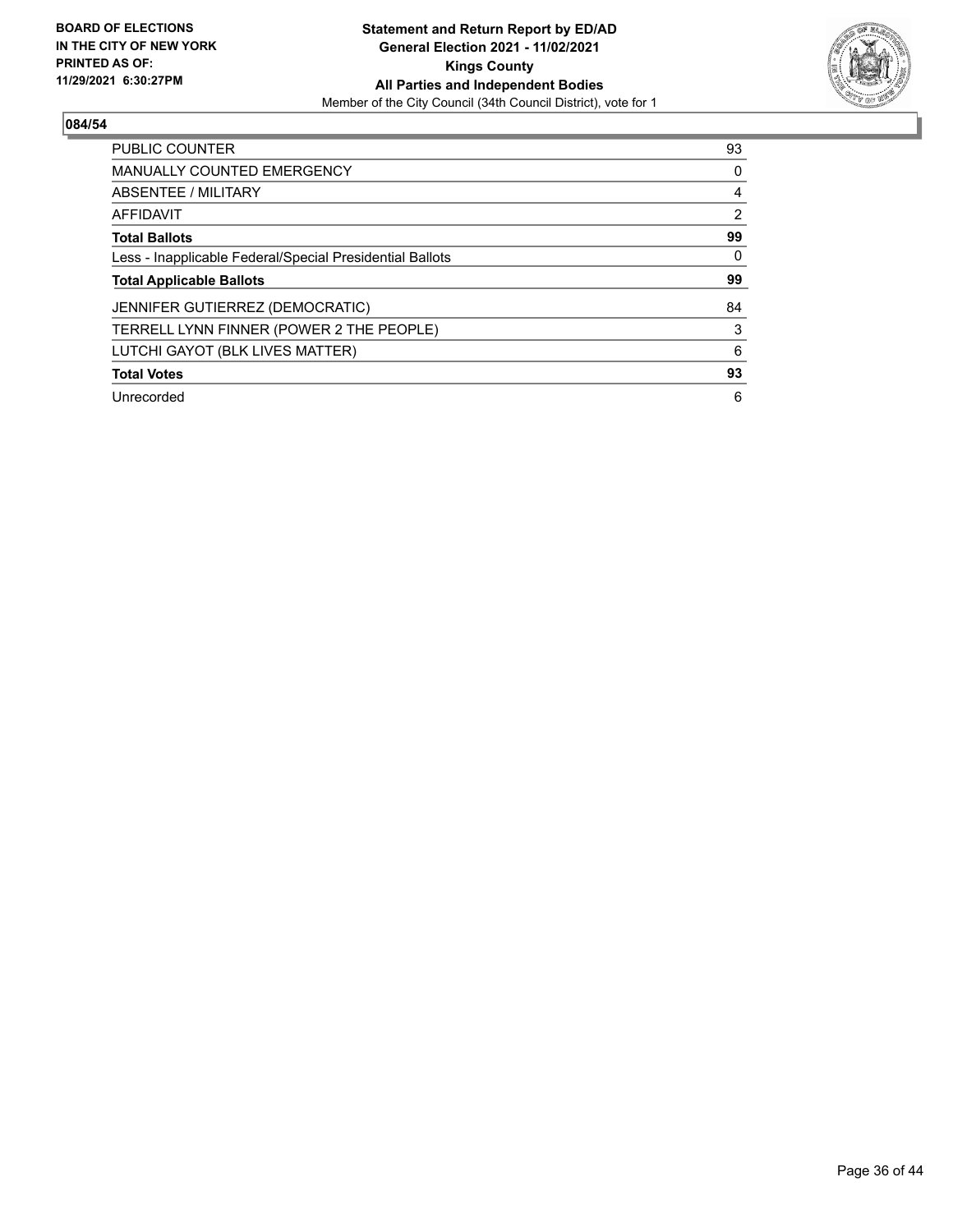

| PUBLIC COUNTER                                           | 8        |
|----------------------------------------------------------|----------|
| <b>MANUALLY COUNTED EMERGENCY</b>                        | 0        |
| <b>ABSENTEE / MILITARY</b>                               | 0        |
| <b>AFFIDAVIT</b>                                         | 0        |
| <b>Total Ballots</b>                                     | 8        |
| Less - Inapplicable Federal/Special Presidential Ballots | 0        |
| <b>Total Applicable Ballots</b>                          | 8        |
| JENNIFER GUTIERREZ (DEMOCRATIC)                          | 6        |
| TERRELL LYNN FINNER (POWER 2 THE PEOPLE)                 | $\Omega$ |
| LUTCHI GAYOT (BLK LIVES MATTER)                          |          |
| <b>Total Votes</b>                                       |          |
| Unrecorded                                               |          |

#### **053/37**

| <b>PUBLIC COUNTER</b>                                    | 51 |
|----------------------------------------------------------|----|
| <b>MANUALLY COUNTED EMERGENCY</b>                        | 0  |
| ABSENTEE / MILITARY                                      | 0  |
| <b>AFFIDAVIT</b>                                         | 0  |
| <b>Total Ballots</b>                                     | 51 |
| Less - Inapplicable Federal/Special Presidential Ballots | 0  |
| <b>Total Applicable Ballots</b>                          | 51 |
| JENNIFER GUTIERREZ (DEMOCRATIC)                          | 37 |
| TERRELL LYNN FINNER (POWER 2 THE PEOPLE)                 | 1  |
| LUTCHI GAYOT (BLK LIVES MATTER)                          | 1  |
| JOHN HANNITY (WRITE-IN)                                  | 1  |
| ROBINSON HERNANDEZ (WRITE-IN)                            | 1  |
| STEVEN DAY (WRITE-IN)                                    | 1  |
| <b>Total Votes</b>                                       | 42 |
| Unrecorded                                               | 9  |
|                                                          |    |

# **055/37 COMBINED into: 051/37**

| <b>PUBLIC COUNTER</b>                                    | 183 |
|----------------------------------------------------------|-----|
| <b>MANUALLY COUNTED EMERGENCY</b>                        | 0   |
| ABSENTEE / MILITARY                                      | 12  |
| AFFIDAVIT                                                | 0   |
| <b>Total Ballots</b>                                     | 195 |
| Less - Inapplicable Federal/Special Presidential Ballots | 0   |
| <b>Total Applicable Ballots</b>                          | 195 |
| <b>JENNIFER GUTIERREZ (DEMOCRATIC)</b>                   | 152 |
| TERRELL LYNN FINNER (POWER 2 THE PEOPLE)                 | 13  |
| LUTCHI GAYOT (BLK LIVES MATTER)                          | 9   |
| CURTIS A. SLIWA (WRITE-IN)                               | 1   |
| ERIK HERNANDEZ (WRITE-IN)                                |     |
| <b>Total Votes</b>                                       | 176 |
| Unrecorded                                               | 19  |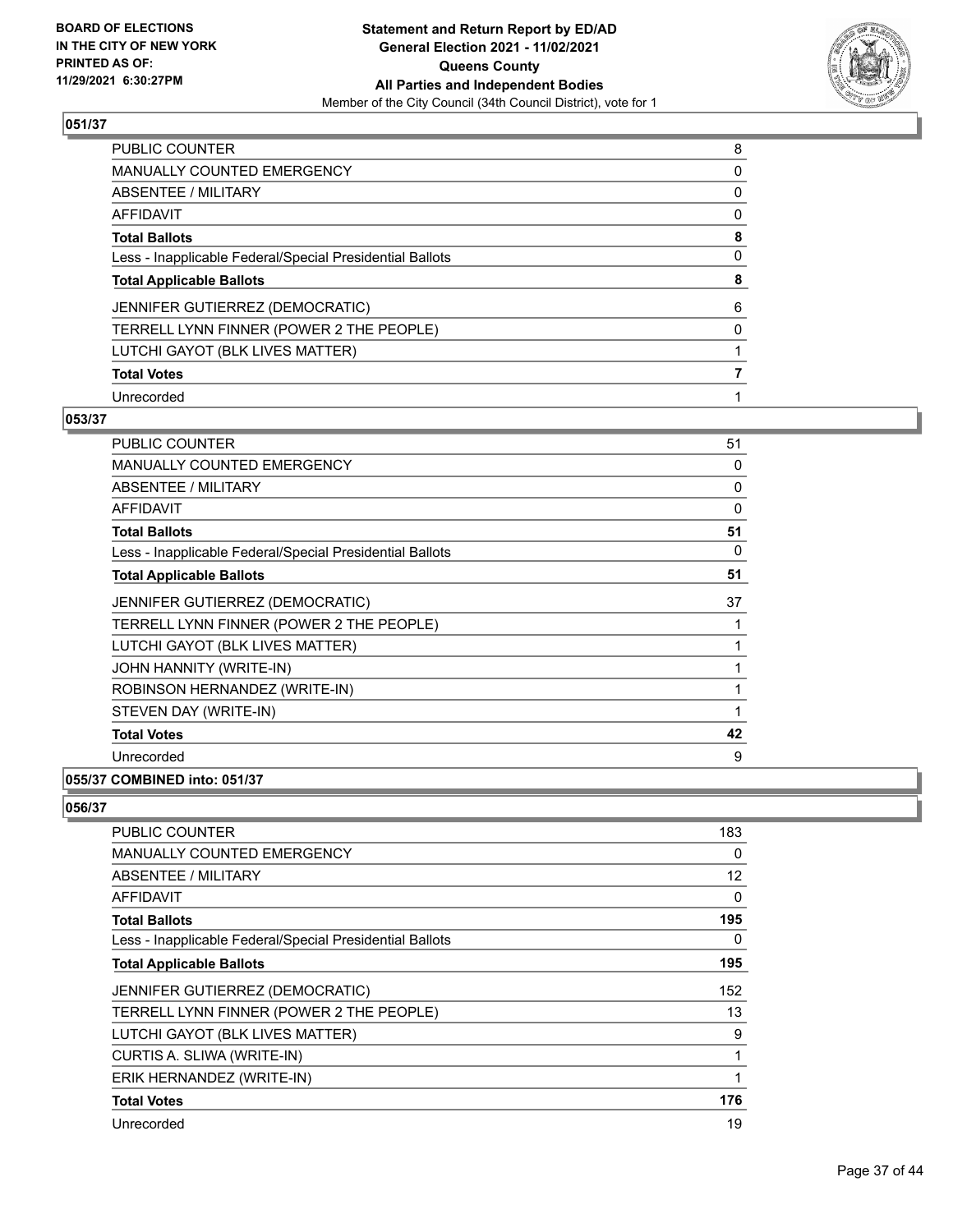

| <b>PUBLIC COUNTER</b>                                    | 136 |
|----------------------------------------------------------|-----|
| <b>MANUALLY COUNTED EMERGENCY</b>                        | 0   |
| ABSENTEE / MILITARY                                      | 4   |
| <b>AFFIDAVIT</b>                                         |     |
| <b>Total Ballots</b>                                     | 141 |
| Less - Inapplicable Federal/Special Presidential Ballots | 0   |
| <b>Total Applicable Ballots</b>                          | 141 |
| <b>JENNIFER GUTIERREZ (DEMOCRATIC)</b>                   | 97  |
| TERRELL LYNN FINNER (POWER 2 THE PEOPLE)                 | 9   |
| LUTCHI GAYOT (BLK LIVES MATTER)                          | 7   |
| UNATTRIBUTABLE WRITE-IN (WRITE-IN)                       | 1   |
| <b>Total Votes</b>                                       | 114 |
| Unrecorded                                               | 27  |

## **058/37**

| PUBLIC COUNTER                                           | 185 |
|----------------------------------------------------------|-----|
| <b>MANUALLY COUNTED EMERGENCY</b>                        | 0   |
| ABSENTEE / MILITARY                                      | 7   |
| AFFIDAVIT                                                | 4   |
| <b>Total Ballots</b>                                     | 196 |
| Less - Inapplicable Federal/Special Presidential Ballots | 0   |
| <b>Total Applicable Ballots</b>                          | 196 |
| JENNIFER GUTIERREZ (DEMOCRATIC)                          | 146 |
| TERRELL LYNN FINNER (POWER 2 THE PEOPLE)                 | 14  |
| LUTCHI GAYOT (BLK LIVES MATTER)                          | 8   |
| CARLO ACEVEDO (WRITE-IN)                                 | 1   |
| CURTIS A. SLIWA (WRITE-IN)                               | 1   |
| <b>Total Votes</b>                                       | 170 |
| Unrecorded                                               | 26  |

| <b>PUBLIC COUNTER</b>                                    | 203 |
|----------------------------------------------------------|-----|
| <b>MANUALLY COUNTED EMERGENCY</b>                        | 0   |
| ABSENTEE / MILITARY                                      | 11  |
| AFFIDAVIT                                                | 2   |
| <b>Total Ballots</b>                                     | 216 |
| Less - Inapplicable Federal/Special Presidential Ballots | 0   |
| <b>Total Applicable Ballots</b>                          | 216 |
| JENNIFER GUTIERREZ (DEMOCRATIC)                          | 164 |
| TERRELL LYNN FINNER (POWER 2 THE PEOPLE)                 | 15  |
| LUTCHI GAYOT (BLK LIVES MATTER)                          | 10  |
| <b>Total Votes</b>                                       | 189 |
| Unrecorded                                               | 27  |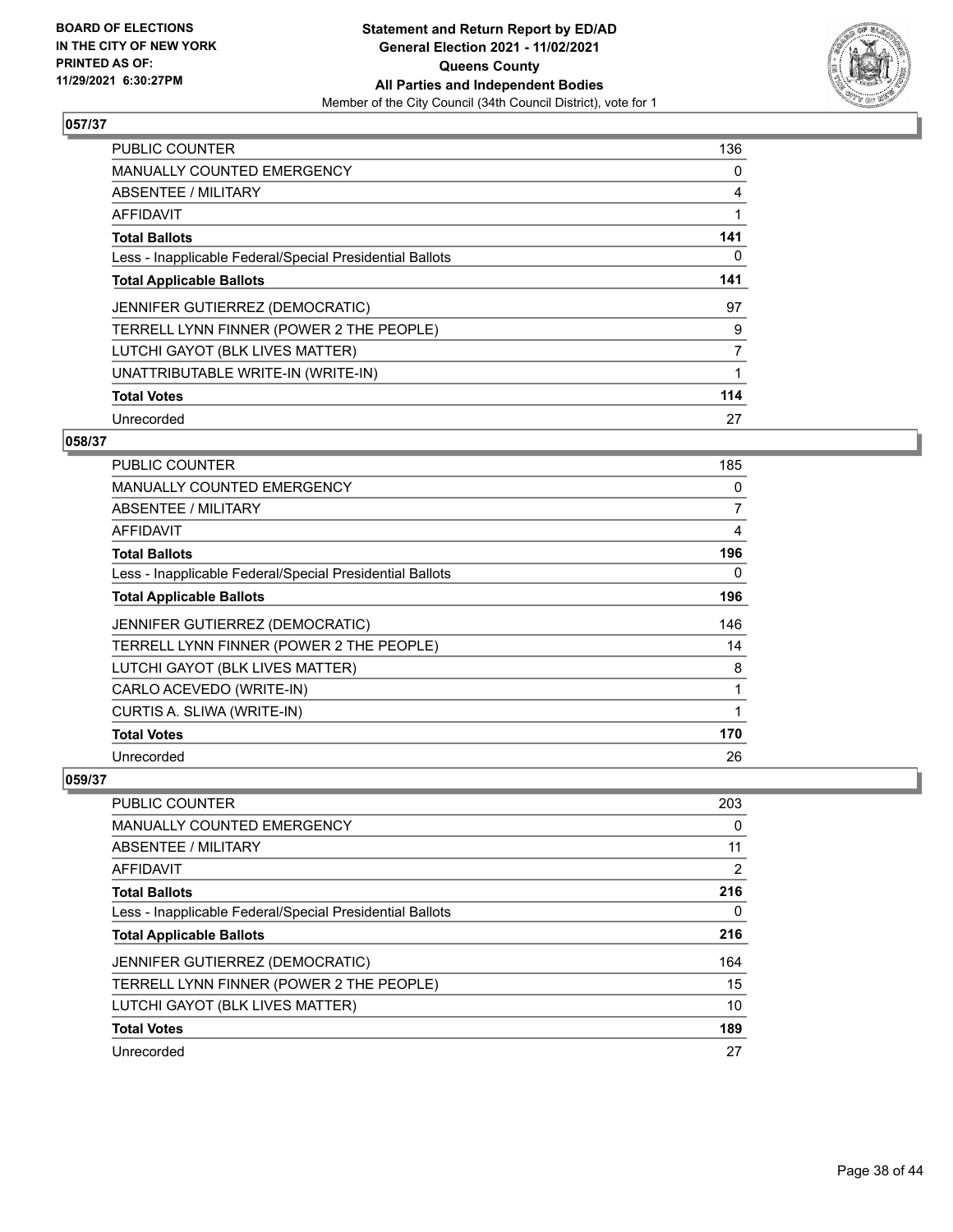

| PUBLIC COUNTER                                           | 21       |
|----------------------------------------------------------|----------|
| MANUALLY COUNTED EMERGENCY                               | 0        |
| ABSENTEE / MILITARY                                      | 3        |
| AFFIDAVIT                                                | 0        |
| <b>Total Ballots</b>                                     | 24       |
| Less - Inapplicable Federal/Special Presidential Ballots | 0        |
| <b>Total Applicable Ballots</b>                          | 24       |
| JENNIFER GUTIERREZ (DEMOCRATIC)                          | 20       |
| TERRELL LYNN FINNER (POWER 2 THE PEOPLE)                 |          |
| LUTCHI GAYOT (BLK LIVES MATTER)                          | $\Omega$ |
| <b>Total Votes</b>                                       | 21       |
| Unrecorded                                               | 3        |

| <b>PUBLIC COUNTER</b>                                    | 230 |
|----------------------------------------------------------|-----|
| MANUALLY COUNTED EMERGENCY                               | 0   |
| ABSENTEE / MILITARY                                      | 6   |
| AFFIDAVIT                                                | 3   |
| <b>Total Ballots</b>                                     | 239 |
| Less - Inapplicable Federal/Special Presidential Ballots | 0   |
| <b>Total Applicable Ballots</b>                          | 239 |
| <b>JENNIFER GUTIERREZ (DEMOCRATIC)</b>                   | 170 |
| TERRELL LYNN FINNER (POWER 2 THE PEOPLE)                 | 18  |
| LUTCHI GAYOT (BLK LIVES MATTER)                          | 12  |
| <b>Total Votes</b>                                       | 200 |
| Unrecorded                                               | 39  |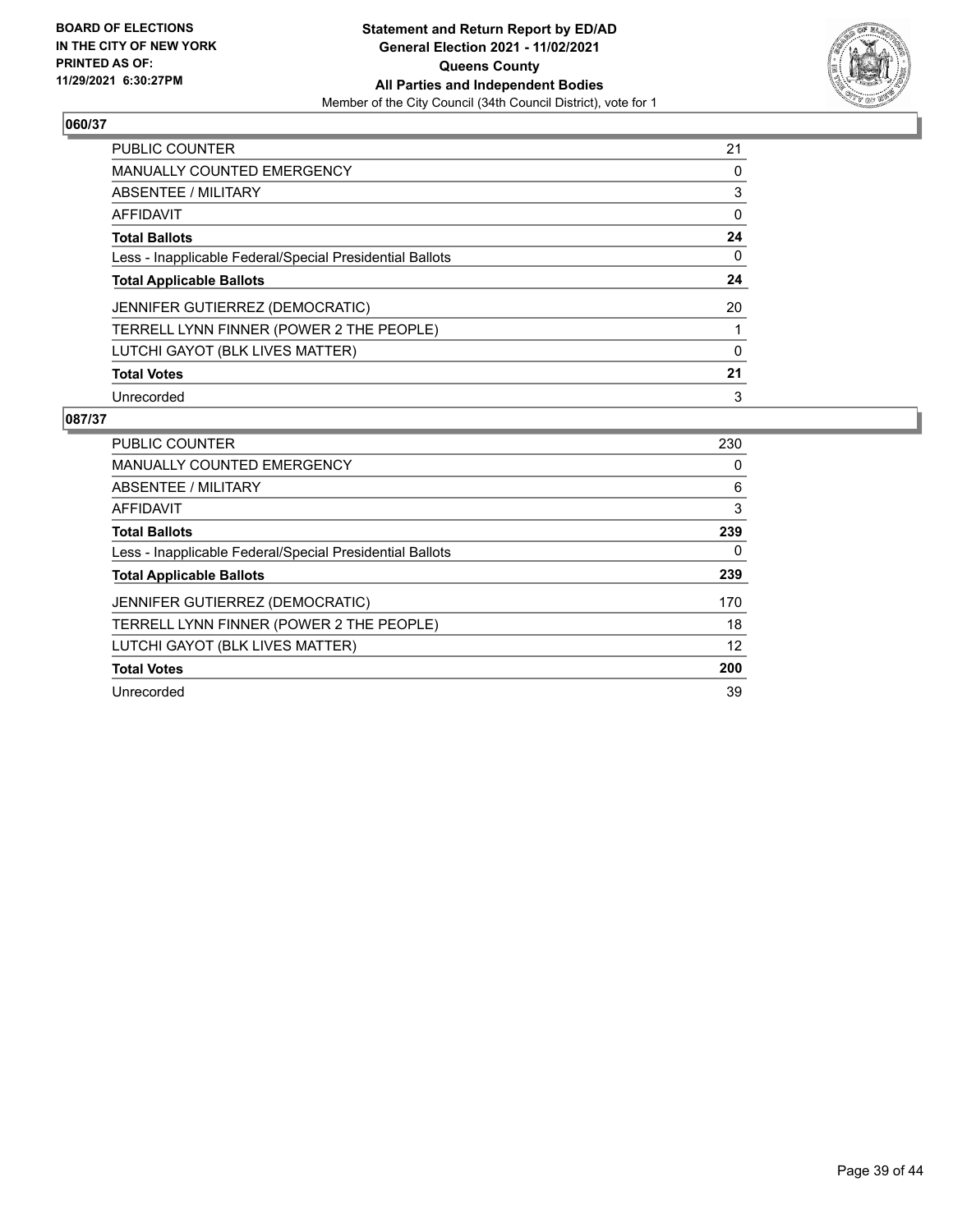

| PUBLIC COUNTER                                           | 151            |
|----------------------------------------------------------|----------------|
| <b>MANUALLY COUNTED EMERGENCY</b>                        | 0              |
| ABSENTEE / MILITARY                                      |                |
| AFFIDAVIT                                                | 0              |
| <b>Total Ballots</b>                                     | 152            |
| Less - Inapplicable Federal/Special Presidential Ballots | $\Omega$       |
| <b>Total Applicable Ballots</b>                          | 152            |
| JENNIFER GUTIERREZ (DEMOCRATIC)                          | 115            |
| TERRELL LYNN FINNER (POWER 2 THE PEOPLE)                 | 15             |
| LUTCHI GAYOT (BLK LIVES MATTER)                          | $\overline{4}$ |
| <b>Total Votes</b>                                       | 134            |
| Unrecorded                                               | 18             |

#### **002/38**

| <b>PUBLIC COUNTER</b>                                    | 101      |
|----------------------------------------------------------|----------|
| <b>MANUALLY COUNTED EMERGENCY</b>                        | 0        |
| ABSENTEE / MILITARY                                      | 9        |
| <b>AFFIDAVIT</b>                                         |          |
| <b>Total Ballots</b>                                     | 111      |
| Less - Inapplicable Federal/Special Presidential Ballots | $\Omega$ |
| <b>Total Applicable Ballots</b>                          | 111      |
| JENNIFER GUTIERREZ (DEMOCRATIC)                          | 82       |
| TERRELL LYNN FINNER (POWER 2 THE PEOPLE)                 |          |
| LUTCHI GAYOT (BLK LIVES MATTER)                          | 14       |
| <b>Total Votes</b>                                       | 97       |
| Unrecorded                                               | 14       |

| <b>PUBLIC COUNTER</b>                                    | 135 |
|----------------------------------------------------------|-----|
| <b>MANUALLY COUNTED EMERGENCY</b>                        | 0   |
| ABSENTEE / MILITARY                                      | 2   |
| AFFIDAVIT                                                | 0   |
| <b>Total Ballots</b>                                     | 137 |
| Less - Inapplicable Federal/Special Presidential Ballots | 0   |
| <b>Total Applicable Ballots</b>                          | 137 |
| <b>JENNIFER GUTIERREZ (DEMOCRATIC)</b>                   | 104 |
| TERRELL LYNN FINNER (POWER 2 THE PEOPLE)                 | 5   |
| LUTCHI GAYOT (BLK LIVES MATTER)                          | 8   |
| PAUL RODRIGUEZ (WRITE-IN)                                |     |
| UNATTRIBUTABLE WRITE-IN (WRITE-IN)                       | 1   |
| <b>Total Votes</b>                                       | 119 |
| Unrecorded                                               | 18  |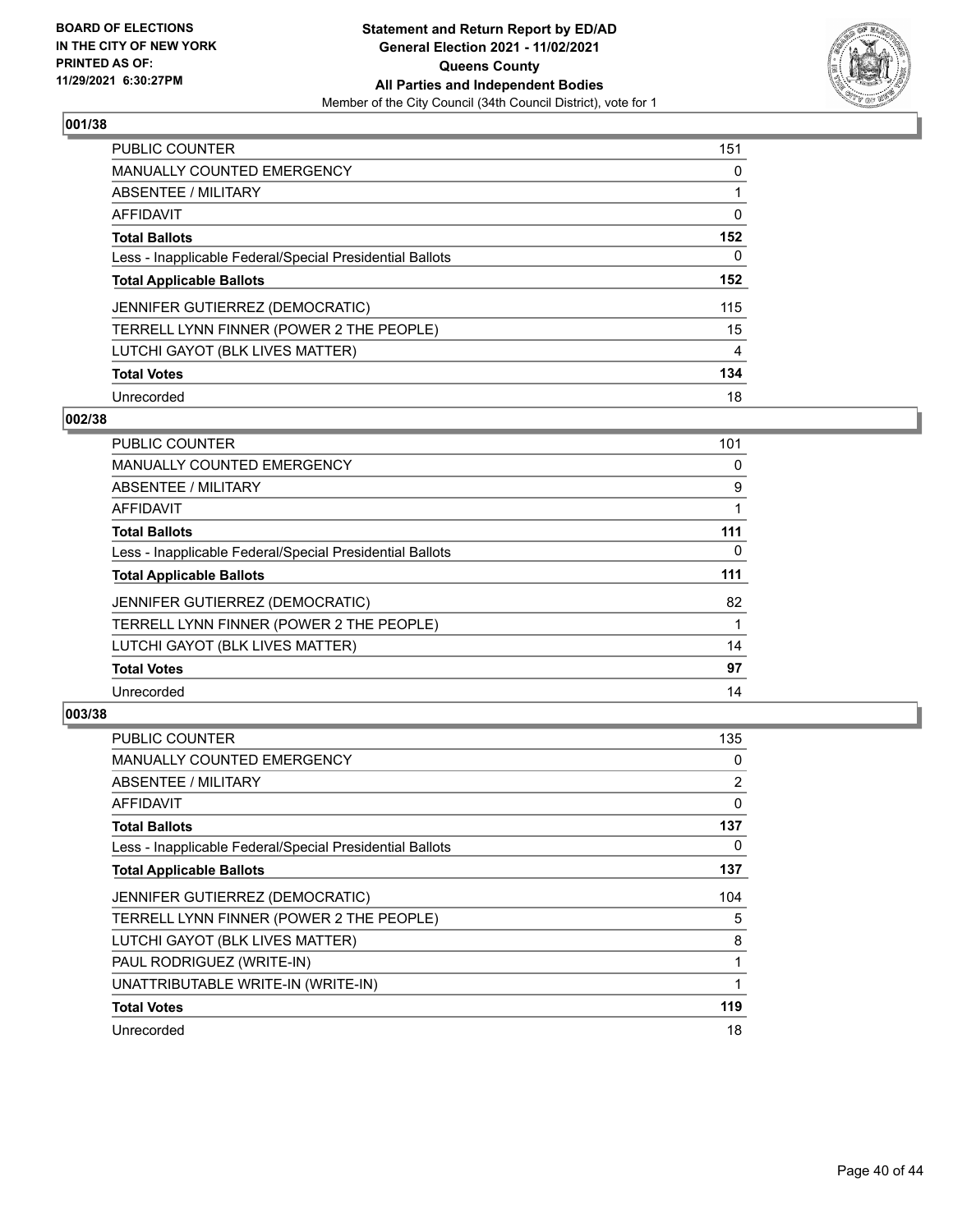

| <b>PUBLIC COUNTER</b>                                    | 169 |
|----------------------------------------------------------|-----|
| <b>MANUALLY COUNTED EMERGENCY</b>                        | 0   |
| <b>ABSENTEE / MILITARY</b>                               | 9   |
| <b>AFFIDAVIT</b>                                         | 1   |
| <b>Total Ballots</b>                                     | 179 |
| Less - Inapplicable Federal/Special Presidential Ballots | 0   |
| <b>Total Applicable Ballots</b>                          | 179 |
| JENNIFER GUTIERREZ (DEMOCRATIC)                          | 120 |
| TERRELL LYNN FINNER (POWER 2 THE PEOPLE)                 | 15  |
| LUTCHI GAYOT (BLK LIVES MATTER)                          | 11  |
| CURTIS A. SLIWA (WRITE-IN)                               | 1   |
| RONALD REAGAN (WRITE-IN)                                 | 1   |
| <b>Total Votes</b>                                       | 148 |
| Unrecorded                                               | 31  |

## **005/38**

| PUBLIC COUNTER                                           | 140 |
|----------------------------------------------------------|-----|
| <b>MANUALLY COUNTED EMERGENCY</b>                        | 0   |
| ABSENTEE / MILITARY                                      | 11  |
| AFFIDAVIT                                                | 0   |
| <b>Total Ballots</b>                                     | 151 |
| Less - Inapplicable Federal/Special Presidential Ballots | 0   |
| <b>Total Applicable Ballots</b>                          | 151 |
| JENNIFER GUTIERREZ (DEMOCRATIC)                          | 120 |
| TERRELL LYNN FINNER (POWER 2 THE PEOPLE)                 | 7   |
| LUTCHI GAYOT (BLK LIVES MATTER)                          | 5   |
| <b>GEORGE GUTIEREZ (WRITE-IN)</b>                        | 1   |
| <b>Total Votes</b>                                       | 133 |
| Unrecorded                                               | 18  |

| PUBLIC COUNTER                                           | 189      |
|----------------------------------------------------------|----------|
| <b>MANUALLY COUNTED EMERGENCY</b>                        | 0        |
| ABSENTEE / MILITARY                                      | 9        |
| AFFIDAVIT                                                | $\Omega$ |
| <b>Total Ballots</b>                                     | 198      |
| Less - Inapplicable Federal/Special Presidential Ballots | 0        |
| <b>Total Applicable Ballots</b>                          | 198      |
| <b>JENNIFER GUTIERREZ (DEMOCRATIC)</b>                   | 131      |
| TERRELL LYNN FINNER (POWER 2 THE PEOPLE)                 | 24       |
| LUTCHI GAYOT (BLK LIVES MATTER)                          | 10       |
| <b>Total Votes</b>                                       | 165      |
| Unrecorded                                               | 33       |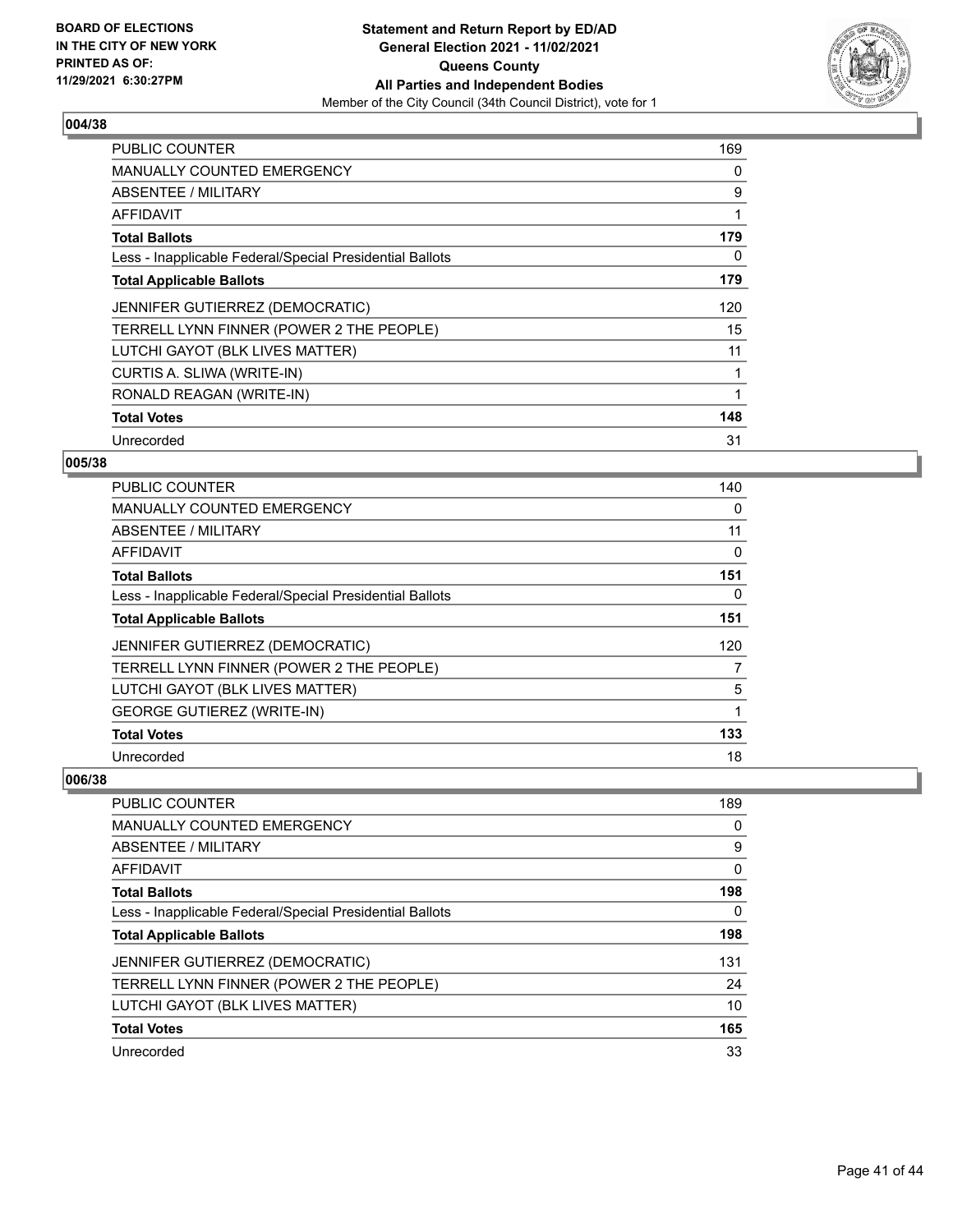

| <b>PUBLIC COUNTER</b>                                    | 140 |
|----------------------------------------------------------|-----|
| <b>MANUALLY COUNTED EMERGENCY</b>                        | 0   |
| ABSENTEE / MILITARY                                      | 9   |
| AFFIDAVIT                                                | 1   |
| <b>Total Ballots</b>                                     | 150 |
| Less - Inapplicable Federal/Special Presidential Ballots | 0   |
| <b>Total Applicable Ballots</b>                          | 150 |
| JENNIFER GUTIERREZ (DEMOCRATIC)                          | 111 |
| TERRELL LYNN FINNER (POWER 2 THE PEOPLE)                 | 15  |
| LUTCHI GAYOT (BLK LIVES MATTER)                          | 6   |
| JOHN SEMINERIO (WRITE-IN)                                |     |
| <b>Total Votes</b>                                       | 133 |
| Unrecorded                                               | 17  |

#### **008/38**

| <b>PUBLIC COUNTER</b>                                    | 197 |
|----------------------------------------------------------|-----|
| <b>MANUALLY COUNTED EMERGENCY</b>                        | 0   |
| ABSENTEE / MILITARY                                      | 3   |
| <b>AFFIDAVIT</b>                                         | 3   |
| <b>Total Ballots</b>                                     | 203 |
| Less - Inapplicable Federal/Special Presidential Ballots | 0   |
| <b>Total Applicable Ballots</b>                          | 203 |
| <b>JENNIFER GUTIERREZ (DEMOCRATIC)</b>                   | 135 |
| TERRELL LYNN FINNER (POWER 2 THE PEOPLE)                 | 14  |
| LUTCHI GAYOT (BLK LIVES MATTER)                          | 13  |
| <b>Total Votes</b>                                       | 162 |
| Unrecorded                                               | 41  |

| <b>PUBLIC COUNTER</b>                                    | 176      |
|----------------------------------------------------------|----------|
| MANUALLY COUNTED EMERGENCY                               | 0        |
| ABSENTEE / MILITARY                                      | 11       |
| AFFIDAVIT                                                |          |
| <b>Total Ballots</b>                                     | 188      |
| Less - Inapplicable Federal/Special Presidential Ballots | $\Omega$ |
| <b>Total Applicable Ballots</b>                          | 188      |
| JENNIFER GUTIERREZ (DEMOCRATIC)                          | 150      |
| TERRELL LYNN FINNER (POWER 2 THE PEOPLE)                 | 15       |
| LUTCHI GAYOT (BLK LIVES MATTER)                          | 7        |
| PAUL JUSER (WRITE-IN)                                    |          |
| <b>Total Votes</b>                                       | 173      |
| Unrecorded                                               | 15       |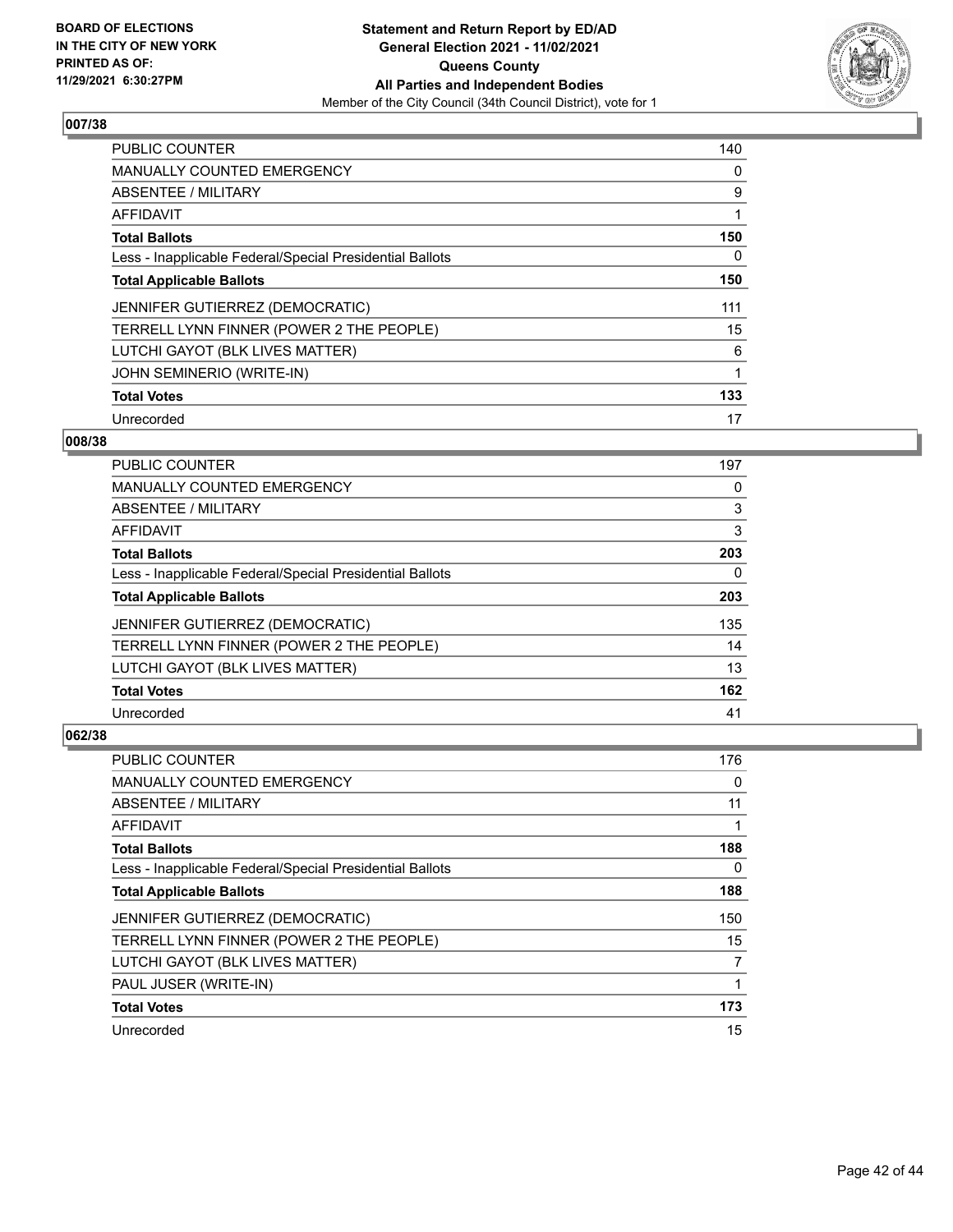

| PUBLIC COUNTER                                           | 97       |
|----------------------------------------------------------|----------|
| <b>MANUALLY COUNTED EMERGENCY</b>                        | 0        |
| ABSENTEE / MILITARY                                      | 7        |
| <b>AFFIDAVIT</b>                                         | 2        |
| <b>Total Ballots</b>                                     | 106      |
| Less - Inapplicable Federal/Special Presidential Ballots | $\Omega$ |
| <b>Total Applicable Ballots</b>                          | 106      |
| <b>JENNIFER GUTIERREZ (DEMOCRATIC)</b>                   | 83       |
| TERRELL LYNN FINNER (POWER 2 THE PEOPLE)                 | 5        |
| LUTCHI GAYOT (BLK LIVES MATTER)                          | 3        |
| RUDOLPH GIULIANI (WRITE-IN)                              | 1        |
| <b>Total Votes</b>                                       | 92       |
| Unrecorded                                               | 14       |